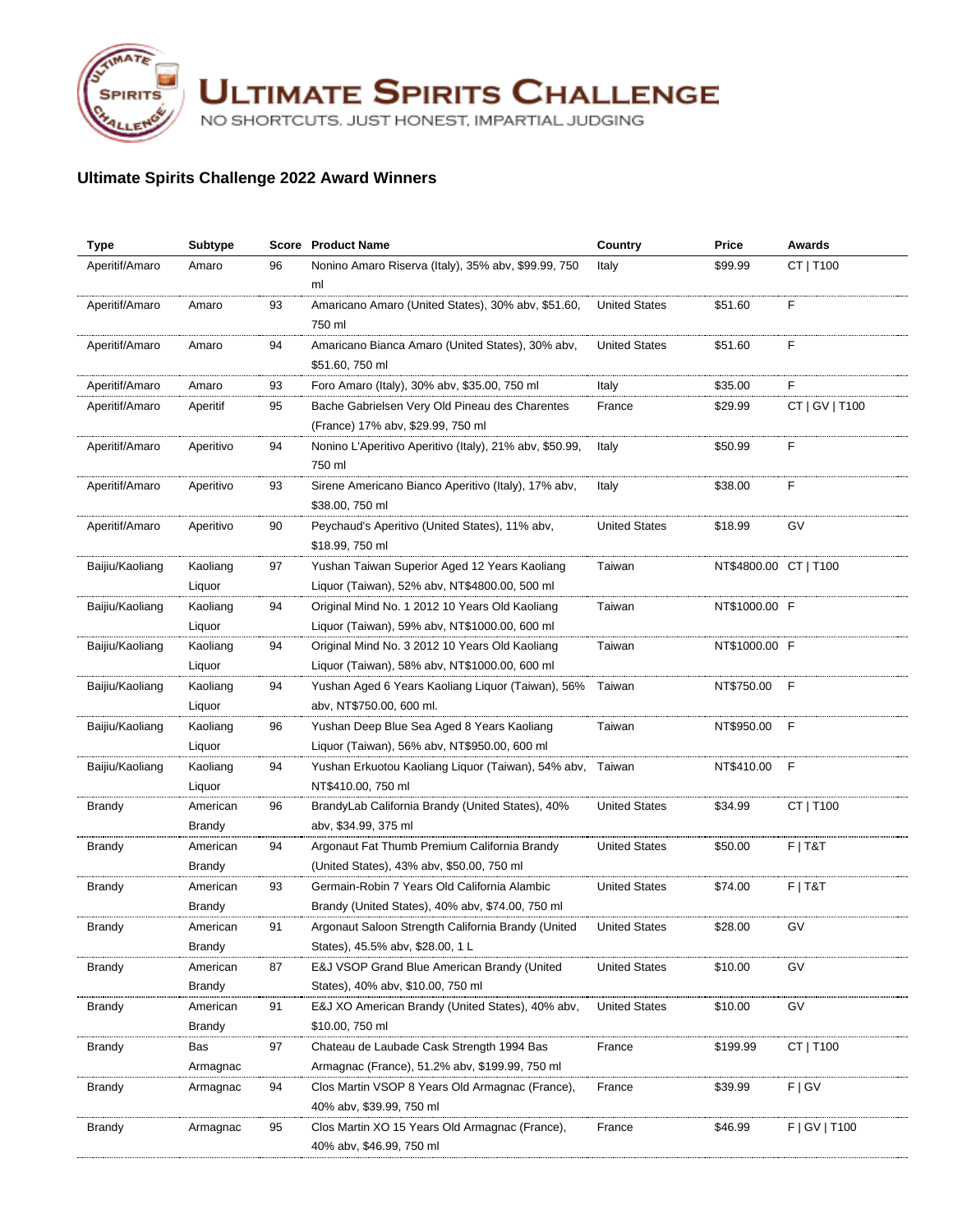| Brandy        | Bas      | 93 | Dartigalongue Double-Oaked Bas Armagnac                    | France | \$48.00  | F   G V         |
|---------------|----------|----|------------------------------------------------------------|--------|----------|-----------------|
|               | Armagnac |    | (France), 43.3% abv, \$48.00, 750 ml                       |        |          |                 |
| Brandy        | Bas      | 96 | De Montal VSOP Bas Armagnac (France), 40% abv,             | France | \$50.00  | F   GV   T100   |
|               | Armagnac |    | \$50.00, 750 ml                                            |        |          |                 |
| <b>Brandy</b> | Armagnac | 94 | BHAKTA 50 Years Old Armagnac (France), 47.9%               | France | \$399.00 | F               |
|               |          |    | abv, \$399.00, 750 ml                                      |        |          |                 |
| <b>Brandy</b> | Bas      | 94 | Chateau de Laubade l'Unique 2006 Bas Armagnac              | France | \$119.99 | F               |
|               | Armagnac |    | (France), 46.3% abv, \$119.99, 750 ml                      |        |          |                 |
| Brandy        | Calvados | 97 | Christian Drouin Les Millesimes 1982 Pays d'Auge           | France | \$479.99 | CT   T100       |
|               |          |    | Calvados (France), 42% abv, \$479.99, 750 ml               |        |          |                 |
| Brandy        | Calvados | 94 | Boulard V.S.O.P. Pays d'Auge Calvados (France),            | France | \$47.99  | F   G V         |
|               |          |    | 40% abv, \$47.99, 750 ml                                   |        |          |                 |
| Brandy        | Calvados | 95 | Boulard X.O. Limited Edition Mizunara Cask Finish          | France | \$99.99  | F   T100        |
|               |          |    | Pays d'Auge Calvados (France), 42% abv, \$99.99,           |        |          |                 |
|               |          |    | 750 ml                                                     |        |          |                 |
| Brandy        | Calvados | 95 | Christian Drouin Les Millesimes 1992 Pays d'Auge           | France | \$279.99 | F               |
|               |          |    | Calvados (France), 42% abv, \$279.99, 750 ml               |        |          |                 |
| Brandy        | Calvados | 93 | Christian Drouin XO Pays d'Auge Calvados (France),         | France | \$119.99 | F               |
|               |          |    | 40% abv, \$119.99, 750 ml                                  |        |          |                 |
| Brandy        | Calvados | 96 | Falconnet XO Tres Vieux Calvados (France), 40%             | France | \$70.00  | F   T100        |
|               |          |    | abv, \$70.00, 700 ml                                       |        |          |                 |
|               |          |    |                                                            |        |          |                 |
| Brandy        | Cognac   | 98 | Pierre Vallet Single Cask Cognac (France), 45% abv,        | France | €200.00  | CT   T100       |
|               |          |    | €200.00, 700 ml                                            |        |          |                 |
| Brandy        | Cognac   | 96 | Remy Martin 1738 Accord Royal Fine Champagne               | France | \$57.00  | $F$   GV   T100 |
|               |          |    | Cognac (France), 40% aby, \$57.00, 750 ml                  |        |          |                 |
| <b>Brandy</b> | Cognac   | 95 | Ferrand Selection des Anges Cognac (France),               | France | \$249.99 | $F$   T&T       |
|               |          |    | 41.8% abv, \$249.99, 750 ml                                |        |          |                 |
| Brandy        | Cognac   | 95 | Branson XO Grande Champagne Cognac (France),               | France | \$249.99 | F               |
|               |          |    | 40% abv, \$249.99, 750 ml                                  |        |          |                 |
| Brandy        | Cognac   | 96 | Courvoisier XO Cognac (France), 40% abv, \$150.00,         | France | \$150.00 | F   T100        |
|               |          |    | 750 ml                                                     |        |          |                 |
| Brandy        | Cognac   | 96 | Frapin 15 Years Old Grande Champagne Cognac                | France | \$149.99 | F   T100        |
|               |          |    | (France), 45.3% abv, \$149.99, 700 ml                      |        |          |                 |
| Brandy        | Cognac   | 95 | Marett XO Cognac (France), 40% abv, \$115.00, 700          | France | \$115.00 | F               |
|               |          |    | ml                                                         |        |          |                 |
| Brandy        | Cognac   | 95 | Normandin-Mercier XO 30 Years Old Grande                   | France | \$190.00 | F               |
|               |          |    | Champagne Cognac (France), 40% abv, \$190.00,              |        |          |                 |
|               |          |    | 750 ml                                                     |        |          |                 |
| Brandy        | Cognac   | 95 | Polignac VSOP Cognac (France), 40% abv, \$65.00,           | France | \$65.00  | F               |
|               |          |    | 700 ml                                                     |        |          |                 |
| <b>Brandy</b> | Cognac   | 92 | Courvoisier VSOP Cognac (France), 40% abv,                 | France | \$38.00  | GV   T&T        |
|               |          |    | \$38.00, 750 ml                                            |        |          |                 |
| Brandy        | Cognac   | 94 | Bache Gabrielsen VSOP Triple Cask Cognac                   | France | \$49.99  | GV              |
|               |          |    | (France), 40% abv, \$49.99, 750 ml                         |        |          |                 |
| Brandy        | Cognac   | 91 | Courvoisier VS Cognac (France), 40% abv, \$25.00,          | France | \$25.00  | GV              |
|               |          |    | 750 ml                                                     |        |          |                 |
| <b>Brandy</b> | Cognac   | 92 | Ferrand 1840 Original Formula Cognac (France), 45% France  |        | \$46.99  | GV              |
|               |          |    | abv, \$46.99, 750 ml                                       |        |          |                 |
| Brandy        | Cognac   | 94 | Remy Martin VSOP Fine Champagne Cognac                     | France | \$47.00  | GV              |
|               |          |    | (France), 40% abv, \$47.00, 750 ml                         |        |          |                 |
| Brandy        | Cognac   | 91 | Seignette VS Cognac (France), 40% abv, \$29.99, 750 France |        | \$29.99  | GV              |
|               |          |    | ml                                                         |        |          |                 |
| <b>Brandy</b> | Cognac   | 92 | Seignette VSOP Cognac (France), 40% abv, \$39.99,          | France | \$39.99  | GV              |
|               |          |    | 750 ml                                                     |        |          |                 |
|               |          |    |                                                            |        |          |                 |
| Brandy        | Cognac   | 94 | Ferrand 10 Generations Cognac (France), 46% abv,           | France | \$64.99  | T&T             |
|               |          |    | \$64.99, 750 ml                                            |        |          |                 |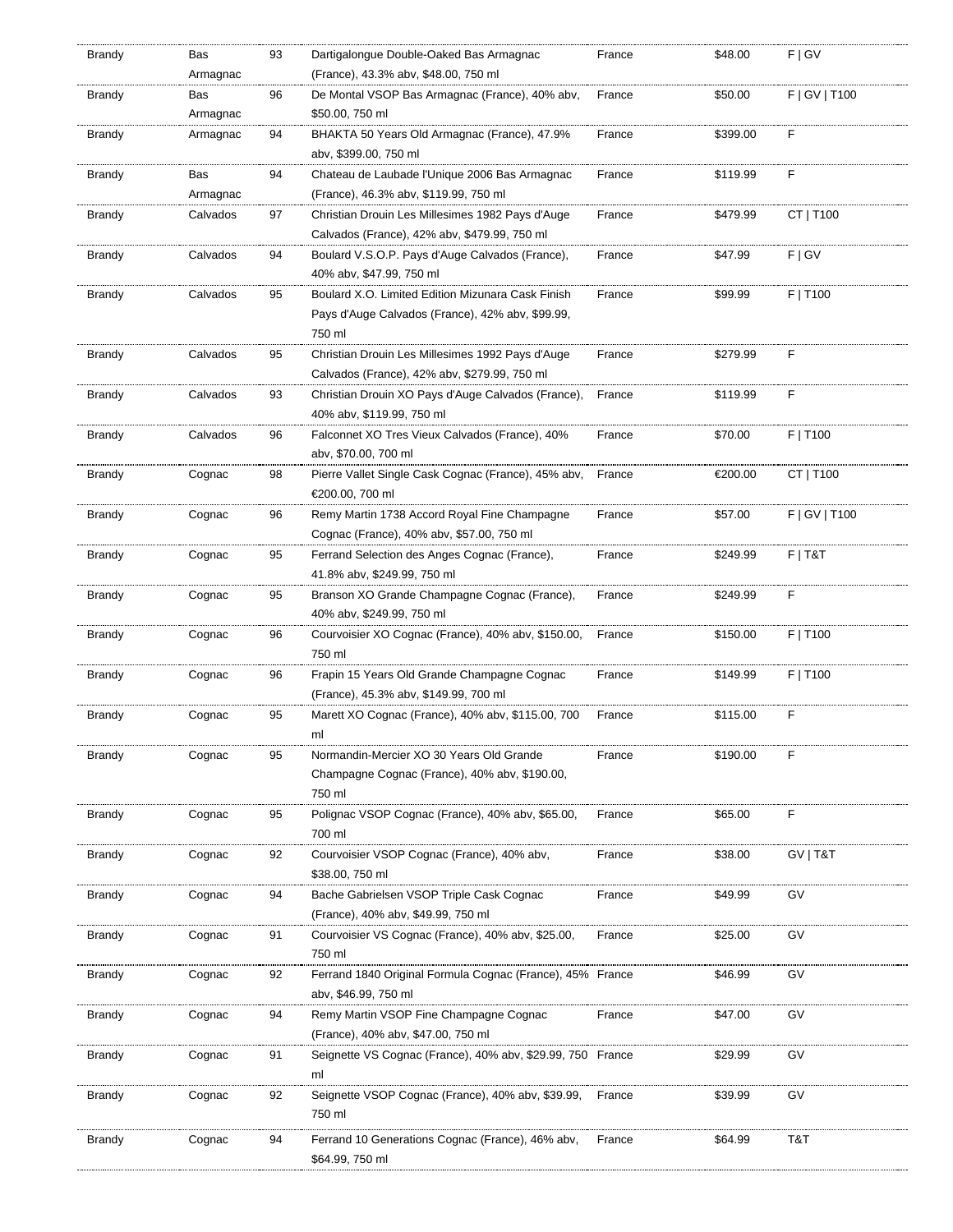| Brandy        | Brandy de                 | 93 | Gran Duque d'Alba Solera Grand Reserva Brandy de                                      | Spain                | \$44.66  | GV                     |
|---------------|---------------------------|----|---------------------------------------------------------------------------------------|----------------------|----------|------------------------|
|               | Jerez                     |    | Jerez (Spain), 40% abv, \$44.66, 750 ml                                               |                      |          |                        |
| Brandy        | Spanish                   | 92 | Torres Reserva Privada 15 Years Old Spanish                                           | Spain                | \$32.00  | GV                     |
|               | Brandy                    |    | Brandy (Spain), 40% abv, \$32.00, 750 ml                                              |                      |          |                        |
| <b>Brandy</b> | Flavored<br><b>Brandy</b> | 90 | Allen's Cold Brew Coffee Flavored Brandy (United<br>States), 30% abv, \$15.99, 750 ml | <b>United States</b> | \$15.99  | GV                     |
|               |                           |    |                                                                                       |                      | \$29.99  | GV                     |
| <b>Brandy</b> | Slivovitz                 | 93 | Badel Sljivovica Plum Spirit (Croatia), 40% abv,<br>\$29.99, 700 ml                   | Croatia              |          |                        |
| Brandy        | Slivovitz                 | 94 | Yebiga Bela Plum Brandy (Serbia), 40% abv, \$28.99,                                   | Serbia               | \$28.99  | GV                     |
|               |                           |    | 750 ml                                                                                |                      |          |                        |
| Brandy        | Pisco                     | 96 | Tres Erres Reservado Pisco (Chile), 40% abv,                                          | Chile                | \$17.90  | CT   GV   T100         |
|               |                           |    | \$17.90, 700 ml                                                                       |                      |          |                        |
| <b>Brandy</b> | Pisco                     | 94 | Demonio de los Andes Acholado Pisco (Peru), 40%                                       | Peru                 | \$21.99  | F   G V   T & T        |
|               |                           |    | abv, \$21.99, 750 ml                                                                  |                      |          |                        |
| <b>Brandy</b> | Pisco                     | 95 | Caravedo Torontel Pisco (Peru), 40% abv, \$39.99,                                     | Peru                 | \$39.99  | F   T100               |
|               |                           |    | 750 ml                                                                                |                      |          |                        |
| Brandy        | Pisco                     | 94 | Mistral Nobel Pisco (Chile), 40% abv, \$29.90, 750 ml                                 | Chile                | \$29.90  | F                      |
| Brandy        | Pisco                     | 90 | Demonio de los Andes Italia Pisco (Peru), 40% abv,                                    | Peru                 | \$21.99  | GV   T&T               |
|               |                           |    | \$21.99, 750 ml                                                                       |                      |          |                        |
| Brandy        | Pisco                     | 92 | Alto del Carmen Pisco (Chile), 40% abv, \$20.99, 750                                  | Chile                | \$20.99  | GV                     |
|               |                           |    | ml                                                                                    |                      |          |                        |
| Brandy        | Pisco                     | 92 | Capel Reservado Pisco (Chile), 40% abv, \$18.99, 750 Chile                            |                      | \$18.99  | GV                     |
|               |                           |    | ml                                                                                    |                      |          |                        |
| Brandy        | Pisco                     | 91 | Mistral Nobel Anejado En Roble Pisco (Chile), 40%                                     | Chile                | \$24.90  | GV                     |
|               |                           |    | aby, \$24.90, 750 ml                                                                  |                      |          |                        |
| Brandy        | Pisco                     | 91 | Tres Erres Transparente Pisco (Chile), 40% abv,                                       | Chile                | \$18.90  | GV                     |
|               |                           |    | \$18.90, 700 ml                                                                       |                      |          |                        |
| <b>Brandy</b> | Pisco                     | 90 | Demonio de los Andes Quebranta Pisco (Peru), 40%                                      | Peru                 | \$21.99  | T&T                    |
|               |                           |    | abv, \$21.99, 750 ml                                                                  |                      |          |                        |
| <b>Brandy</b> | Pisco                     | 92 | Espiritu De Los Andes Pisco (Chile), 40% abv,                                         | Chile                | \$32.90  | T&T                    |
|               |                           |    | \$32.90, 750 ml                                                                       |                      |          |                        |
| Gin           | Genever                   | 95 | Notaris Bartender's Choice Jerry Thomas Rome                                          | Netherlands          | \$102.95 | CT   T100              |
|               |                           |    | Edition Genever (Netherlands), 47% abv, \$102.95,                                     |                      |          |                        |
|               |                           |    | 750 ml                                                                                |                      |          |                        |
| Gin           | Genever                   | 94 | Hooghoudt Bourbon Cask-aged 3 Years Old Genever Netherlands                           |                      | €22.49   | F                      |
|               |                           |    | (Netherlands), 40% abv, €22.49, 700 ml                                                |                      |          |                        |
| Gin           | Genever                   | 94 | Hooghoudt Peated Cask-Aged 3 Years Old Genever                                        | Netherlands          | €24.49   | F                      |
|               |                           |    | (Netherlands), 40% abv, €24.49, 700 ml                                                |                      |          |                        |
| Gin           | London Dry                | 96 | Gordon's Traveler's Edition London Dry Gin                                            | Scotland             | £33.00   | CT   T&T   T100        |
|               | Gin                       |    | (Scotland), 47.3% abv, £33.00, 700 ml                                                 |                      |          |                        |
| Gin           | London Dry                | 95 | Fords London Dry Gin (United Kingdom), 45% abv,                                       | United Kingdom       | \$24.99  | F   G V   T & T   T100 |
|               | Gin                       |    | \$24.99, 750 ml                                                                       |                      |          |                        |
| Gin           | Gin                       | 94 | Citadelle Jardin d'Ete Gin (France), 41.5% abv,                                       | France               | \$24.99  | F   G V                |
|               |                           |    | \$24.99, 750 ml                                                                       |                      |          |                        |
| Gin           | Gin                       | 94 | Watershed Four Peel Gin (United States), 44% abv,                                     | <b>United States</b> | \$29.99  | F   G V                |
|               |                           |    | \$29.99, 750 ml                                                                       |                      |          |                        |
| Gin           | London Dry                | 94 | Highclere Castle London Dry Gin (United Kingdom),                                     | United Kingdom       | \$39.99  | $F$   T&T              |
|               | Gin                       |    | 43.5% abv, \$39.99, 750 ml                                                            |                      |          |                        |
| Gin           | London Dry                | 95 | Sipsmith London Dry Gin (United Kingdom), 41.6%                                       | United Kingdom       | \$32.99  | F   T&T   T100         |
|               | Gin                       |    | abv, \$32.99, 750 ml                                                                  |                      |          |                        |
| Gin           | Gin                       | 94 | Hendrick's Neptunia Gin (Scotland), 43.4% abv,                                        | Scotland             | \$42.99  | F                      |
|               |                           |    | \$42.99, 750 ml                                                                       |                      |          |                        |
| Gin           | Gin                       | 94 | Method and Madness Gin (Ireland), 43% abv, \$48.57,                                   | Ireland              | \$48.57  | F                      |
|               |                           |    | 700 ml                                                                                |                      |          |                        |
| Gin           | Gin                       | 93 | Citadelle Gin (France), 44% abv, \$24.99, 750 ml                                      | France               | \$24.99  | GV   T&T               |
| Gin           | London Dry                | 92 | Bombay Sapphire London Dry Gin (England), 47%                                         | England              | \$22.99  | GV                     |
|               | Gin                       |    | abv, \$22.99, 750 ml                                                                  |                      |          |                        |
|               |                           |    |                                                                                       |                      |          |                        |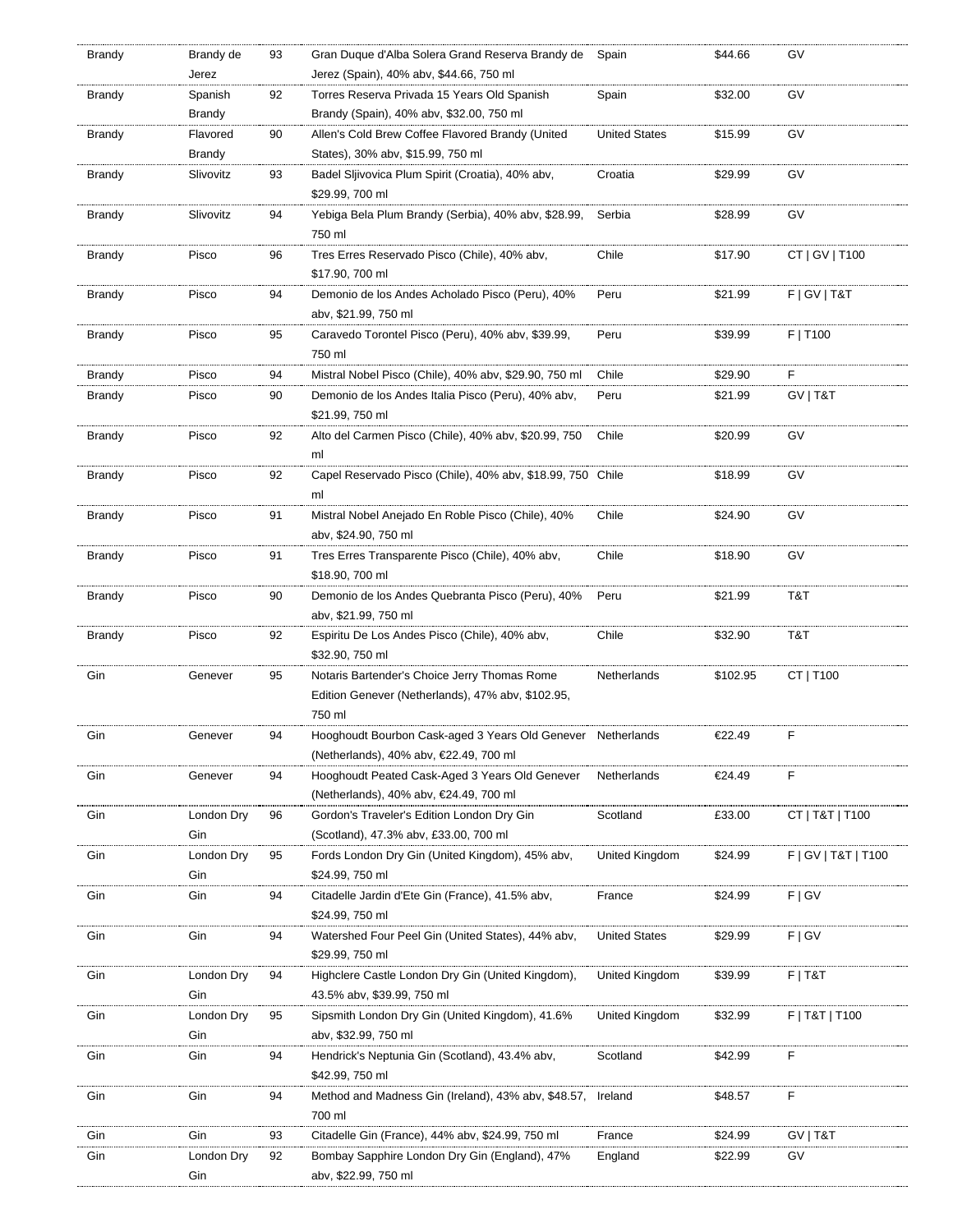| Gin                  | Gin                 | 92 | Cold River Gin (United States), 47% abv, \$27.00, 750 United States<br>ml     |                      | \$27.00  | GV                   |
|----------------------|---------------------|----|-------------------------------------------------------------------------------|----------------------|----------|----------------------|
| Gin                  | Gin                 | 93 | Green Hat Gin (United States), 45% abv, \$29.99, 750<br>ml                    | <b>United States</b> | \$29.99  | GV                   |
| Gin                  | Gin                 | 92 | Farmer's Botanical Organic Gin (United States),<br>46.7% abv, \$34.99, 750 ml | <b>United States</b> | \$34.99  | T&T                  |
| Gin                  | Gin                 | 93 | Macaja Gin (Italy), 46.8% abv, \$80.00, 500 ml                                | Italy                | \$80.00  | T&T                  |
| Gin                  | Gin                 | 92 | Roku Gin (Japan), 43% abv, \$27.99, 750 ml                                    | Japan                | \$27.99  | T&T                  |
| <b>Hard Seltzers</b> | <b>Hard Seltzer</b> | 95 | High Noon Sun Sips Pineapple Vodka & Soda Hard                                | <b>United States</b> | \$9.99   | CT   GV   T100       |
|                      |                     |    | Seltzer (United States), 4.5% abv, \$9.99, 4 pack/12<br>oz. each              |                      |          |                      |
| <b>Hard Seltzers</b> | <b>Hard Seltzer</b> | 93 | High Noon Sun Sips Black Cherry Vodka & Soda                                  | <b>United States</b> | \$9.99   | F   G V              |
|                      |                     |    | Hard Seltzer (United States), 4.5% abv, \$9.99, 4                             |                      |          |                      |
|                      |                     |    | pack/12 oz. each                                                              |                      |          |                      |
| <b>Hard Seltzers</b> | <b>Hard Seltzer</b> | 94 | High Noon Sun Sips Passion Fruit Vodka & Soda                                 | <b>United States</b> | \$9.99   | F   G V              |
|                      |                     |    | Hard Seltzer (United States), 4.5% abv, \$9.99, 4                             |                      |          |                      |
|                      |                     |    | pack/12 oz. each                                                              |                      |          |                      |
| <b>Hard Seltzers</b> | <b>Hard Seltzer</b> | 94 | High Noon Sun Sips Peach Vodka & Soda Hard                                    | <b>United States</b> | \$9.99   | F   G V              |
|                      |                     |    | Seltzer (United States), 4.5% abv, \$9.99, 4 pack/12                          |                      |          |                      |
|                      |                     |    |                                                                               |                      |          |                      |
|                      |                     |    | oz. each                                                                      |                      |          |                      |
| <b>Hard Seltzers</b> | <b>Hard Seltzer</b> | 94 | Personal Day Pineapple Vodka Hard Seltzer (United                             | <b>United States</b> | \$9.99   | F   G V              |
|                      |                     |    | States), 5% abv, \$9.99, 4 pack/12 oz. each                                   |                      |          |                      |
| <b>Hard Seltzers</b> | <b>Hard Seltzer</b> | 90 | High Noon Sun Sips Lime Vodka & Soda Hard                                     | <b>United States</b> | \$9.99   | GV                   |
|                      |                     |    | Seltzer (United States), 4.5% abv, \$9.99, 4 pack/12                          |                      |          |                      |
|                      |                     |    | oz. each                                                                      |                      |          |                      |
| <b>Hard Seltzers</b> | <b>Hard Seltzer</b> | 90 | High Noon Sun Sips Watermelon Vodka & Soda Hard                               | <b>United States</b> | \$9.99   | GV                   |
|                      |                     |    | Seltzer (United States), 4.5% abv, \$9.99, 4 pack/12                          |                      |          |                      |
|                      |                     |    | oz. each                                                                      |                      |          |                      |
| Liqueur              | Fruit Liqueur       | 96 | Matsui Brandy Umeshu Fruit Liqueur (Japan), 14%<br>abv, \$29.99, 700 ml       | Japan                | \$29.99  | CT   GV   T&T   T100 |
| Liqueur              | Fruit Liqueur       | 95 | Matsui Whisky Umeshu Fruit Liqueur (Japan), 14%                               | Japan                | \$29.99  | F   G V   T & T      |
|                      |                     |    | aby, \$29.99, 700 ml                                                          |                      |          |                      |
| Liqueur              | Berry Liqueur       | 94 | Chambord Black Raspberry Liqueur (France), 16.5%                              | France               | \$30.75  | F                    |
|                      |                     |    | abv, \$30.75, 750 ml                                                          |                      |          |                      |
|                      | Fruit Liqueur       | 93 |                                                                               | France               | \$36.99  | F                    |
| Liqueur              |                     |    | Fleur Charmante Artisinale Liqueur (France), 23%<br>abv, \$36.99, 750 ml      |                      |          |                      |
|                      |                     |    |                                                                               |                      |          |                      |
| Liqueur              | Berry Liqueur 91    |    | PAMA Liqueur (United States), 17% abv, \$24.99, 750                           | <b>United States</b> | \$24.99  | T&T                  |
|                      |                     |    | ml                                                                            |                      |          |                      |
| Liqueur              | Chocolate           | 96 | Faretti Biscotti Chocolate Liqueur (Italy), 28% abv,                          | Italy                | \$32.99  | CT   T100            |
|                      | Liqueur             |    | \$32.99, 750 ml                                                               |                      |          |                      |
| Liqueur              | Chocolate           | 94 | ChocoLat Deluxe Salted Caramel Chocolate Liqueur                              | <b>United States</b> | \$16.99  | F   G V              |
|                      | Liqueur             |    | (United States), 15% abv, \$16.99, 750 ml                                     |                      |          |                      |
| Liqueur              | Coffee              | 92 | Alexandrion Flavour Collection Coffee (Romania),                              | Romania              | \$19.99  | GV                   |
|                      | Liqueur             |    | 25% abv, \$19.99, 700 ml                                                      |                      |          |                      |
| Liqueur              | Chocolate           | 90 | ChocoLat Deluxe Triple Chocolate Liqueur (United                              | <b>United States</b> | \$16.99  | GV                   |
|                      | Liqueur             |    | States), 15% abv, \$16.99, 750 ml                                             |                      |          |                      |
| Liqueur              | Grapefruit          | 95 | Jules Theuriet Liqueur de Pamplemousse Rose                                   | France               | \$26.00  | F   G V              |
|                      | Liqueur             |    | Grapefruit Liqueur (France), 18% abv, \$26.00, 700 ml                         |                      |          |                      |
| Liqueur              | <b>Triple Sec</b>   | 97 | Pierre Ferrand Dry Curacao (France), 40% abv,                                 | France               | \$31.99  | F   GV   T100        |
|                      |                     |    | \$31.99, 750 ml                                                               |                      |          |                      |
| Liqueur              | Orange              | 95 | Grand Marnier Cuvee du Centenaire Liqueur                                     | France               | \$199.99 | F                    |
|                      | Liqueur             |    | (France), 40% abv, \$199.99, 750 ml                                           |                      |          |                      |
| Liqueur              | Orange              | 94 | Alexandrion Flavour Collection Greek Orange                                   | Romania              | \$19.99  | GV                   |
|                      | Liqueur             |    | (Romania), 25% abv, \$19.99, 700 ml                                           |                      |          |                      |
|                      |                     |    |                                                                               |                      |          |                      |
|                      |                     |    |                                                                               |                      |          |                      |
| Liqueur              | Orange<br>Liqueur   | 91 | Bauchant Liqueur (France), 40% aby, \$24.43, 750 ml                           | France               | \$24.43  | GV                   |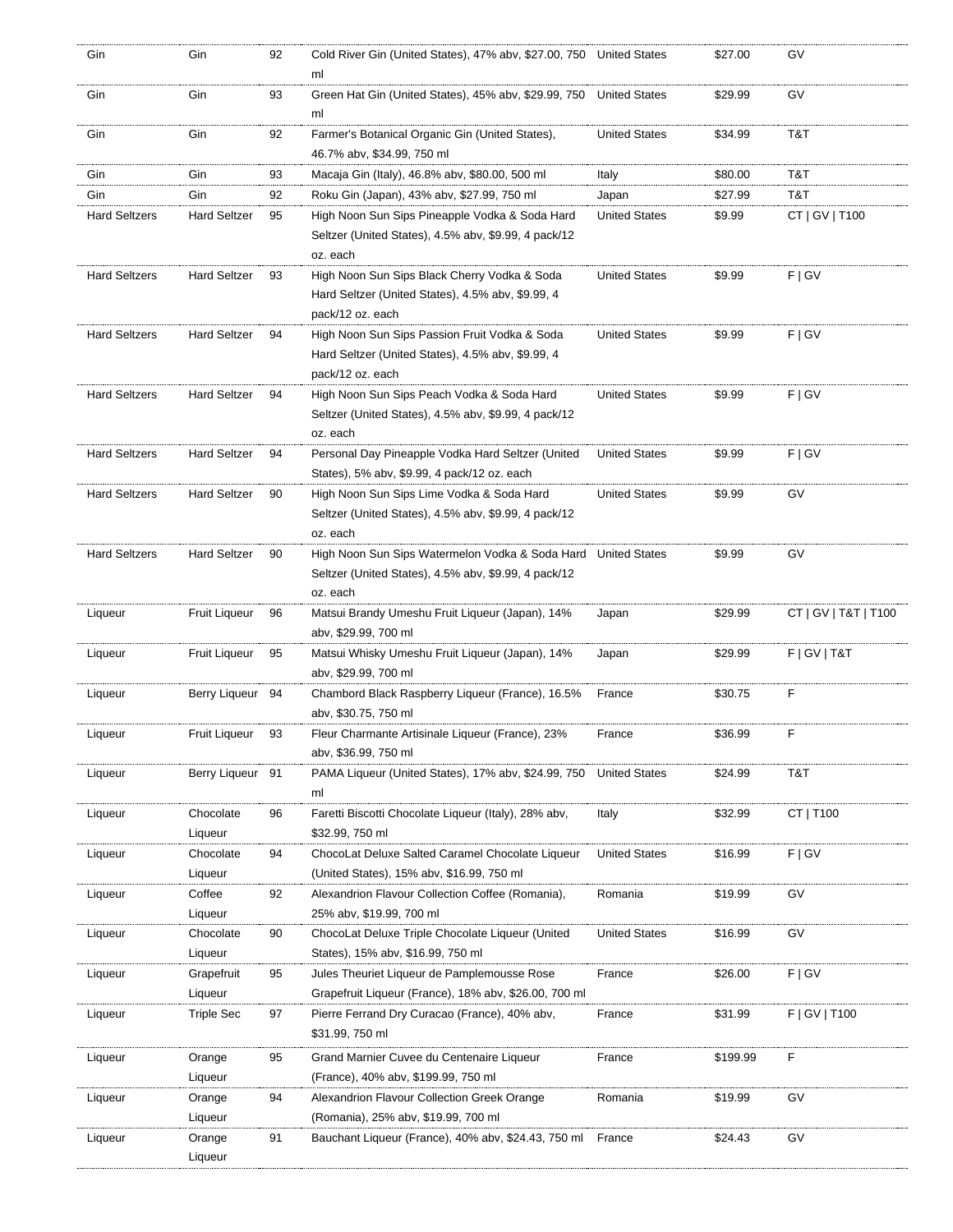| Liqueur                         | Limoncino         | 88 | Bottega Sicilian Limoncino (Italy), 30% abv, \$10.99,<br>750 ml             | Italy                | \$10.99  | GV              |
|---------------------------------|-------------------|----|-----------------------------------------------------------------------------|----------------------|----------|-----------------|
| Liqueur                         | Limoncello        | 90 | Caravella Limoncello (Italy), 28% abv, \$19.99, 750 ml                      | Italy                | \$19.99  | GV              |
| Liqueur                         | Limoncello        | 92 | Harpy Limoncello (United States), 32% aby, \$21.99,                         | <b>United States</b> | \$21.99  | GV              |
|                                 |                   |    | 375 ml                                                                      |                      |          |                 |
| Liqueur                         | <b>Triple Sec</b> | 90 | Rock Town Craft Cordials Triple Sec (United States),                        | <b>United States</b> | \$13.99  | GV              |
|                                 |                   |    | 30% abv, \$13.99, 750 ml                                                    |                      |          |                 |
| Liqueur                         | Cream             | 96 | Carolans Cold Brew (Ireland), 17% abv, \$14.99, 750                         | Ireland              | \$14.99  | CT   GV   T100  |
|                                 | Liqueur           |    | ml                                                                          |                      |          |                 |
| Liqueur                         | Cream             | 95 | Carolans Salted Caramel Cream Liqueur (Ireland),                            | Ireland              | \$14.99  | F   G V   T & T |
|                                 | Liqueur           |    | 17% abv, \$14.99, 750 ml                                                    |                      |          |                 |
| Liqueur                         | Cream             | 94 | Pennsylvania Dutch Salted Caramel Cream Liqueur                             | <b>United States</b> | \$14.99  | F   G V         |
|                                 | Liqueur           |    | (United States), 12.5% abv, \$14.99, 750 ml                                 |                      |          |                 |
| Liqueur                         | Cream             | 92 | Carolans Irish Cream Liqueur (Ireland), 17% abv,                            | Ireland              | \$14.99  | GV   T&T        |
|                                 | Liqueur           |    | \$14.99, 750 ml                                                             |                      |          |                 |
| Liqueur                         | Cream             | 92 | Evan Williams Egg Nog (United States), 15% abv,                             | <b>United States</b> | \$10.99  | GV              |
|                                 | Liqueur           |    | \$10.99, 750 ml                                                             |                      |          |                 |
| Liqueur                         | Cream             | 90 | Pennsylvania Dutch Egg Nog (United States), 14.75% United States            |                      | \$10.99  | GV              |
|                                 | Liqueur           |    | abv, \$10.99, 750 ml                                                        |                      |          |                 |
| Liqueur                         | Cream             | 88 | Pennsylvania Dutch Strawberries & Cream Liqueur                             | <b>United States</b> | \$14.99  | GV              |
|                                 | Liqueur           |    | (United States), 12.5% abv, \$14.99, 750 ml                                 |                      |          |                 |
| Liqueur                         | Cream             | 92 | RumChata Cream Liqueur (United States), 13.75%                              | <b>United States</b> | \$21.99  | GV              |
|                                 | Liqueur           |    | abv, \$21.99, 750 ml                                                        |                      |          |                 |
| Liqueur                         | Herbal            | 96 | Sorel Liqueur (United States), 15% abv, \$34.99, 750                        | <b>United States</b> | \$34.99  | CT   T100       |
|                                 | Liqueur           |    | ml                                                                          |                      |          |                 |
| Liqueur                         | Anisette          | 92 | Ouzo 12 (Greece), 40% abv, \$23.00, 750 ml                                  | Greece               | \$23.00  | F   G V         |
| Liqueur                         | Herbal            | 93 | Antique Pelinkovac Liqueur (Croatia), 35% abv,                              | Croatia              | \$34.99  | F               |
|                                 | Liqueur           |    | \$34.99, 700 ml                                                             |                      |          |                 |
|                                 |                   |    | Liquore Strega (Italy), 40% abv, \$41.99, 750 ml                            | Italy                | \$41.99  | F               |
| Liqueur                         | Herbal            | 92 |                                                                             |                      |          |                 |
|                                 | Liqueur           |    |                                                                             |                      |          |                 |
| Liqueur                         | Herbal            | 94 | Skinos Mastiha Spirit Liqueur (Greece), 30% abv,                            | Greece               | \$30.00  | F               |
|                                 | Liqueur           |    | \$30.00, 750 ml                                                             |                      |          |                 |
| Liqueur                         | Sambuca           | 90 | Bottega Sambuca (Italy), 40% abv, \$10.99, 750 ml                           | Italy                | \$10.99  | GV              |
| Mezcal                          | Mezcal            | 97 | Vago Ensamble en Barro Mezcal (Mexico), 52.3%                               | Mexico               | \$74.99  | CT   T100       |
|                                 |                   |    | abv, \$74.99, 750 ml                                                        |                      |          |                 |
| Mezcal                          | Mezcal            | 94 | Los Vecinos del Campo Tobala Joven Artesanal                                | Mexico               | \$100.00 | F T&T           |
|                                 |                   |    | Mezcal (Mexico), 46% abv, \$100.00, 750 ml                                  |                      |          |                 |
| Mezcal                          | Mezcal            | 94 | Cutwater Reposado Mezcal (Mexico), 45% abv,                                 | Mexico               | \$59.99  | F               |
|                                 |                   |    | \$59.99, 750 ml                                                             |                      |          |                 |
| Mezcal                          | Mezcal            | 94 | Del Maquey Minero Single Village Mezcal (Mexico),                           | Mexico               | \$99.99  | F               |
|                                 |                   |    | 50% abv, \$99.99, 750 ml                                                    |                      |          |                 |
| Mezcal                          | Mezcal            | 94 | Del Maguey San Pablo Ameyaltepec Single Village                             | <b>United States</b> | \$124.99 | F               |
|                                 |                   |    | Mezcal (United States), 47% abv, \$124.99, 750 ml                           |                      |          |                 |
| Mezcal                          | Mezcal            | 94 | Del Maguey Vida de Muertos Mezcal (Mexico), 45%                             | Mexico               | \$54.99  | F               |
|                                 |                   |    | abv, \$54.99, 750 ml                                                        |                      |          |                 |
| Mezcal                          | Mezcal            | 95 | Gracias a Dios Espadin Artesanal Mezcal (Mexico),                           | Mexico               | \$39.55  | F   T100        |
|                                 |                   |    | 45% abv, \$39.55, 750 ml                                                    |                      |          |                 |
| Mezcal                          | Mezcal            | 95 | Mezcal de Layendas Vinita Solar Mezcal (Mexico),                            | Mexico               | \$89.99  | F   T100        |
|                                 |                   |    | 45.9% abv, \$89.99, 750 ml                                                  |                      |          |                 |
|                                 |                   |    |                                                                             |                      |          |                 |
| Mezcal                          | Mezcal            | 94 | Vago Elote Mezcal (Mexico), 50.4% aby, \$49.99, 750                         | Mexico               | \$49.99  | F               |
|                                 |                   |    | ml                                                                          |                      |          |                 |
| Mezcal                          | Mezcal            | 90 | Los Vecinos del Campo Espadin Artesanal Mezcal                              | Mexico               | \$33.99  | T&T             |
|                                 |                   |    | (Mexico), 45% abv, \$33.99, 750 ml                                          |                      |          |                 |
| Non-Alcohol<br>Mixer/Tonic/Soda | Ginger Ale        | 95 | Fever-Tree Ginger Ale (United Kingdom), 0% abv,<br>\$4.99, 4 pack of 200 ml | United Kingdom       | \$4.99   | CT   GV   T100  |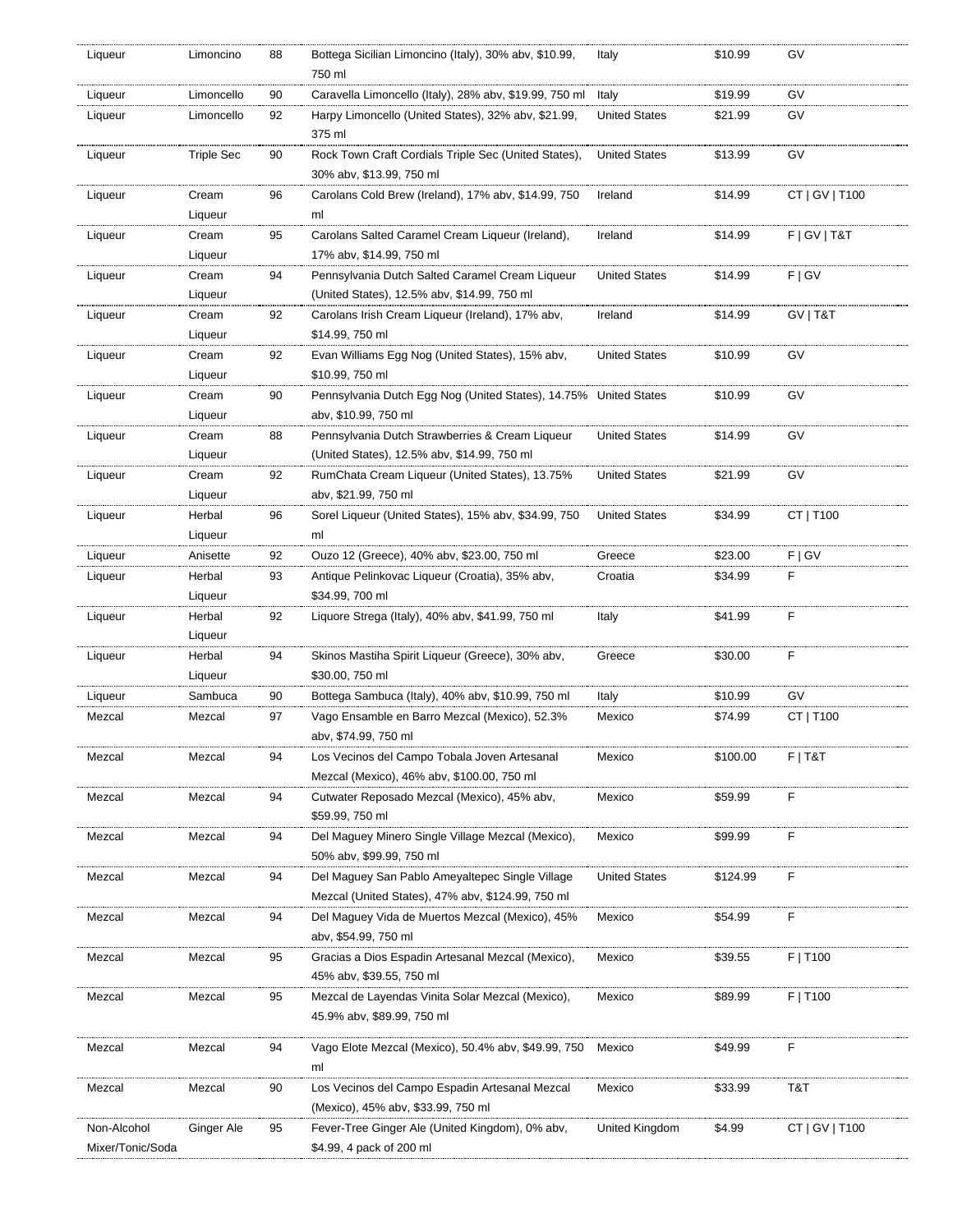| Non-Alcohol      | <b>Ginger Beer</b>         | 94 | Bundaberg Ginger Beer (Australia), 0.12% abv,                                                                     | Australia            | \$6.99  | F   G V   |
|------------------|----------------------------|----|-------------------------------------------------------------------------------------------------------------------|----------------------|---------|-----------|
| Mixer/Tonic/Soda |                            |    | \$6.99, 4 pack/12 oz. each                                                                                        |                      |         |           |
| Non-Alcohol      | Soda                       | 93 | Fever-Tree Sparkling Pink Grapefruit Soda (United                                                                 | United Kingdom       | \$4.99  | F   G V   |
| Mixer/Tonic/Soda |                            |    | Kingdom), 0% abv, \$4.99, 4 pack 200 ml or 500 ml                                                                 |                      |         |           |
| Non-Alcohol      | <b>Tonic Water</b>         | 91 | Fever-Tree Sparkling Cucumber Tonic Water (United                                                                 | United Kingdom       | \$4.99  | GV        |
| Mixer/Tonic/Soda |                            |    | Kingdom), 0% abv, \$4.99, 4 pack of 200 ml                                                                        |                      |         |           |
| Ready-to-Drink   | Gin Ready to               | 94 | Le Barteleur Hanky Panky Ready-to-Drink Cocktail                                                                  | France               | €35.90  | CT   T100 |
| Cocktail         | Drink Cocktail             |    | (France), 23.5% abv, €35.90, 700 ml                                                                               |                      |         |           |
| Ready-to-Drink   | Rum Ready                  | 95 | Koloa Sparkling Mango Hawaiian Rum Cocktail                                                                       | <b>United States</b> | \$14.99 | CT   T100 |
| Cocktail         | to Drink                   |    | (United States), 4.5% abv, \$14.99, 4 pack 355ml                                                                  |                      |         |           |
|                  | Cocktail                   |    |                                                                                                                   |                      |         |           |
| Ready-to-Drink   | <b>Rum Ready</b>           | 93 | Koloa Sparkling Coconut Hawaiian Rum Cocktail                                                                     | <b>United States</b> | \$14.99 | F         |
| Cocktail         | to Drink                   |    | (United States), 4.5% abv, \$14.99, 4 pack 355ml                                                                  |                      |         |           |
|                  | Cocktail                   |    |                                                                                                                   |                      |         |           |
| Ready-to-Drink   | <b>Rum Ready</b>           | 93 | Koloa Sparkling Guava Hawaiian Rum Cocktail                                                                       | <b>United States</b> | \$14.99 | F         |
| Cocktail         | to Drink                   |    | (United States), 4.5% abv, \$14.99, 4 pack 355ml                                                                  |                      |         |           |
|                  | Cocktail                   |    |                                                                                                                   |                      |         |           |
| Ready-to-Drink   | <b>Rum Ready</b>           | 93 | Koloa Sparkling Pineapple Hawaiian Rum Cocktail                                                                   | <b>United States</b> | \$14.99 | F         |
| Cocktail         | to Drink                   |    | (United States), 4.5% abv, \$14.99, 4 pack 355ml                                                                  |                      |         |           |
|                  | Cocktail                   |    |                                                                                                                   |                      |         |           |
| Ready-to-Drink   | Tequila                    | 94 | Cazadores Paloma Ready-to-Drink Cocktail (Mexico),                                                                | Mexico               | \$14.99 | CT   T100 |
| Cocktail         | Ready to                   |    | 5.9% abv, \$14.99, 4 pack/355ml each                                                                              |                      |         |           |
|                  | Drink Cocktail             |    |                                                                                                                   |                      |         |           |
| Ready-to-Drink   | Vodka Ready                | 96 | Boyd & Blair Blood Orange Cosmo Ready-to-Drink                                                                    | <b>United States</b> | \$24.99 | CT   T100 |
| Cocktail         | to Drink<br>Cocktail       |    | Cocktail (United States), 16.5% abv, \$24.99, 1 L                                                                 |                      |         |           |
|                  |                            |    |                                                                                                                   |                      |         |           |
| Ready-to-Drink   | Vodka Ready 93<br>to Drink |    | Cutwater Vodka Mule Ready-to-Drink Cocktail (United United States<br>States), 7% abv, \$12.99, 4 pack/12 oz. each |                      | \$12.99 | $F$   T&T |
| Cocktail         | Cocktail                   |    |                                                                                                                   |                      |         |           |
| Ready-to-Drink   | Vodka Ready                | 93 | Boyd & Blair Keystone Tea Ready-to-Drink Cocktail                                                                 | <b>United States</b> | \$24.99 | F         |
| Cocktail         | to Drink                   |    | (United States), 18% abv, \$24.99, 1 L                                                                            |                      |         |           |
|                  | Cocktail                   |    |                                                                                                                   |                      |         |           |
| Ready-to-Drink   | Vodka Ready 94             |    | SLIQ Spirited Ice Vodka Frozen Cocktails (United                                                                  | <b>United States</b> | \$17.99 | F         |
| Cocktail         | to Drink                   |    | States), 8% aby, \$17.99, 9 units per pack/100 ml                                                                 |                      |         |           |
|                  | Cocktail                   |    | each                                                                                                              |                      |         |           |
| Ready-to-Drink   | Vodka Ready 93             |    | Stubs Four Sixty Four Cran (United States), 4.64%                                                                 | <b>United States</b> | \$12.99 | F         |
| Cocktail         | to Drink                   |    | abv, \$12.99, 200ml                                                                                               |                      |         |           |
|                  | Cocktail                   |    |                                                                                                                   |                      |         |           |
| Ready-to-Drink   | Vodka Ready                | 90 | Cutwater Bloody Mary Ready-to-Drink Cocktail                                                                      | <b>United States</b> | \$12.99 | T&T       |
| Cocktail         | to Drink                   |    | (United States), 10% abv, \$12.99, 4 pack/12 oz. each                                                             |                      |         |           |
|                  | Cocktail                   |    |                                                                                                                   |                      |         |           |
| Ready-to-Drink   | Whiskey                    | 95 | Social Hour Harvest Whiskey Sour Made with George                                                                 | <b>United States</b> | \$28.00 | CT   T100 |
| Cocktail         | Ready-to-                  |    | Dickel Ready-to-Drink Cocktail (United States), 20%                                                               |                      |         |           |
|                  | Drink Cocktail             |    | aby, \$28.00, 4 pack/250 ml. each                                                                                 |                      |         |           |
| Ready-to-Drink   | Whiskey                    | 93 | Laird's Old Fashioned Ready-to-Drink Cocktail                                                                     | <b>United States</b> | \$14.99 | F         |
| Cocktail         | Ready-to-                  |    | (United States), 40% abv, \$14.99, 375 ml                                                                         |                      |         |           |
|                  | Drink Cocktail             |    |                                                                                                                   |                      |         |           |
| Ready-to-Drink   | Whiskey                    | 94 | SLIQ Spirited Ice Whiskey Frozen Cocktails (United                                                                | <b>United States</b> | \$17.99 | F         |
| Cocktail         | Ready-to-                  |    | States), 8% abv, \$17.99, 9 units per pack/100 ml                                                                 |                      |         |           |
|                  | Drink Cocktail             |    | each                                                                                                              |                      |         |           |
| Ready-to-Drink   | Whiskey                    | 94 | Spirits Lab Blood Orange Old Fashioned Ready-to-                                                                  | <b>United States</b> | \$40.00 | F         |
| Cocktail         | Ready-to-                  |    | Drink Cocktail (United States), 40% abv, \$40.00, 750                                                             |                      |         |           |
|                  | Drink Cocktail             |    | ml                                                                                                                |                      |         |           |
| Rum              | Flavored                   | 95 | Plantation Cut & Dry Coconut Rum (Barbados), 40%                                                                  | <b>Barbados</b>      | \$30.99 | CT   T100 |
|                  | Rum                        |    | abv, \$30.99, 750 ml                                                                                              |                      |         |           |
| Rum              | Spiced Rum                 | 93 | Chairman's Reserve Spiced Rum (Saint Lucia), 40%                                                                  | Saint Lucia          | \$29.99 | F         |
|                  |                            |    | abv, \$29.99, 750 ml                                                                                              |                      |         |           |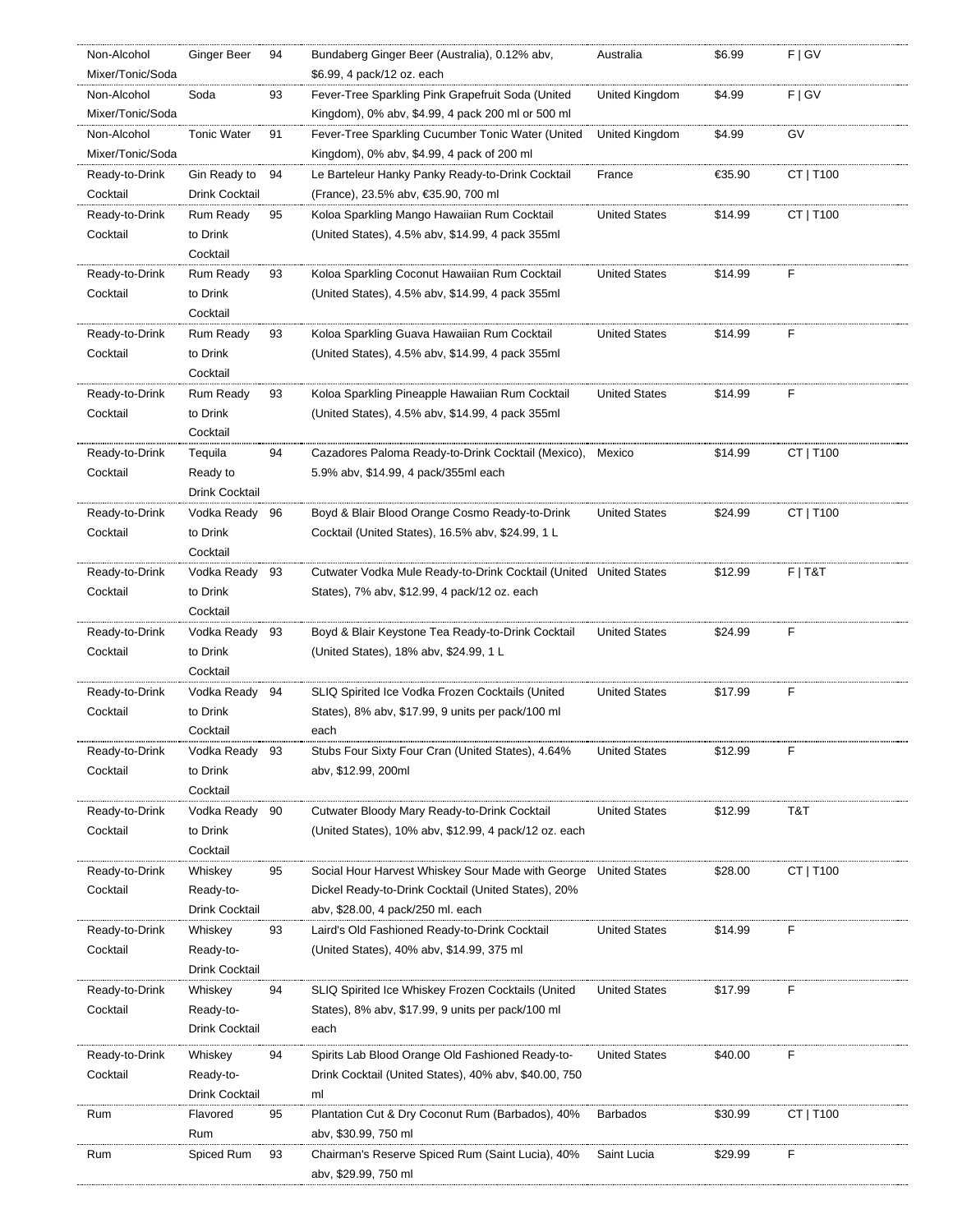| Rum | Flavored   | 93 | Plantation Stiggins' Fancy Pineapple Rum (Trinidad, | Trinidad, Barbados,  | \$34.99  | F                    |
|-----|------------|----|-----------------------------------------------------|----------------------|----------|----------------------|
|     | Rum        |    | Barbados, Jamaica), 40% abv, \$34.99, 750 ml        | Jamaica              |          |                      |
| Rum | Flavored   | 93 | Rumhaven Caribbean Rum with Coconut Liqueur         | <b>Barbados</b>      | \$30.00  | F                    |
|     | Rum        |    | (Barbados), 21% aby, \$30.00, 750 ml                |                      |          |                      |
| Rum | Dark Rum   | 97 | Plantation Xaymaca Special Dry Pot Still Rum        | Jamaica              | \$24.99  | CT   GV   T&T   T100 |
|     |            |    | (Jamaica), 43% abv, \$24.99, 750 ml                 |                      |          |                      |
| Rum | Dark Rum   | 96 | Appleton Estate Signature Rum (Jamaica), 40% abv,   | Jamaica              | \$21.99  | F   G V   T100       |
|     |            |    | \$21.99, 750 ml                                     |                      |          |                      |
| Rum | Dark Rum   | 94 | Myers's Original Dark Rum (Jamaica), 40% abv,       | Jamaica              | \$20.99  | F   G V              |
|     |            |    | \$20.99, 750 ml                                     |                      |          |                      |
| Rum | Dark Rum   | 94 | Plantation Isle of Fiji Dark Rum (Fiji), 40% abv,   | Fiji                 | \$24.99  | F   G V              |
|     |            |    | \$24.99, 750 ml                                     |                      |          |                      |
| Rum | Dark Rum   | 95 | Plantation Original Dark Rum (Barbados, Jamaica),   | Barbados, Jamaica    | \$21.99  | F   G V              |
|     |            |    | 40% abv, \$21.99, 750 ml                            |                      |          |                      |
| Rum | Dark Rum   | 95 | Chairman's Reserve The Forgotten Casks Rum          | Saint Lucia          | \$52.99  | F   T100             |
|     |            |    | (Saint Lucia), 40% abv, \$52.99, 750 ml             |                      |          |                      |
|     |            |    |                                                     |                      |          | F                    |
| Rum | Dark Rum   | 95 | Jung & Wulff Guyana No. 2 Rum (Guyana), 43% abv,    | Guyana               | \$39.99  |                      |
|     |            |    | \$39.99, 750 ml                                     |                      |          |                      |
| Rum | Gold Rum   | 95 | Pyrat XO Reserve Rum (Guyana), 40% aby, \$32.99,    | Guyana               | \$32.99  | F                    |
|     |            |    | 750 ml                                              |                      |          |                      |
| Rum | Dark Rum   | 94 | Ron Abuelo Anejo XV Anos Sherry Cask Finish 15      | Panama               | \$70.00  | F                    |
|     |            |    | Years Old Aged Rum (Panama), 40% abv, \$70.00,      |                      |          |                      |
|     |            |    | 750 ml                                              |                      |          |                      |
| Rum | Gold Rum   | 90 | Bacardi Anejo Cuatro 4 Years Old Rum (Puerto        | Puerto Rico          | \$21.99  | GV   T&T             |
|     |            |    | Rico), 40% abv, \$21.99, 750 ml                     |                      |          |                      |
| Rum | Gold Rum   | 91 | Don Q Gold Rum (Puerto Rico), 40% abv, \$13.99,     | Puerto Rico          | \$13.99  | GV                   |
|     |            |    | 750 ml                                              |                      |          |                      |
| Rum | Dark Rum   | 92 | Don Q Reserva 7 Years Old Anejo Rum (Puerto         | Puerto Rico          | \$23.99  | GV                   |
|     |            |    | Rico), 40% abv, \$23.99, 750 ml                     |                      |          |                      |
| Rum | Gold Rum   | 91 | Marti Dorado 3 Years Old Rum (Panama), 40% abv,     | Panama               | \$19.99  | GV                   |
|     |            |    | \$19.99, 750 ml                                     |                      |          |                      |
| Rum | Dark Rum   | 93 | Mezan Chiriqui Muscatel Cask Rum (Panama), 40%      | Panama               | \$24.99  | GV                   |
|     |            |    | aby, \$24.99, 750 ml                                |                      |          |                      |
| Rum | Dark Rum   | 93 | Mezan X.O Extra Old Rum (Jamaica), 40% abv,         | Jamaica              | \$26.99  | GV                   |
|     |            |    | \$26.99, 750 ml                                     |                      |          |                      |
| Rum | Gold Rum   | 93 | Bacardi Gran Reserva Diez 10 Years Old Gold Rum     | Puerto Rico          | \$40.99  | T&T                  |
|     |            |    | (Puerto Rico), 40% abv, \$40.99, 750 ml             |                      |          |                      |
| Rum | Gold Rum   | 90 | Bacardi Reserva Ocho 8 Years Old Gold Rum           | Puerto Rico          | \$29.97  | T&T                  |
|     |            |    | (Puerto Rico), 40% abv, \$29.97, 750 ml             |                      |          |                      |
| Rum | Dark Rum   | 92 | Santa Teresa 1796 Solera Rum (Venezuela), 40%       | Venezuela            | \$40.00  | T&T                  |
|     |            |    | aby, \$40.00, 750 ml                                |                      |          |                      |
| Rum | Over-Proof | 96 | ImpEx Collection Long Pond 2007 14 Years Old        | Jamaica              | \$130.00 | CT   T100            |
|     | Rum        |    | Over-Proof Rum (Jamaica), 54.4% aby, \$130.00, 750  |                      |          |                      |
|     |            |    | ml                                                  |                      |          |                      |
| Rum | Over-Proof | 93 | BLY 105 Silver Rum (United States), 52.5% abv,      | <b>United States</b> | \$25.99  | F                    |
|     | Rum        |    | \$25.99, 750 ml                                     |                      |          |                      |
| Rum | Over-Proof | 95 | Don Q 151 Rum (Puerto Rico), 75.5% abv, \$23.99,    | Puerto Rico          | \$23.99  | F   T100             |
|     | Rum        |    | 750 ml                                              |                      |          |                      |
| Rum | Rhum       | 97 | Baie de Tresors Plein Soleil Blanc Rhum Agricole    | Martinique           | \$52.00  | CT   T100            |
|     | Agricole   |    | (Martinique), 54% abv, \$52.00, 700 ml              |                      |          |                      |
| Rum | Rhum       | 93 | Baie de Tresors Fruits des Pluies Rhum Agricole     | Martinique           | \$66.00  | F                    |
|     | Agricole   |    | (Martinique), 50% abv, \$66.00, 700 ml              |                      |          |                      |
| Rum | Rhum       | 92 | Cardow Extra Virgin Old Rum (France), 42% abv,      | France               | \$45.00  | F                    |
|     | Agricole   |    | \$45, 700 ml                                        |                      |          |                      |
| Rum | White Rum  | 95 | Plantation 3 Stars White Rum (Trinidad, Barbados,   | Trinidad, Barbados,  | \$21.99  | CT   GV   T100       |
|     |            |    | Jamaica), 41.2% abv, \$21.99, 750 ml                | Jamaica              |          |                      |
|     |            |    |                                                     |                      |          |                      |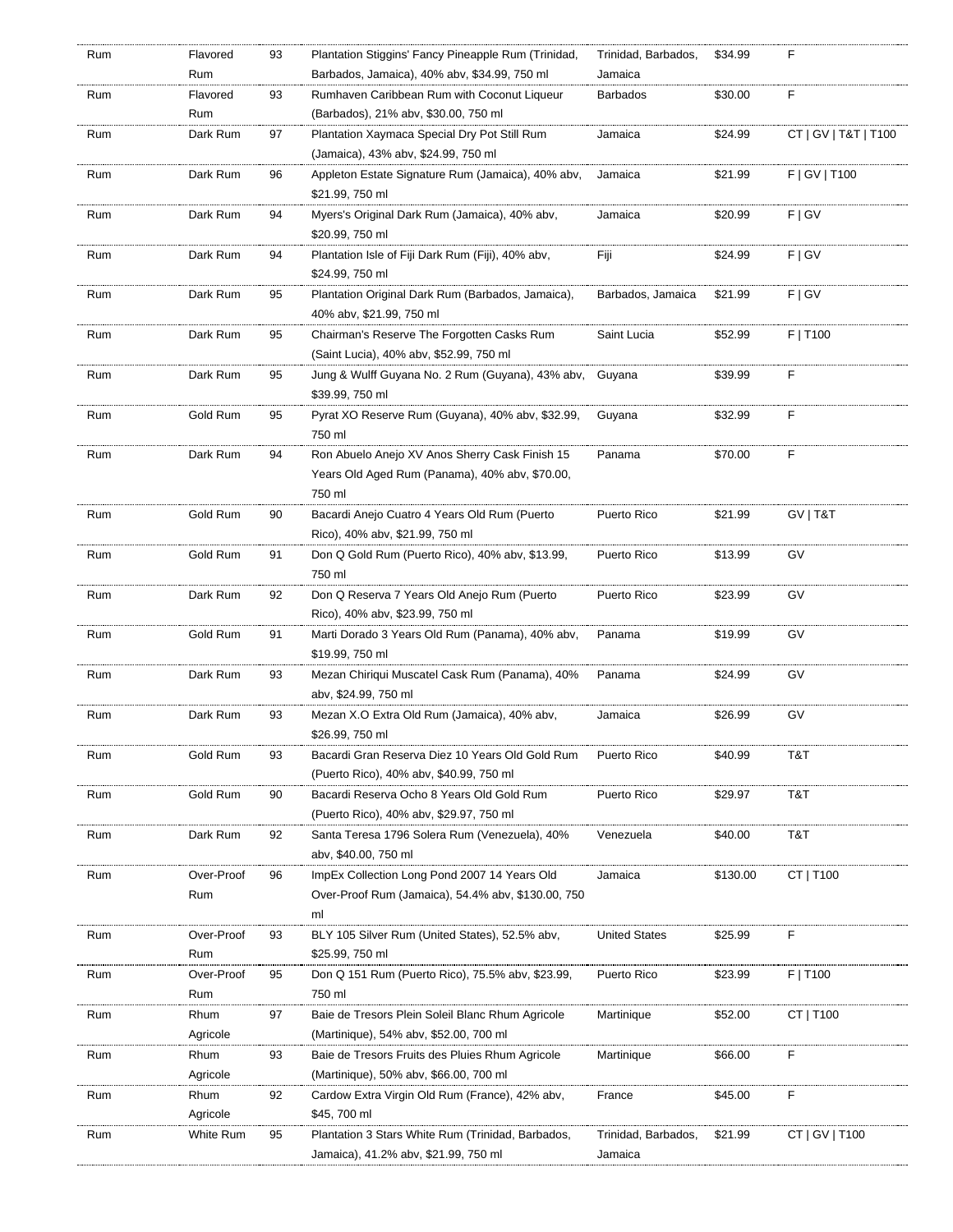| Rum         | Silver Rum        | 93 | BLY Silver Rum (United States), 40% aby, \$19.99,<br>750 ml                                 | <b>United States</b> | \$19.99             | F   G V   T & T |
|-------------|-------------------|----|---------------------------------------------------------------------------------------------|----------------------|---------------------|-----------------|
| Rum         | White Rum         | 94 | Stade's Beach VAT No. 1 Rum (Barbados), 43% abv,                                            | <b>Barbados</b>      | \$24.99             | F   G V         |
|             |                   |    | \$24.99, 750 ml                                                                             |                      |                     |                 |
| Rum         | Plata Rum         | 90 | Marti Plata 3 Years Old Rum (Panama), 40% abv,<br>\$19.99, 750 ml                           | Panama               | \$19.99             | GV   T&T        |
| Rum         | White Rum         | 90 | Bacoo White Rum (Dominican Rep.), 43% abv,                                                  | Dominican Rep.       | \$19.99             | GV              |
|             |                   |    | \$19.99, 750 ml                                                                             |                      |                     |                 |
| Rum         | White Rum         | 89 | Don Q Cristal White Rum (Puerto Rico), 40% abv,                                             | Puerto Rico          | \$13.99             | GV              |
|             |                   |    | \$13.99, 750 ml                                                                             |                      |                     |                 |
| Shochu/Soju | Shochu            | 97 | iichiko Frasco Shochu (Japan), 30% abv, \$50.00, 720                                        | Japan                | \$50.00             | CT   T&T   T100 |
|             |                   |    | ml                                                                                          |                      |                     |                 |
| Shochu/Soju | Shochu            | 95 | iichiko Reserve Zenwa 2022 Shochu (Japan), 40%                                              | Japan                | JPY5000.00 F   T&T  |                 |
|             |                   |    | abv, JPY5000.00, 750 ml                                                                     |                      |                     |                 |
| Shochu/Soju | Shochu            | 93 | iichiko Saiten Shochu (Japan), 43% abv, \$35.00, 750                                        | Japan                | \$35.00             | $F$   T&T       |
|             |                   |    | ml                                                                                          |                      | JPY4950.00 F   T100 |                 |
| Shochu/Soju | Shochu            | 96 | Den-En Envelhecida Shochu (Japan), 40% abv,<br>JPY4950.00, 700 ml                           | Japan                |                     |                 |
| Shochu/Soju | Shochu            | 93 | iichiko Reserve Shinwa 2022 Shochu (Japan), 40%                                             | Japan                | JPY5000.00 F        |                 |
|             |                   |    | abv, JPY5000.00, 750 ml                                                                     |                      |                     |                 |
| Tequila     | Anejo Tequila 98  |    | Tequila Ocho Anejo Tequila (Mexico), 40% abv,                                               | Mexico               | \$59.99             | CT   T100       |
|             |                   |    | \$59.99, 750 ml                                                                             |                      |                     |                 |
| Tequila     | Anejo Tequila 93  |    | Familia Camarena Anejo Tequila (Mexico), 40% abv,                                           | Mexico               | \$29.99             | F   G V         |
|             |                   |    | \$29.99, 750 ml                                                                             |                      |                     |                 |
| Tequila     | Anejo Tequila 95  |    | Gran Centenario Anejo Tequila (Mexico), 40% abv,                                            | Mexico               | \$31.00             | F   G V         |
|             |                   |    | \$31.00, 750 ml                                                                             |                      |                     |                 |
| Tequila     | Anejo Tequila 93  |    | El Tequileno Gran Reserva Anejo Tequila (Mexico),                                           | Mexico               | \$86.99             | F               |
|             |                   |    | 40% abv, \$86.99, 750 ml                                                                    |                      |                     |                 |
| Tequila     | Anejo Tequila 94  |    | Expresiones del Corazon William Larue Weller Anejo                                          | Mexico               | \$79.99             | F               |
| Tequila     | Anejo Tequila 96  |    | Tequila (Mexico), 40% abv, \$79.99, 750 ml<br>Olmeca Altos Anejo Tequila (Mexico), 40% abv, | Mexico               | \$40.00             | F   T100        |
|             |                   |    | \$40.00, 750 ml                                                                             |                      |                     |                 |
| Tequila     | Anejo Tequila 91  |    | Bribon Anejo Tequila (Mexico), 40% abv, \$29.99, 750                                        | Mexico               | \$29.99             | GV              |
|             |                   |    | ml                                                                                          |                      |                     |                 |
| Tequila     | Anejo Teguila 91  |    | Lunazul Anejo Tequila (Mexico), 40% abv, \$22.99,                                           | Mexico               | \$22.99             | GV              |
|             |                   |    | 750 ml                                                                                      |                      |                     |                 |
| Tequila     | Anejo Tequila 90  |    | Milagro Select Barrel Reserve Anejo Teguila                                                 | Mexico               | \$54.99             | T&T             |
|             |                   |    | (Mexico), 40% abv, \$54.99, 750 ml                                                          |                      |                     |                 |
| Tequila     | <b>Blanco</b>     | 96 | El Tesoro Blanco Tequila (Mexico), 40% abv, \$44.99,                                        | Mexico               | \$44.99             | CT   T&T   T100 |
|             | Tequila           |    | 750 ml                                                                                      |                      |                     |                 |
| Tequila     | <b>Blanco</b>     | 93 | Calle 23 Blanco Tequila (Mexico), 40% abv, \$44.99.                                         | Mexico               | \$44.99             | F               |
| Tequila     | Tequila<br>Blanco | 93 | 750 ml<br>Certeza Blanco Tequila (Mexico), 40% aby, \$59.99,                                | Mexico               | \$59.99             | F               |
|             | Tequila           |    | 750 ml                                                                                      |                      |                     |                 |
| Tequila     | <b>Blanco</b>     | 95 | Cierto Reserve Collection Blanco Tequila (Mexico),                                          | Mexico               | \$109.00            | F   T100        |
|             | Tequila           |    | 40% abv, \$109.00, 750 ml                                                                   |                      |                     |                 |
| Tequila     | <b>Blanco</b>     | 94 | Cierto Tequila Private Collection Blanco Tequila                                            | Mexico               | \$79.00             | F               |
|             | Tequila           |    | (Mexico), 40% abv, \$79.00, 750 ml                                                          |                      |                     |                 |
| Tequila     | Plata Tequila     | 95 | Tequila Ocho Plata Tequila (Mexico), 40% abv,                                               | Mexico               | \$44.99             | F   T100        |
|             |                   |    | \$44.99, 750 ml                                                                             |                      |                     |                 |
| Tequila     | <b>Blanco</b>     | 90 | 1800 Blanco Tequila (Mexico), 40% abv, \$29.99, 750                                         | Mexico               | \$29.99             | GV              |
|             | Tequila           |    | ml                                                                                          |                      |                     |                 |
| Tequila     | <b>Blanco</b>     | 91 | Bribon Blanco Tequila (Mexico), 40% abv, \$23.32,                                           | Mexico               | \$23.32             | GV              |
|             | Tequila           |    | 750 ml                                                                                      |                      |                     |                 |
| Tequila     | Plata Tequila     | 90 | Gran Centenario Plata Tequila (Mexico), 40% abv,                                            | Mexico               | \$26.00             | GV              |
|             |                   |    | \$26.00, 750 ml                                                                             |                      |                     |                 |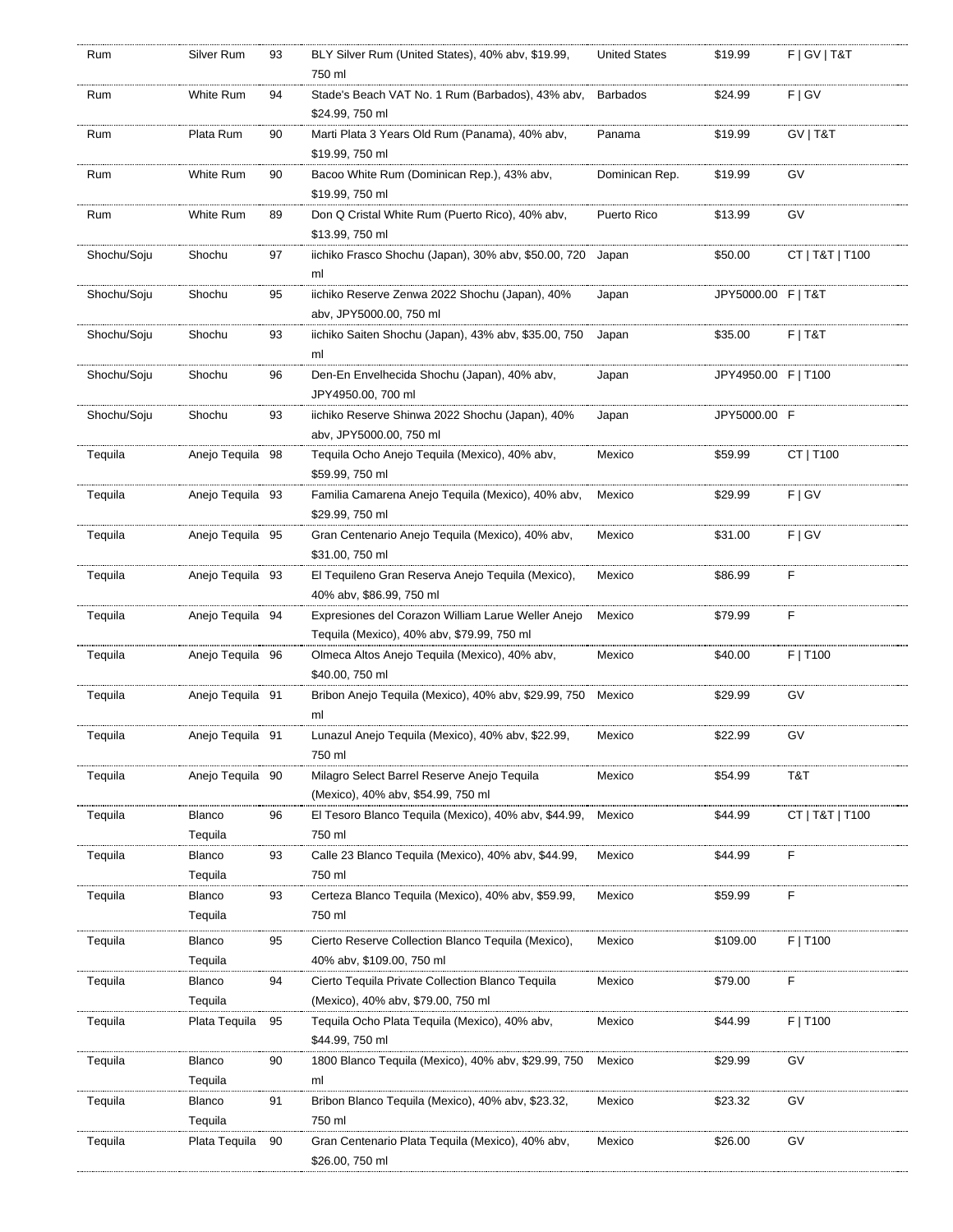| Tequila  | Blanco<br>Tequila      | 92 | Lunazul Blanco Tequila (Mexico), 40% abv, \$19.99,<br>750 ml                         | Mexico               | \$19.99  | G٧            |
|----------|------------------------|----|--------------------------------------------------------------------------------------|----------------------|----------|---------------|
| Tequila  | Silver Tequila 90      |    | Milagro Silver Tequila (Mexico), 40% abv, \$24.99,<br>750 ml                         | Mexico               | \$24.99  | GV            |
| Tequila  | Silver Tequila 90      |    | Milagro Select Barrel Reserve Silver Tequila<br>(Mexico), 40% abv, \$39.99, 750 ml   | Mexico               | \$39.99  | T&T           |
| Tequila  | Cristalino<br>Tequila  | 90 | Jose Cuervo Tradicional Cristalino Tequila (Mexico),<br>40% abv, \$21.00, 750 ml     | Mexico               | \$21.00  | GV            |
|          |                        |    |                                                                                      |                      |          |               |
| Tequila  | Extra Anejo<br>Tequila | 95 | Cierto Reserve Collection Extra Anejo Tequila<br>(Mexico), 40% abv, \$289.00, 750 ml | Mexico               | \$289.00 | CT   T100     |
| Tequila  | Extra Anejo<br>Tequila | 94 | 1800 Milenio Extra Anejo Teguila (Mexico), 40% abv,<br>\$250.00, 750 ml              | Mexico               | \$250.00 | F             |
|          |                        |    |                                                                                      |                      |          |               |
| Tequila  | Extra Anejo<br>Tequila | 93 | Avion Reserva 44 Extra Anejo Tequila (Mexico), 40%<br>abv, \$130.00, 750 ml          | Mexico               | \$130.00 | F             |
| Tequila  | Extra Anejo            | 94 | Corazon de Agave Extra Anejo Tequila (Mexico),                                       | Mexico               | \$69.99  | F             |
|          | Tequila                |    | 40% abv, \$69.99, 750 ml                                                             |                      |          |               |
| Tequila  | Reposado<br>Tequila    | 96 | Don Fulano Reposado Tequila (Mexico), 40% abv,<br>\$59.99, 750 ml                    | Mexico               | \$59.99  | CT   T100     |
| Tequila  | Reposado               | 95 | Cutwater Reposado Tequila (Mexico), 40% abv,                                         | Mexico               | \$37.49  | F   G V       |
|          | Tequila                |    | \$37.49, 750 ml                                                                      |                      |          |               |
| Tequila  | Reposado<br>Tequila    | 94 | Cabo Wabo Reposado Tequila (Mexico), 40% abv,<br>\$40.99, 750 ml                     | Mexico               | \$40.99  | F             |
|          |                        |    |                                                                                      |                      |          |               |
| Tequila  | Reposado<br>Tequila    | 94 | Cierto Reserve Collection Reposado Tequila<br>(Mexico), 40% abv, \$129.00, 750 ml    | Mexico               | \$129.00 | F             |
| Tequila  | Reposado               | 95 | Lobos 1707 Reposado Tequila (Mexico), 40% abv,                                       | Mexico               | \$49.99  | F   T100      |
|          | Tequila                |    | \$49.99, 750 ml                                                                      |                      |          |               |
| Tequila  | Reposado               | 94 | Tequila Ocho Reposado Tequila (Mexico), 40% abv,                                     | Mexico               | \$49.99  | F             |
|          | Tequila                |    | \$49.99, 750 ml                                                                      |                      |          |               |
| Tequila  | Reposado<br>Tequila    | 90 | Bribon Reposado Tequila (Mexico), 40% abv, \$23.32,<br>750 ml                        | Mexico               | \$23.32  | GV            |
| Tequila  | Reposado               | 90 | Corazon de Agave Reposado Tequila (Mexico), 40%                                      | Mexico               | \$29.99  | GV            |
|          | Tequila                |    | abv, \$29.99, 750 ml                                                                 |                      |          |               |
|          |                        |    | Jose Cuervo Tradicional Reposado Tequila (Mexico),                                   | Mexico               | \$33.00  | GV            |
| Tequila  | Reposado<br>Tequila    | 92 | 40% abv, \$33.00, 750 ml                                                             |                      |          |               |
| Tequila  | Reposado               | 93 | Teremana Reposado Tequila (Mexico), 40% abv,                                         | Mexico               | \$32.99  | G٧            |
|          | Tequila                |    | \$32.99, 750 ml                                                                      |                      |          |               |
| Vermouth | Dry Vermouth 96        |    | La Quintinye Royal Extra Dry Vermouth (France),                                      | France               | \$24.90  | CT   T100     |
|          |                        |    | 17% abv, \$24.90, 750 ml                                                             |                      |          |               |
| Vermouth | Dry Vermouth 95        |    | Boissiere Extra Dry Vermouth (Italy), 18% abv, \$8.99,<br>750 ml                     | Italy                | \$8.99   | F   G V       |
| Vermouth | Dry Vermouth 93        |    | Casa Cinzano Bianco Vermouth (Italy), 15% abv,<br>\$8.99, 750 ml                     | Italy                | \$8.99   | F   G V       |
|          |                        |    |                                                                                      |                      |          |               |
| Vermouth | Dry Vermouth 92        |    | Casa Cinzano 1757 Vermouth di Torino Extra Dry<br>(Italy), 15% abv, \$8.99, 1 L      | Italy                | \$8.99   | GV            |
| Vermouth | Sweet                  | 97 | La Quintinye Royal Rouge Vermouth (France), 16.5%                                    | France               | \$24.90  | CT   T100     |
|          | Vermouth               |    | abv, \$24.90, 750 ml                                                                 |                      |          |               |
| Vermouth | Sweet                  | 94 | Boissiere Sweet Vermouth (Italy), 18% abv, \$8.99,                                   | Italy                | \$8.99   | F   G V       |
|          | Vermouth               |    | 750 ml                                                                               |                      |          |               |
| Vermouth | Sweet<br>Vermouth      | 93 | Antica Formula Sweet Vermouth (Italy), 16.5% abv,<br>\$34.99, 750 ml                 | Italy                | \$34.99  | F             |
|          |                        |    |                                                                                      |                      |          |               |
| Vermouth | Sweet<br>Vermouth      | 92 | Foro Rosso Vermouth Di Torino (Italy), 16.5% abv,<br>\$12.99, 750 ml                 | Italy                | \$12.99  | GV   T&T      |
| Vodka    | Flavored               | 95 | 23rd Street Riverland Rose Vodka (Australia), 40%                                    | Australia            | AUD80.00 | CT   T100     |
|          | Vodka                  |    | abv, AUD80.00, 700 ml                                                                |                      |          |               |
| Vodka    | Flavored               | 94 | Deep Eddy Lemon Vodka (United States), 35% abv,                                      | <b>United States</b> | \$17.99  | F   GV   T100 |
|          | Vodka                  |    | \$17.99, 750 ml                                                                      |                      |          |               |
|          |                        |    |                                                                                      |                      |          |               |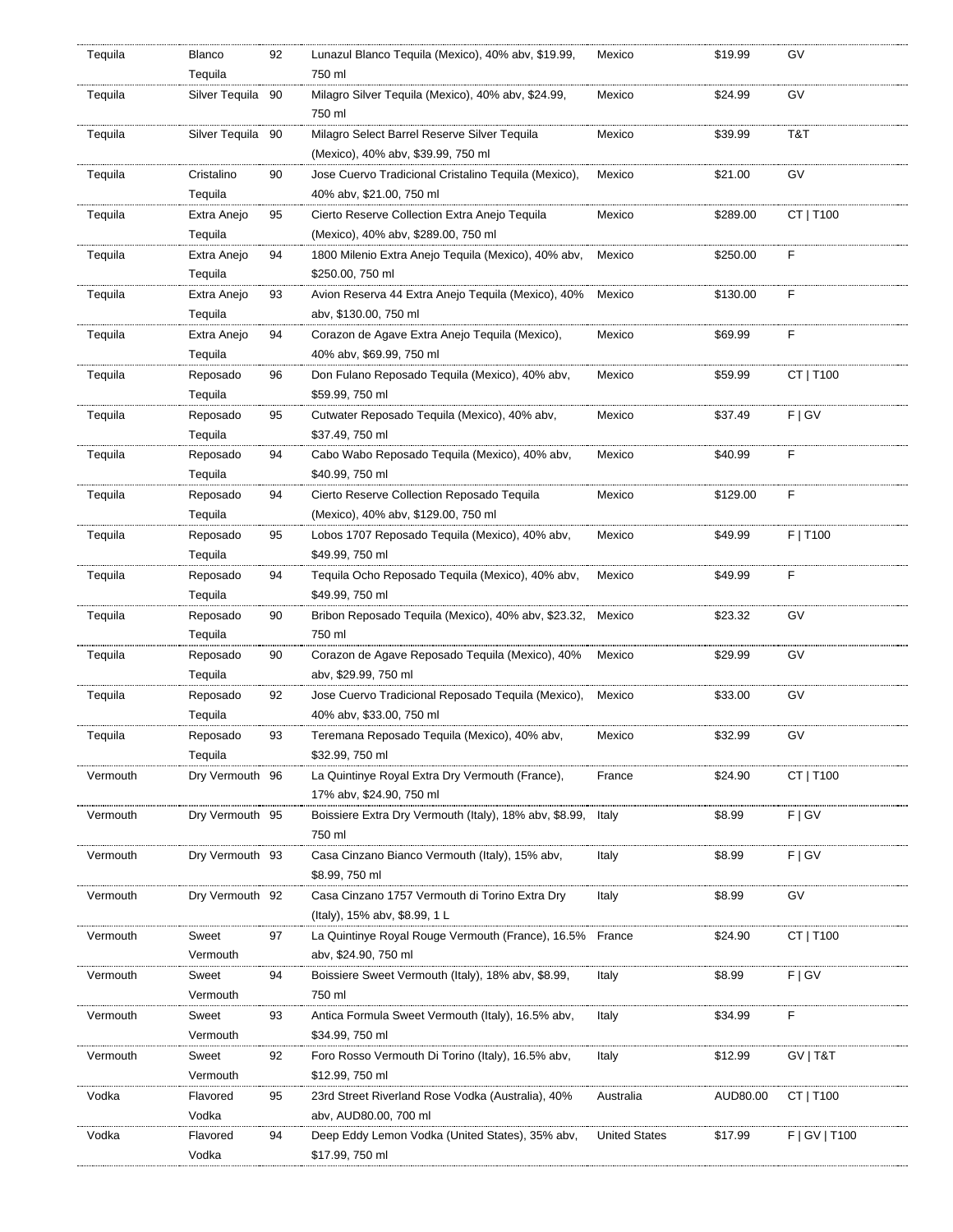| Vodka | Flavored | 93 | Deep Eddy Ruby Red Vodka (United States), 35%                    | <b>United States</b> | \$17.99  | F   G V         |
|-------|----------|----|------------------------------------------------------------------|----------------------|----------|-----------------|
|       | Vodka    |    | abv, \$17.99, 750 ml                                             |                      |          |                 |
| Vodka | Flavored | 94 | Finlandia Grapefruit Vodka (Finland), 37.5% abv,                 | Finland              | \$14.99  | F   GV   T100   |
|       | Vodka    |    | \$14.99, 750 ml                                                  |                      |          |                 |
| Vodka | Flavored | 93 | Crop Organic Cucumber Vodka (United States), 35%                 | <b>United States</b> | \$24.99  | F               |
|       | Vodka    |    | abv, \$24.99, 750 ml                                             |                      |          |                 |
| Vodka | Flavored | 92 | Plant Botanical Sorghum (United States), 35% abv,                | <b>United States</b> | \$34.99  | F               |
|       | Vodka    |    | \$34.99, 750 ml                                                  |                      |          |                 |
| Vodka | Flavored | 88 | Skyy Infusions Blood Orange Vodka (United States),               | <b>United States</b> | \$14.99  | GV              |
|       | Vodka    |    | 35% abv, \$14.99, 750 ml                                         |                      |          |                 |
| Vodka | Flavored | 88 | Skyy Infusions Citrus Vodka (United States), 35%                 | <b>United States</b> | \$14.99  | GV              |
|       | Vodka    |    | abv, \$14.99, 750 ml                                             |                      |          |                 |
| Vodka | Flavored | 87 | Skyy Infusions Watermelon Vodka (United States),                 | <b>United States</b> | \$14.99  | GV              |
|       | Vodka    |    | 35% abv, \$14.99, 750 ml                                         |                      |          |                 |
|       |          |    |                                                                  |                      |          |                 |
| Vodka | Flavored | 89 | Smoke Lab Aniseed Flavored Vodka (India), 37.5%                  | India                | \$20.00  | GV              |
|       | Vodka    |    | abv, \$20.00, 750 ml                                             |                      |          |                 |
| Vodka | Vodka    | 98 | Belvedere Smogory Forest Single Estate Rye Vodka                 | Poland               | \$38.99  | CT   T&T   T100 |
|       |          |    | (Poland), 40% abv, \$38.99, 750 ml                               |                      |          |                 |
| Vodka | Vodka    | 94 | Boyd & Blair Potato Vodka (United States), 40% abv,              | <b>United States</b> | \$24.49  | F   G V   T & T |
|       |          |    | \$24.49, 750 ml                                                  |                      |          |                 |
| Vodka | Vodka    | 97 | Belvedere Lake Bartezek Single Estate Rye Vodka                  | Poland               | \$38.99  | $F$   T&T       |
|       |          |    | (Poland), 40% abv, \$38.99, 750 ml                               |                      |          |                 |
| Vodka | Vodka    | 94 | Belvedere Pure Vodka (Poland), 40% abv, \$29.99,                 | Poland               | \$29.99  | $F$   T&T       |
|       |          |    | 750 ml                                                           |                      |          |                 |
| Vodka | Vodka    | 94 | Hangar 1 Straight Vodka (United States), 40% abv,                | <b>United States</b> | \$41.00  | F               |
|       |          |    | \$41.00, 750 ml                                                  |                      |          |                 |
| Vodka | Vodka    | 94 | Northern Keep Vodka (Canada), 40% abv,                           | Canada               | CAD30.95 | F               |
|       |          |    | CAD30.95, 750 ml                                                 |                      |          |                 |
| Vodka | Vodka    | 95 | Pyla des Vignes Vodka (France), 40% abv, €27.00,                 | France               | €27.00   | F               |
|       |          |    | 700 ml                                                           |                      |          |                 |
| Vodka | Vodka    | 90 | Wheatley Vodka (United States), 41% abv, \$19.99,                | <b>United States</b> | \$19.99  | GV   T&T        |
|       |          |    | 750 ml                                                           |                      |          |                 |
|       |          |    | Basic Vodka (United States), 40% abv, \$19.99, 1 L               |                      |          |                 |
| Vodka | Vodka    | 90 |                                                                  | <b>United States</b> | \$19.99  | GV              |
| Vodka | Vodka    | 91 | Burnett's Vodka (United States), 40% abv, \$8.99, 750            | <b>United States</b> | \$8.99   | GV              |
|       |          |    | ml                                                               |                      |          |                 |
| Vodka | Vodka    | 91 | Cutwater Fugo Vodka (United States), 40% abv,                    | <b>United States</b> | \$19.99  | GV              |
|       |          |    | \$19.99, 750 ml                                                  |                      |          |                 |
| Vodka | Vodka    | 90 | Deep Eddy Vodka (United States), 40% abv, \$17.99,               | <b>United States</b> | \$17.99  | GV              |
|       |          |    | 750 ml                                                           |                      |          |                 |
| Vodka | Vodka    | 90 | Dixie Southern Vodka (United States), 40% abv,                   | <b>United States</b> | \$19.99  | GV              |
|       |          |    | \$19.99, 750 ml                                                  |                      |          |                 |
| Vodka | Vodka    | 92 | Finlandia Vodka (Finland), 40% abv, \$14.99, 750 ml              | Finland              | \$14.99  | GV              |
| Vodka | Vodka    | 90 | FRIS Vodka (United States), 40% abv, \$12.99, 750 ml             | <b>United States</b> | \$12.99  | GV              |
| Vodka | Vodka    | 90 | Froggy B Vodka (France), 40% abv, \$15.00, 750 ml                | France               | \$15.00  | GV              |
| Vodka | Vodka    | 91 | Grainger's Deluxe Organic Vodka (United States),                 | <b>United States</b> | \$17.99  | GV              |
|       |          |    |                                                                  |                      |          |                 |
|       |          |    |                                                                  |                      |          |                 |
| Vodka |          |    | 40% abv, \$17.99, 750 ml                                         |                      |          |                 |
|       | Vodka    | 90 | High Rock Vodka (United States), 44% abv, \$17.99,               | <b>United States</b> | \$17.99  | GV              |
|       |          |    | 750 ml                                                           |                      |          |                 |
| Vodka | Vodka    | 92 | New Amsterdam No. 25 Vodka (United States), 40%                  | <b>United States</b> | \$15.00  | GV              |
|       |          |    | abv, \$15.00, 750 ml                                             |                      |          |                 |
| Vodka | Vodka    | 87 | Platinum 7X Vodka (United States), 40% abv, \$12.99,             | <b>United States</b> | \$12.99  | GV              |
|       |          |    | 750 ml                                                           |                      |          |                 |
| Vodka | Vodka    | 86 | Seagram's Extra Smooth Vodka (United States), 40%                | <b>United States</b> | \$9.99   | GV              |
|       |          |    | abv, \$9.99, 750 ml                                              |                      |          |                 |
| Vodka | Vodka    | 91 | TLC Tastes Like Chicken Vodka (United States), 40% United States |                      | \$12.99  | GV              |
|       |          |    | abv, \$12.99, 750 ml                                             |                      |          |                 |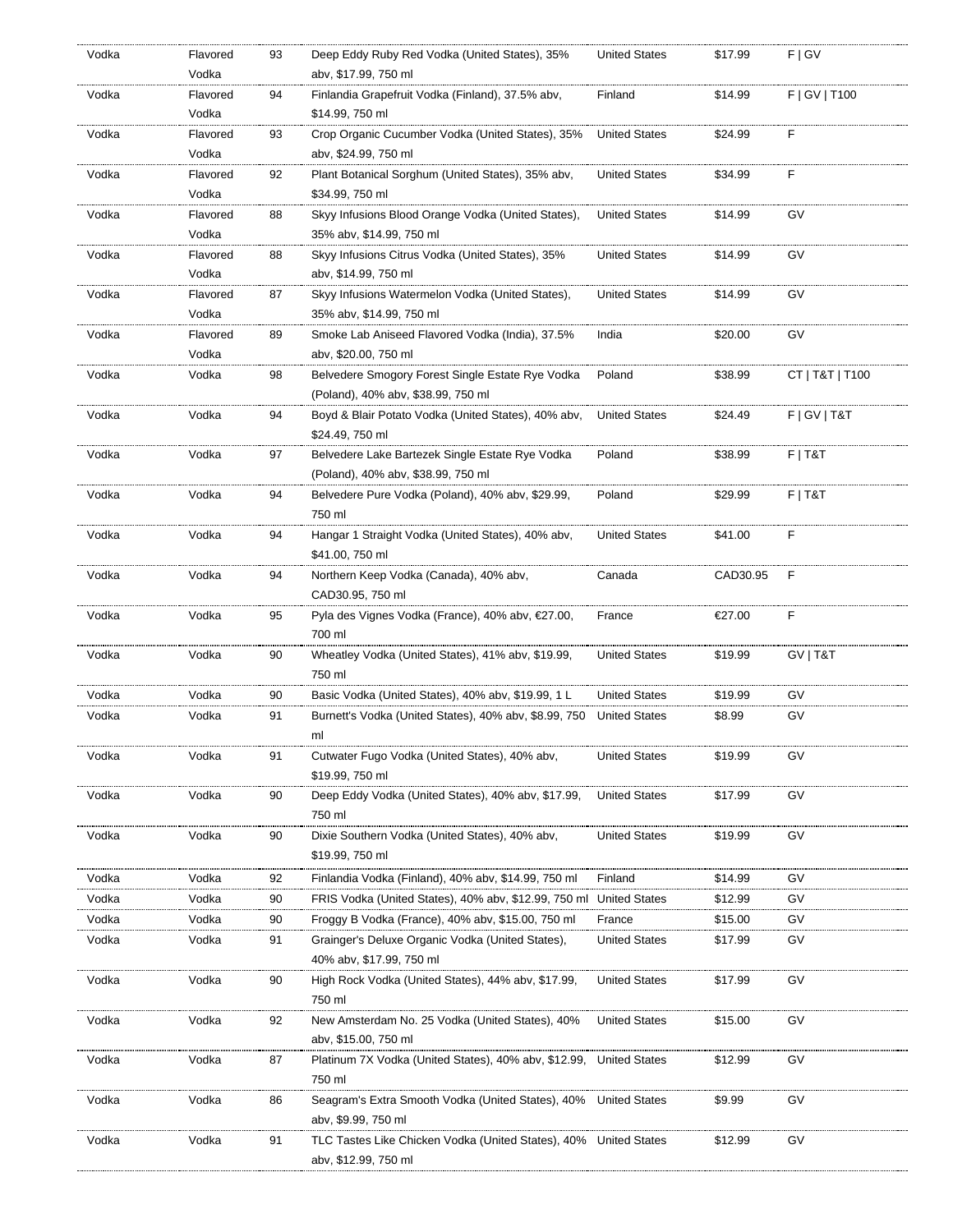| Vodka     | Vodka       | 90 | Union Forge Vodka (United States), 40% abv, \$19.99, United States<br>750 ml |                      | \$19.99  | GV              |
|-----------|-------------|----|------------------------------------------------------------------------------|----------------------|----------|-----------------|
| Vodka     | Vodka       | 93 | Crop Organic Artisanal Vodka (United States), 40%<br>aby, \$24.99, 750 ml    | <b>United States</b> | \$24.99  | T&T             |
| Vodka     | Vodka       | 93 | Reyka Vodka (Iceland), 40% abv, \$28.99, 750 ml                              | Iceland              | \$28.99  | T&T             |
| Whisk(e)y | American    | 97 | Old Fitzgerald Bottled-in-Bond Spring 2022 Edition 17                        | <b>United States</b> | \$230.00 | CT   T100       |
|           | Bottled-in- |    | Years Old Kentucky Straight Bourbon (United States),                         |                      |          |                 |
|           | <b>Bond</b> |    | 50% abv, \$230.00, 750 ml                                                    |                      |          |                 |
|           | Bourbon     |    |                                                                              |                      |          |                 |
|           | Whiskey     |    |                                                                              |                      |          |                 |
| Whisk(e)y | American    | 93 | Heaven Hill Bottled-in-Bond 7 Years Old Kentucky                             | <b>United States</b> | \$39.99  | F   G V   T & T |
|           | Bottled-in- |    | Straight Bourbon (United States), 50% abv, \$39.99,                          |                      |          |                 |
|           | <b>Bond</b> |    | 750 ml                                                                       |                      |          |                 |
|           | Bourbon     |    |                                                                              |                      |          |                 |
|           | Whiskey     |    |                                                                              |                      |          |                 |
| Whisk(e)y | American    | 95 | 1792 Bottled-in-Bond Kentucky Straight Bourbon                               | <b>United States</b> | \$35.99  | $F$   T&T       |
|           | Bottled-in- |    | Whiskey (United States), 50% abv, \$35.99, 750 ml                            |                      |          |                 |
|           | <b>Bond</b> |    |                                                                              |                      |          |                 |
|           | Bourbon     |    |                                                                              |                      |          |                 |
|           | Whiskey     |    |                                                                              |                      |          |                 |
| Whisk(e)y | American    | 96 | Colonel E.H. Taylor Jr. Bottled in Bond Single Barrel                        | <b>United States</b> | \$59.99  | F   T&T   T100  |
|           | Bottled-in- |    | Kentucky Straight Bourbon Whiskey (United States),                           |                      |          |                 |
|           | <b>Bond</b> |    | 50% abv, \$59.99, 750 ml                                                     |                      |          |                 |
|           |             |    |                                                                              |                      |          |                 |
|           | Bourbon     |    |                                                                              |                      |          |                 |
|           | Whiskey     |    |                                                                              |                      |          |                 |
| Whisk(e)y | American    | 93 | Colonel E.H. Taylor Jr. Bottled in Bond Small Batch                          | <b>United States</b> | \$39.99  | F               |
|           | Bottled-in- |    | Kentucky Straight Bourbon (United States), 50% abv,                          |                      |          |                 |
|           | <b>Bond</b> |    | \$39.99, 750 ml                                                              |                      |          |                 |
|           | Bourbon     |    |                                                                              |                      |          |                 |
|           | Whiskey     |    |                                                                              |                      |          |                 |
| Whisk(e)y | American    | 95 | Jack Daniel's Bonded Tennessee Whiskey (United                               | <b>United States</b> | \$30.00  | F               |
|           | Bottled-in- |    | States), 50% abv, \$30.00, 750 ml                                            |                      |          |                 |
|           | <b>Bond</b> |    |                                                                              |                      |          |                 |
|           | Bourbon     |    |                                                                              |                      |          |                 |
|           | Whiskey     |    |                                                                              |                      |          |                 |
| Whisk(e)y | American    | 95 | Southern Star Paragon Bottled in Bond Wheated                                | <b>United States</b> | \$59.95  | F               |
|           | Bottled-in- |    | Straight Bourbon Whiskey (United States), 50% abv,                           |                      |          |                 |
|           | <b>Bond</b> |    | \$59.95, 750 ml                                                              |                      |          |                 |
|           | Bourbon     |    |                                                                              |                      |          |                 |
|           | Whiskey     |    |                                                                              |                      |          |                 |
| Whisk(e)y | American    | 92 | Early Times Bottled-in-Bond Kentucky Straight                                | <b>United States</b> | \$24.99  | GV   T&T        |
|           | Bottled-in- |    | Bourbon Whiskey (United States), 50% abv, \$24.99,                           |                      |          |                 |
|           | <b>Bond</b> |    | 1 <sub>L</sub>                                                               |                      |          |                 |
|           | Bourbon     |    |                                                                              |                      |          |                 |
|           | Whiskey     |    |                                                                              |                      |          |                 |
| Whisk(e)y | American    | 92 | Benchmark Bottled-in-Bond Kentucky Straight                                  | <b>United States</b> | \$19.99  | GV              |
|           | Bottled-in- |    | Bourbon Whiskey (United States), 50% abv, \$19.99,                           |                      |          |                 |
|           | <b>Bond</b> |    | 750 ml                                                                       |                      |          |                 |
|           | Bourbon     |    |                                                                              |                      |          |                 |
|           | Whiskey     |    |                                                                              |                      |          |                 |
| Whisk(e)y | American    | 90 | Evan Williams 4 Years Old Bottled-in-Bond Kentucky                           | <b>United States</b> | \$17.99  | GV              |
|           | Bottled-in- |    | Straight Bourbon Whiskey (United States), 50% abv,                           |                      |          |                 |
|           | <b>Bond</b> |    | \$17.99, 750 ml                                                              |                      |          |                 |
|           | Bourbon     |    |                                                                              |                      |          |                 |
|           | Whiskey     |    |                                                                              |                      |          |                 |
|           |             |    |                                                                              |                      |          |                 |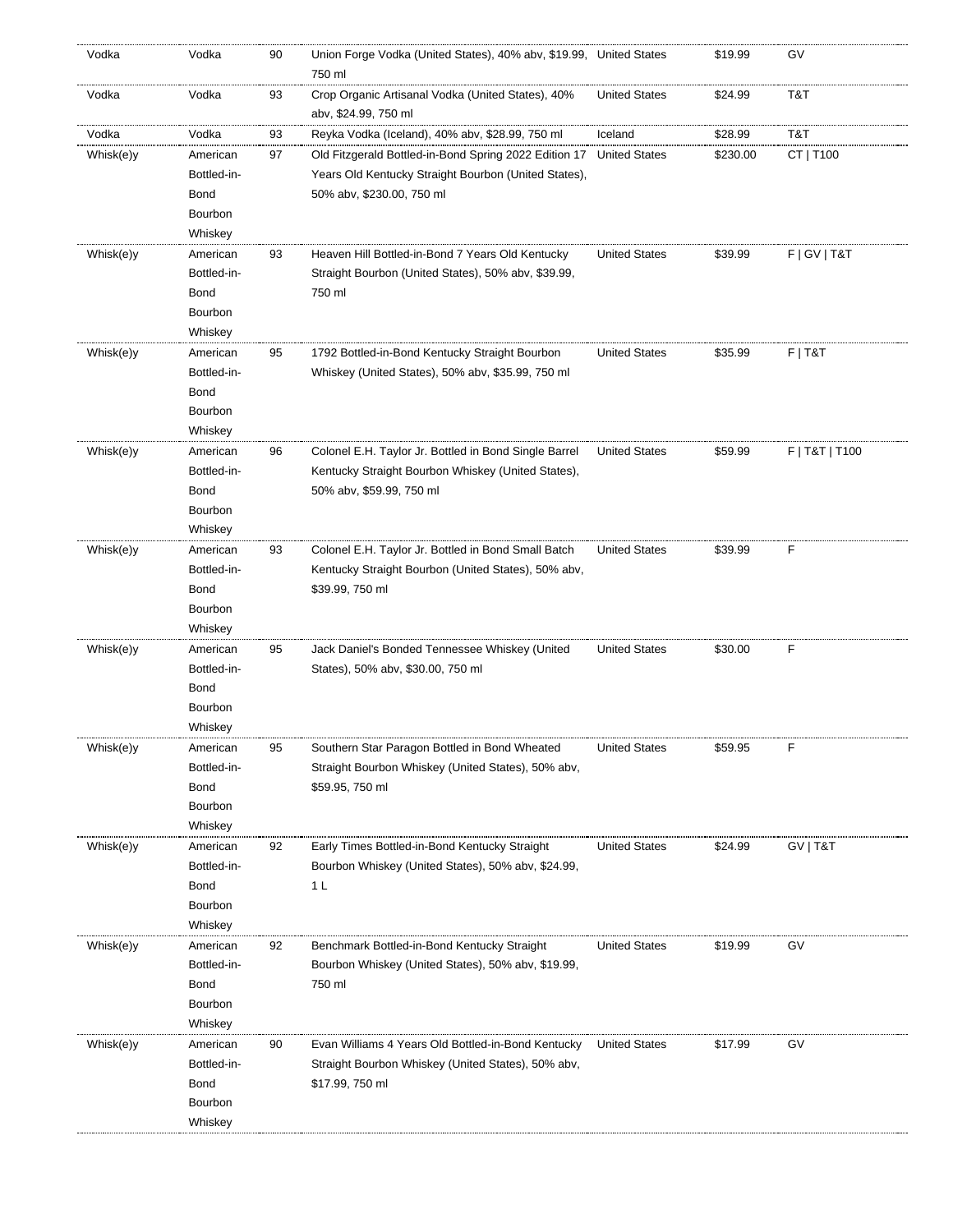| Whisk(e)y | American<br>Bottled-in-<br><b>Bond</b><br>Bourbon<br>Whiskey | 92 | Henry McKenna Single Barrel Bottled-in-Bond 10<br>Years Old Kentucky Straight Bourbon (United States),<br>50% abv, \$49.99, 750 ml          | <b>United States</b> | \$49.99  | T&T                 |
|-----------|--------------------------------------------------------------|----|---------------------------------------------------------------------------------------------------------------------------------------------|----------------------|----------|---------------------|
| Whisk(e)y | American<br>Bottled-in-<br><b>Bond</b><br>Bourbon<br>Whiskey | 91 | Rock Town Arkansas 4 Years Old American Bottled-<br>in-Bond Bourbon Whiskey (United States), 50% abv,<br>\$49.99, 750 ml                    | <b>United States</b> | \$49.99  | T&T                 |
| Whisk(e)y | Kentucky<br>Straight<br>Bourbon                              | 98 | Eagle Rare 17 Years Old Kentucky Straight Bourbon<br>(United States), 50.5% abv, \$99.99, 750 ml                                            | <b>United States</b> | \$99.99  | CT   T&T   T100     |
| Whisk(e)y | Kentucky<br>Straight<br>Bourbon                              | 95 | 1792 Full Proof Kentucky Straight Bourbon (United<br>States), 62.5% abv, \$44.99, 750 ml                                                    | <b>United States</b> | \$44.99  | F   G V   T & T     |
| Whisk(e)y | Kentucky<br>Straight<br>Bourbon                              | 95 | Eagle Rare 10 Years Old Kentucky Straight Bourbon<br>(United States), 45% abv, \$29.99, 750 ml                                              | <b>United States</b> | \$29.99  | F   G V   T & T     |
| Whisk(e)y | Kentucky<br>Straight<br>Bourbon                              | 96 | Four Roses Single Barrel Kentucky Straight Bourbon<br>(United States), 50% abv, \$44.99, 750 ml                                             | <b>United States</b> | \$44.99  | F   GV   T&T   T100 |
| Whisk(e)y | Kentucky<br>Straight<br>Bourbon                              | 95 | Calumet Farm 8 Years Old Kentucky Straight<br>Bourbon (United States), 45% abv, \$45.00, 750 ml                                             | <b>United States</b> | \$45.00  | F   G V             |
| Whisk(e)y | Kentucky<br>Straight<br>Bourbon                              | 96 | Evan Williams Single Barrel Vintage 2014 Kentucky<br>Straight Bourbon (United States), 43.3% abv, \$29.99,<br>750 ml                        | <b>United States</b> | \$29.99  | F   GV   T100       |
| Whisk(e)y | American<br>Straight<br>Bourbon<br>Whiskey                   | 96 | Bare Knuckle High Rye Bourbon Cask Strength 6<br>Years Old American Straight Bourbon Whiskey<br>(United States), 63.2% abv, \$72.99, 750 ml | <b>United States</b> | \$72.99  | F   T100            |
| Whisk(e)y | Bourbon<br>Whiskey                                           | 95 | Barrell Bourbon Batch 031 6 Years Old Cask<br>Strength Straight Bourbon Whiskey (United States),<br>55.6% abv, \$89.99, 750 ml              | <b>United States</b> | \$89.99  | F                   |
| Whisk(e)y | American<br>Straight<br>Bourbon<br>Whiskey                   | 95 | Brush Creek Honig Cabernet Cask Finished Straight<br>Bourbon Whiskey (United States), 48.7% abv,<br>\$150.00, 750 ml                        | <b>United States</b> | \$150.00 | F                   |
| Whisk(e)y | Kentucky<br>Straight<br>Bourbon                              | 95 | Castle & Key Small Batch - Batch 2 - 4 Years Old<br>Kentucky Straight Bourbon (United States), 49.5%<br>abv, \$55.00, 750 ml                | <b>United States</b> | \$55.00  | F                   |
| Whisk(e)y | American<br>Straight<br>Bourbon<br>Whiskey                   | 95 | Clyde May's Special Reserve 6 Years Old Straight<br>Bourbon Whiskey (United States), 55% abv, \$60.99,<br>750 ml                            | <b>United States</b> | \$60.99  | F                   |
| Whisk(e)y | Bourbon<br>Whiskey                                           | 97 | Colonel E.H. Taylor Jr. Barrel Proof Kentucky Straight United States<br>Bourbon Whiskey (United States), 63.65% abv,<br>\$69.99, 750 ml     |                      | \$69.99  | F   T100            |
| Whisk(e)y | Bourbon<br>Whiskey                                           | 97 | Rue Cask Strength 16 Years Old Bourbon Whiskey<br>(United States), 52.5% abv, \$299.00, 750 ml                                              | <b>United States</b> | \$299.00 | F   T100            |
| Whisk(e)y | Straight<br>Bourbon                                          | 95 | Tommyrotter Napa Valley Heritance Cask Straight<br>Bourbon (United States), 47.5% abv, \$49.32, 750 ml                                      | <b>United States</b> | \$49.32  | F                   |
| Whisk(e)y | Kentucky<br>Straight<br>Bourbon                              | 95 | Weller C.Y.P.B. Kentucky Straight Bourbon (United<br>States), 47.5% abv, \$49.99, 750 ml                                                    | <b>United States</b> | \$49.99  | F                   |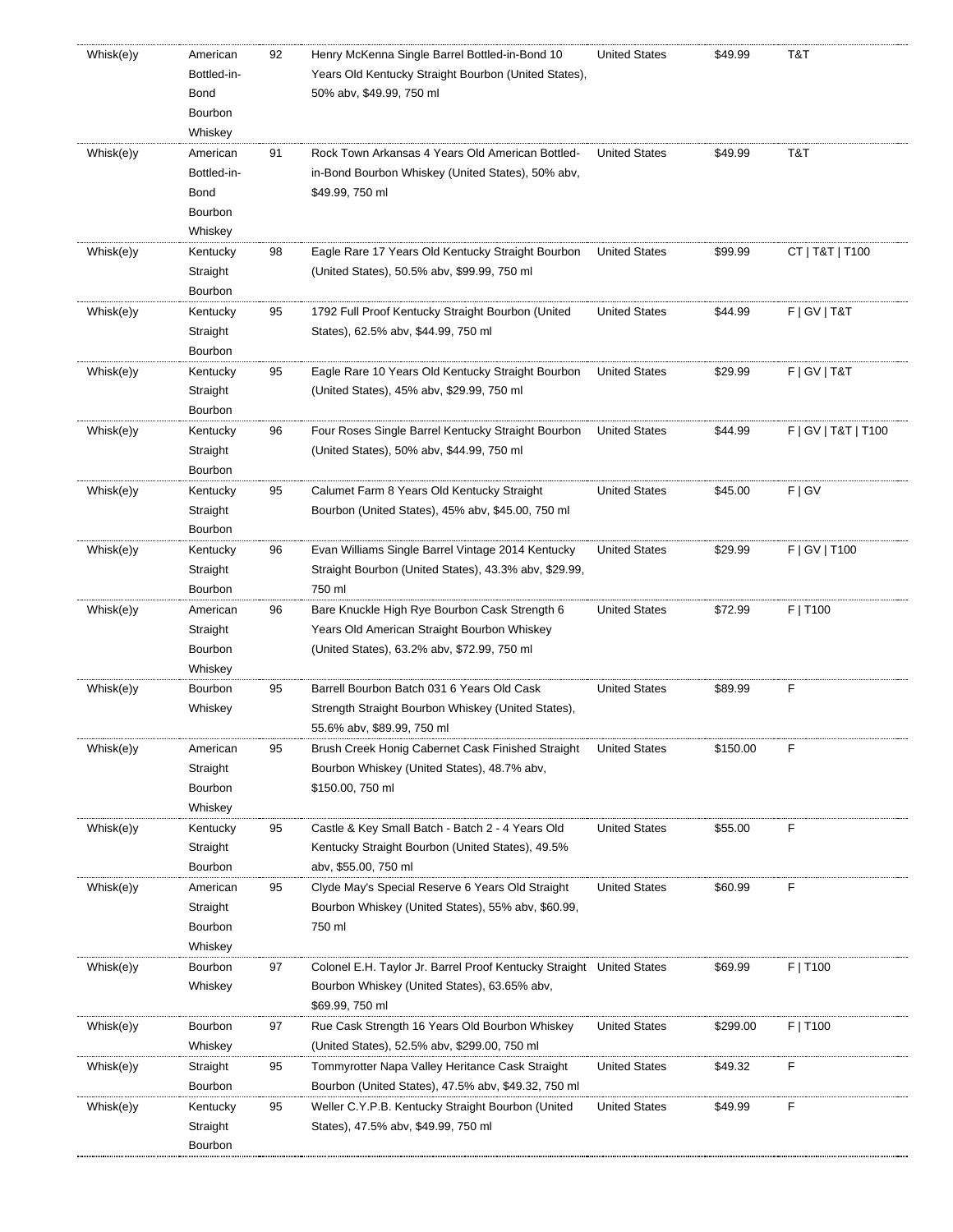| Whisk(e)y | Bourbon<br>Whiskey | 95 | Widow Jane 10 Years Old Straight Bourbon (United<br>States), 45.5% abv, \$74.99, 750 ml            | <b>United States</b> | \$74.99 | F        |
|-----------|--------------------|----|----------------------------------------------------------------------------------------------------|----------------------|---------|----------|
|           |                    |    |                                                                                                    |                      |         |          |
| Whisk(e)y | Bourbon<br>Whiskey | 93 | 1792 Small Batch Kentucky Straight Bourbon<br>Whiskey (United States), 46.85% abv, \$29.99, 750 ml | <b>United States</b> | \$29.99 | GV   T&T |
| Whisk(e)y | Kentucky           | 94 | Buffalo Trace Kentucky Straight Bourbon (United                                                    | <b>United States</b> | \$24.99 | GV   T&T |
|           | Straight           |    | States), 45% abv, \$24.99, 750 ml                                                                  |                      |         |          |
|           | Bourbon            |    |                                                                                                    |                      |         |          |
| Whisk(e)y | Kentucky           | 93 | Coopers' Craft Barrel Reserve Kentucky Straight                                                    | <b>United States</b> | \$31.99 | GV   T&T |
|           | Straight           |    | Bourbon (United States), 50% abv, \$31.99, 750 ml                                                  |                      |         |          |
|           | Bourbon            |    |                                                                                                    |                      |         |          |
| Whisk(e)y | Kentucky           | 92 | Evan Williams 1783 Small Batch Kentucky Straight                                                   | <b>United States</b> | \$19.99 | GV   T&T |
|           | Straight           |    | Bourbon (United States), 45% abv, \$19.99, 750 ml                                                  |                      |         |          |
|           | Bourbon            |    |                                                                                                    |                      |         |          |
| Whisk(e)y | American           | 90 | Fistful of Bourbon Straight Bourbon (United States),                                               | <b>United States</b> | \$24.99 | GV   T&T |
|           | Straight           |    | 46% abv, \$24.99, 750 ml                                                                           |                      |         |          |
|           | Bourbon            |    |                                                                                                    |                      |         |          |
|           | Whiskey            |    |                                                                                                    |                      |         |          |
| Whisk(e)y | Kentucky           | 90 | Four Roses Kentucky Straight Bourbon (United                                                       | <b>United States</b> | \$24.99 | GV   T&T |
|           | Straight           |    | States), 40% abv, \$24.99, 750 ml                                                                  |                      |         |          |
|           | Bourbon            |    |                                                                                                    |                      |         |          |
| Whisk(e)y | American           | 90 | Jim Beam Double Oak Twice Barreled Kentucky                                                        | <b>United States</b> | \$22.99 | GV   T&T |
|           | Straight           |    | Straight Bourbon Whiskey (United States), 43% abv,                                                 |                      |         |          |
|           | Bourbon            |    | \$22.99, 750 ml                                                                                    |                      |         |          |
|           | Whiskey            |    |                                                                                                    |                      |         |          |
| Whisk(e)y | Kentucky           | 93 | Benchmark Full Proof Kentucky Straight Bourbon                                                     | <b>United States</b> | \$22.99 | GV       |
|           | Straight           |    | (United States), 62.5% abv, \$22.99, 750 ml                                                        |                      |         |          |
|           | Bourbon            |    |                                                                                                    |                      |         |          |
| Whisk(e)y | Kentucky           | 91 | Benchmark Old No. 8 Brand Kentucky Straight                                                        | <b>United States</b> | \$11.99 | GV       |
|           | Straight           |    | Bourbon (United States), 40% abv, \$11.99, 750 ml                                                  |                      |         |          |
|           | Bourbon            |    |                                                                                                    |                      |         |          |
| Whisk(e)y | Kentucky           | 91 | Benchmark Small Batch Kentucky Straight Bourbon                                                    | <b>United States</b> | \$16.99 | GV       |
|           | Straight           |    | (United States), 45% abv, \$16.99, 750 ml                                                          |                      |         |          |
|           | Bourbon            |    |                                                                                                    |                      |         |          |
| Whisk(e)y | Kentucky           | 91 | Benchmark Top Floor Kentucky Straight Bourbon                                                      | <b>United States</b> | \$14.99 | GV       |
|           | Straight           |    | (United States), 43% abv, \$14.99, 750 ml                                                          |                      |         |          |
|           | Bourbon            |    |                                                                                                    |                      |         |          |
| Whisk(e)y | Bourbon            | 94 | Bespoken Spirits Batch ABCD Bourbon Whiskey                                                        | <b>United States</b> | \$34.99 | GV       |
|           |                    |    | (United States), 47% abv, \$34.99, 375 ml                                                          |                      |         |          |
| Whisk(e)y | Kentucky           | 94 | Coopers' Craft Kentucky Straight Bourbon (United                                                   | <b>United States</b> | \$21.99 | GV       |
|           | Straight           |    | States), 41.1% abv, \$21.99, 750 ml                                                                |                      |         |          |
|           | Bourbon            |    |                                                                                                    |                      |         |          |
| Whisk(e)y | Kentucky           | 93 | Evan Williams Black Kentucky Straight Bourbon                                                      | <b>United States</b> | \$14.99 | GV       |
|           | Straight           |    | (United States), 43% abv, \$14.99, 750 ml                                                          |                      |         |          |
|           | Bourbon            |    |                                                                                                    |                      |         |          |
| Whisk(e)y | Kentucky           | 93 | Four Roses Small Batch Kentucky Straight Bourbon                                                   | <b>United States</b> | \$34.99 | GV       |
|           | Straight           |    | (United States), 45% abv, \$34.99, 750 ml                                                          |                      |         |          |
|           | Bourbon            |    |                                                                                                    |                      |         |          |
| Whisk(e)y | American           | 90 | Jim Beam Devil's Cut Kentucky Straight Bourbon                                                     | <b>United States</b> | \$22.99 | GV       |
|           | Straight           |    | Whiskey (United States), 45% abv, \$22.99, 750 ml                                                  |                      |         |          |
|           | Bourbon            |    |                                                                                                    |                      |         |          |
|           | Whiskey            |    |                                                                                                    |                      |         |          |
| Whisk(e)y | American           | 91 | Jim Beam Kentucky Straight Bourbon Whiskey                                                         | <b>United States</b> | \$17.99 | GV       |
|           | Straight           |    | (United States), 40% abv, \$17.99, 750 ml                                                          |                      |         |          |
|           | Bourbon            |    |                                                                                                    |                      |         |          |
|           | Whiskey            |    |                                                                                                    |                      |         |          |
|           |                    |    |                                                                                                    |                      |         |          |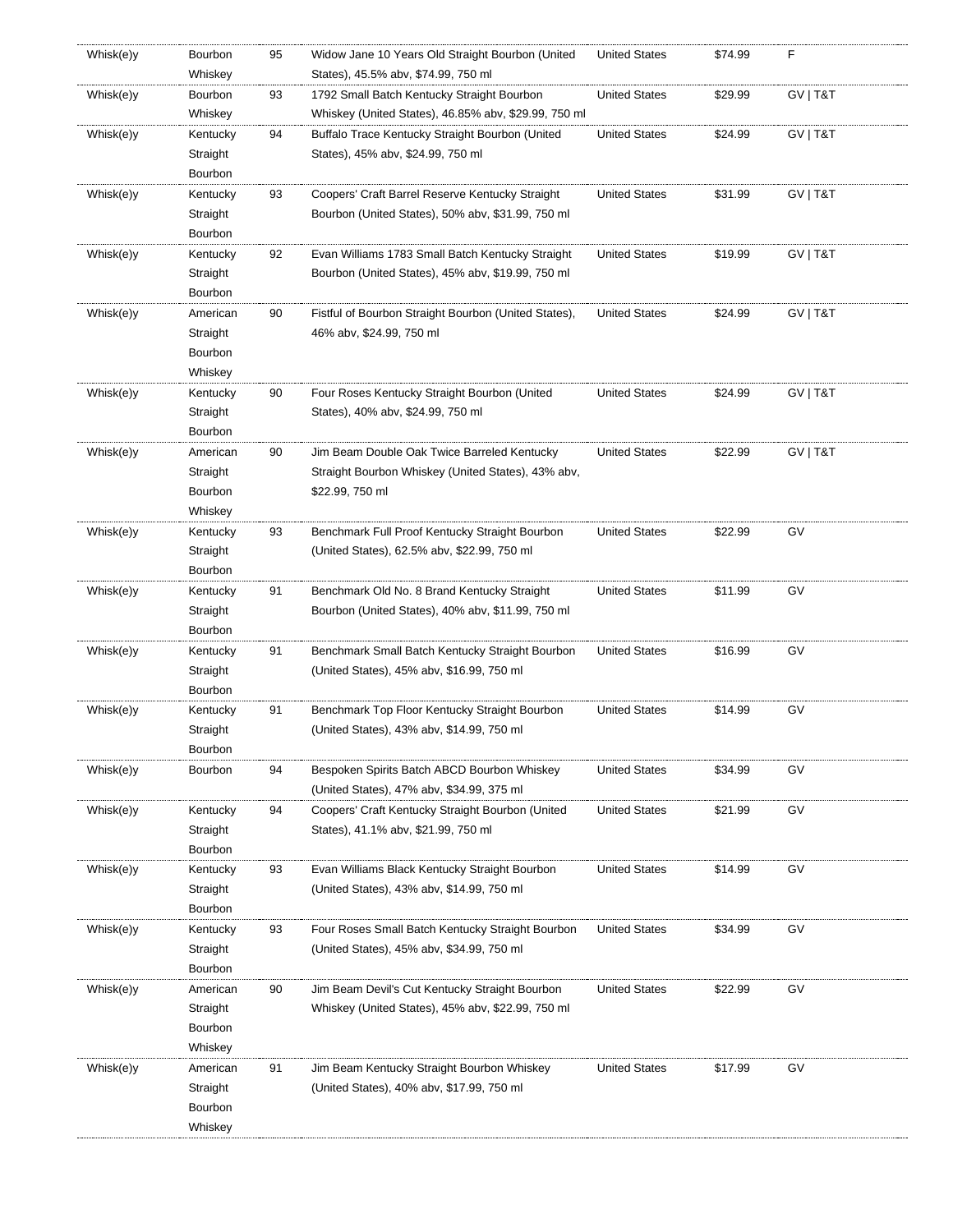| Whisk(e)y | Kentucky<br>Straight<br>Bourbon                 | 93 | Larceny Small Batch Kentucky Straight Bourbon<br>(United States), 46% abv, \$24.99, 750 ml                                    | <b>United States</b> | \$24.99  | GV                   |
|-----------|-------------------------------------------------|----|-------------------------------------------------------------------------------------------------------------------------------|----------------------|----------|----------------------|
| Whisk(e)y | American<br>Straight<br>Bourbon<br>Whiskey      | 93 | Nelson Brothers Classic Straight Bourbon Whiskey<br>(United States), 46.65% abv, \$36.99, 750 ml                              | <b>United States</b> | \$36.99  | GV                   |
| Whisk(e)y | Bourbon                                         | 93 | Ransom Bourbon (United States), 44% aby, \$37.99,<br>750 ml                                                                   | <b>United States</b> | \$37.99  | GV                   |
| Whisk(e)y | Bourbon                                         | 93 | Ridge Reserve Black Label Straight Bourbon (United<br>States), 45% abv, \$39.00, 750 ml                                       | <b>United States</b> | \$39.00  | GV                   |
| Whisk(e)y | Kentucky<br>Straight<br>Bourbon                 | 94 | Russell's Reserve 10 Years Old Kentucky Straight<br>Bourbon (United States), 45% abv, \$40.99, 750 ml                         | <b>United States</b> | \$40.99  | GV                   |
| Whisk(e)y | American<br>Straight<br>Bourbon<br>Whiskey      | 94 | Smooth Ambler Contradiction Straight Bourbon<br>Whiskey (United States), 46% abv, \$39.99, 750 ml                             | <b>United States</b> | \$39.99  | GV                   |
| Whisk(e)y | Bourbon                                         | 93 | Stillhouse Black Bourbon (United States), 40% abv,<br>\$24.99, 750 ml                                                         | <b>United States</b> | \$24.99  | GV                   |
| Whisk(e)y | Kentucky<br>Straight<br>Bourbon                 | 93 | Weller 12 Years Old Kentucky Straight Bourbon<br>(United States), 45% abv, \$36.99, 750 ml                                    | <b>United States</b> | \$36.99  | GV                   |
| Whisk(e)y | Kentucky<br>Straight<br>Bourbon                 | 90 | Weller Special Reserve Kentucky Straight Bourbon<br>(United States), 45% abv, \$23.99, 750 ml                                 | <b>United States</b> | \$23.99  | GV                   |
| Whisk(e)y | Bourbon<br>Whiskey                              | 94 | Wheel Horse Kentucky Straight Bourbon Whiskey<br>(United States), 50.5% abv, \$31.99, 750 ml                                  | <b>United States</b> | \$31.99  | GV                   |
| Whisk(e)y | Kentucky<br>Straight<br>Bourbon                 | 92 | Wild Turkey Kentucky Straight Bourbon (United<br>States), 40.5% abv, \$20.99, 750 ml                                          | <b>United States</b> | \$20.99  | GV                   |
| Whisk(e)y | Kentucky<br>Straight<br>Bourbon                 | 92 | 1792 12 Years Old Kentucky Straight Bourbon<br>(United States), 48.3% abv, \$49.99, 750 ml                                    | <b>United States</b> | \$49.99  | T&T                  |
| Whisk(e)y | Kentucky<br>Straight<br>Bourbon                 | 92 | Blanton's Gold Edition Single Barrel Kentucky Straight United States<br>Bourbon (United States), 51.5% abv, \$120.00, 750 ml  |                      | \$120.00 | T&T                  |
| Whisk(e)y | Kentucky<br>Straight<br>Bourbon                 | 90 | Blanton's Straight From the Barrel Single Barrel<br>Kentucky Straight Bourbon (United States), 65.9%<br>abv, \$150.00, 750 ml | <b>United States</b> | \$150.00 | T&T                  |
| Whisk(e)y | Bourbon<br>Whiskey                              | 91 | FEW Straight Bourbon Whiskey (United States),<br>46.5% abv, \$39.99, 750 ml                                                   | <b>United States</b> | \$39.99  | T&T                  |
| Whisk(e)y | Kentucky<br>Straight<br>Bourbon                 | 92 | Stagg Jr. Kentucky Straight Bourbon (United States),<br>64.35% abv, \$49.99, 750 ml                                           | <b>United States</b> | \$49.99  | T&T                  |
| Whisk(e)y | Kentucky<br>Straight<br>Bourbon                 | 94 | William Larue Weller Kentucky Straight Bourbon<br>(United States), 62.65% abv, \$99.99, 750 ml                                | <b>United States</b> | \$99.99  | T&T                  |
| Whisk(e)y | American<br>Single Barrel<br>Bourbon<br>Whiskey | 96 | Elmer T. Lee Single Barrel Kentucky Straight Bourbon United States<br>Whiskey (United States), 45% abv, \$39.99, 750 ml       |                      | \$39.99  | CT   GV   T&T   T100 |
| Whisk(e)y | American<br>Single Barrel<br>Bourbon<br>Whiskey | 93 | Bower Hill Single Barrel Kentucky Straight Bourbon<br>Whiskey (United States), 47% abv, \$34.99, 750 ml                       | <b>United States</b> | \$34.99  | F   G V              |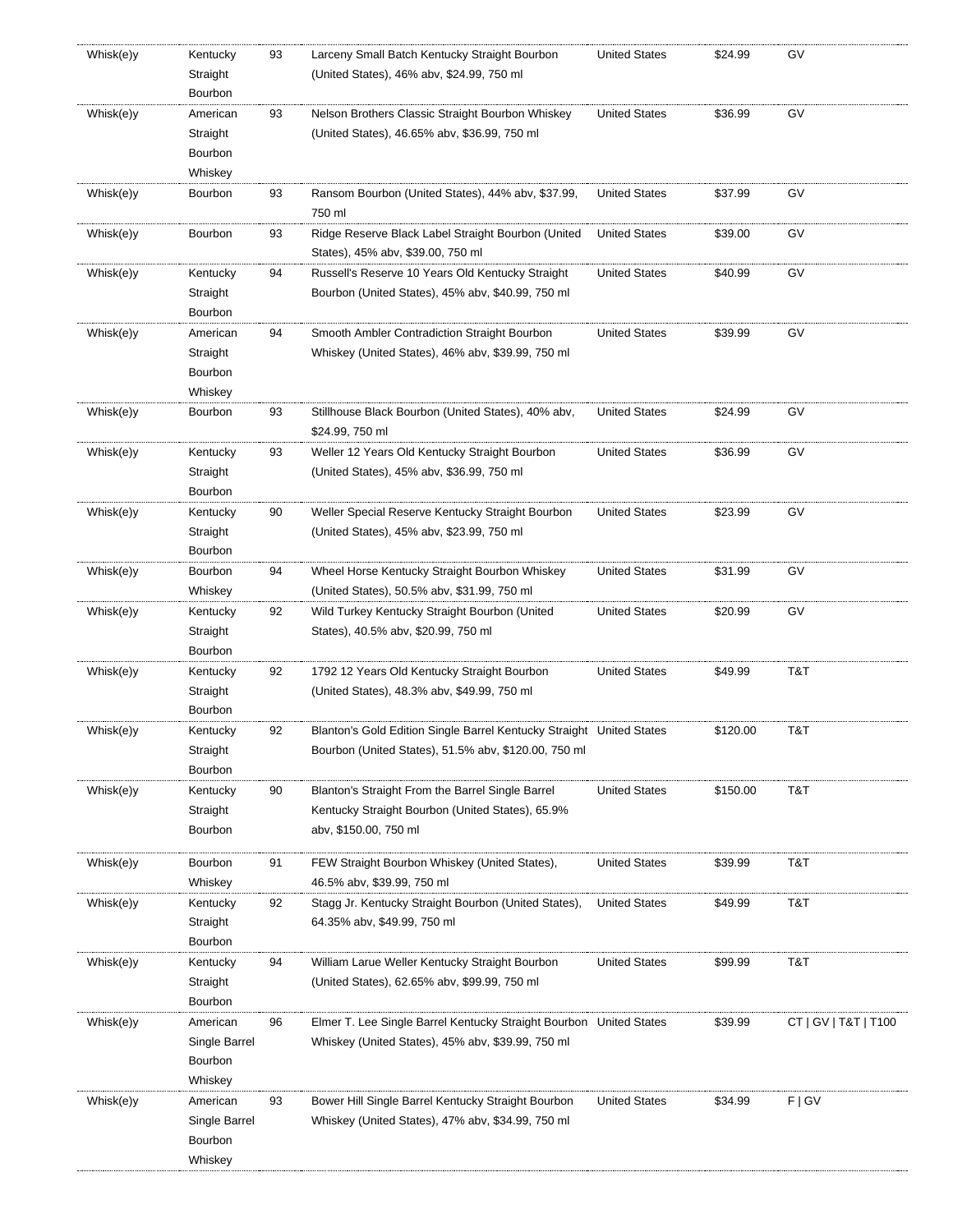| Whisk(e)y | American<br>Single Barrel<br>Bourbon<br>Whiskey | 93 | Jim Beam Single Barrel Kentucky Straight Bourbon<br>Whiskey (United States), 47.5% abv, \$39.99, 750 ml                  | <b>United States</b> | \$39.99  | F   G V        |
|-----------|-------------------------------------------------|----|--------------------------------------------------------------------------------------------------------------------------|----------------------|----------|----------------|
| Whisk(e)y | American<br>Single Barrel<br>Bourbon<br>Whiskey | 94 | Blanton's Original Single Barrel Kentucky Straight<br>Bourbon Whiskey (United States), 46.5% abv, \$65.00,<br>750 ml     | <b>United States</b> | \$65.00  | $F$   T&T      |
| Whisk(e)y | American<br>Single Barrel<br>Bourbon<br>Whiskey | 93 | John J. Bowman Single Barrel Virginia Straight<br>Bourbon Whiskey (United States), 50% abv, \$49.99,<br>750 ml           | <b>United States</b> | \$49.99  | $F$   T&T      |
| Whisk(e)y | American<br>Single Barrel<br>Bourbon<br>Whiskey | 94 | Brother's Bond Original Cask Strength Straight<br>Bourbon Whiskey (United States), 57.8% abv, \$79.99,<br>750 ml         | <b>United States</b> | \$79.99  | F              |
| Whisk(e)y | American<br>Single Barrel<br>Bourbon<br>Whiskey | 95 | The Clover Single Barrel Straight Bourbon Whiskey<br>(United States), 46% abv, \$49.95, 750 ml                           | <b>United States</b> | \$49.95  | F   T100       |
| Whisk(e)y | American<br>Single Barrel<br>Bourbon<br>Whiskey | 93 | Weller Single Barrel Kentucky Straight Bourbon<br>Whiskey (United States), 48.5% aby, \$49.99, 750 ml                    | <b>United States</b> | \$49.99  | F              |
| Whisk(e)y | American<br>Single Barrel<br>Bourbon<br>Whiskey | 92 | Benchmark Single Barrel Kentucky Straight Bourbon<br>Whiskey (United States), 47.5% abv, \$24.99, 750 ml                 | <b>United States</b> | \$24.99  | GV             |
| Whisk(e)y | American<br>Rye Whiskey                         | 98 | Smooth Ambler Founders' Cask Strength Series<br>Straight Rye Whiskey (United States), 61.8% abv,<br>\$54.99, 750 ml      | <b>United States</b> | \$54.99  | CT   T100      |
| Whisk(e)y | American<br>Rye Whiskey                         | 94 | Roulette 4 Years Old Straight Rye Whiskey (United<br>States), 50% abv, \$30.00, 750 ml                                   | <b>United States</b> | \$30.00  | F   G V        |
| Whisk(e)y | American<br>Rye Whiskey                         | 97 | Thomas H. Handy Sazerac Straight Rye Whiskey<br>(United States), 64.75% abv, \$99.99, 750 ml                             | <b>United States</b> | \$99.99  | F   T&T   T100 |
| Whisk(e)y | American<br>Rye Whiskey                         | 95 | Angel's Envy Finished in Caribbean Rum Casks Rye<br>Whiskey (United States), 50% abv, \$89.99, 750 ml                    | <b>United States</b> | \$89.99  | $F$   T100     |
| Whisk(e)y | American<br><b>Rye Whiskey</b>                  | 95 | George Dickel + Leopold Bros Collaboration Blend<br>Straight Rye Whiskey (United States), 50% abv,<br>\$109.99, 750 ml   | <b>United States</b> | \$109.99 | F              |
| Whisk(e)y | American<br>Rye Whiskey                         | 94 | Heaven Hill Aged in Chinguapin Barrels 8 Years Old<br>Kentucky Rye Whiskey (United States), 50% abv,<br>\$149.00, 750 ml | <b>United States</b> | \$149.00 | F              |
| Whisk(e)y | American<br>Rye Whiskey                         | 94 | Low Gap Rye Malt 5 Years Old Rye Malt Whiskey<br>(United States), 43.2% abv, \$80.00, 750 ml                             | <b>United States</b> | \$80.00  | F              |
| Whisk(e)y | American<br>Rye Whiskey                         | 94 | Sagamore Spirit Cask Strength American Rye<br>Whiskey (United States), 56.1% aby, \$59.99, 750 ml                        | <b>United States</b> | \$59.99  | F              |
| Whisk(e)y | American<br>Rye Whiskey                         | 95 | Sagamore Spirit Rum Cask Finish Rye Whiskey<br>(United States), 49% abv, \$79.99, 750 ml                                 | <b>United States</b> | \$79.99  | F              |
| Whisk(e)y | American<br>Rye Whiskey                         | 95 | Smooth Ambler Old Scout Port Cask Finish Straight<br>Rye Whiskey (United States), 51.5% aby, \$59.99, 750<br>ml          | <b>United States</b> | \$59.99  | F              |
| Whisk(e)y | American<br>Rye Whiskey                         | 93 | Elijah Craig Kentucky Straight Rye Whiskey (United<br>States), 47% abv, \$29.99, 750 ml                                  | <b>United States</b> | \$29.99  | GV   T&T       |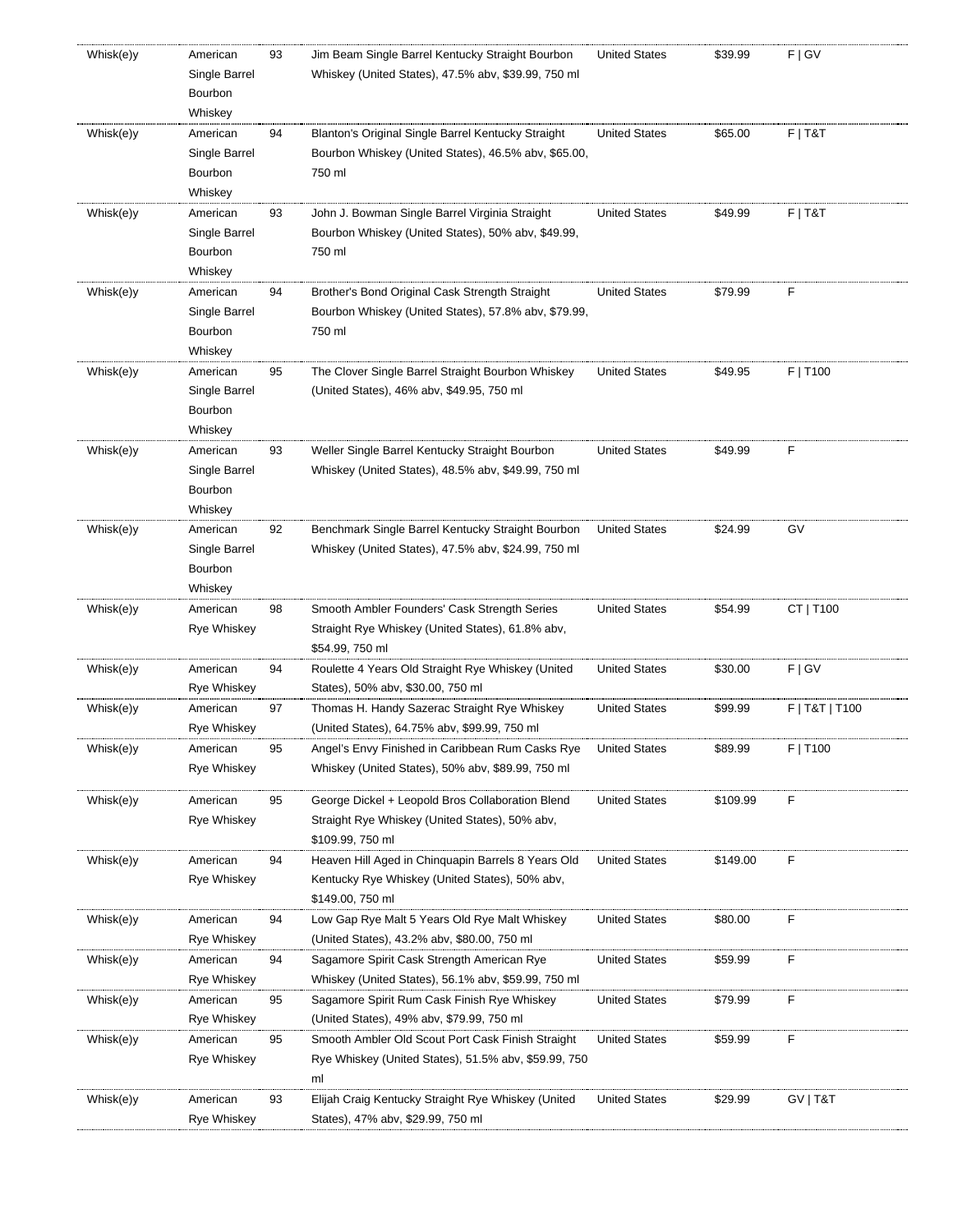| Whisk(e)y | American           | 93 | Broken Barrel Whiskey Co. Heresy Kentucky Straight                 | <b>United States</b> | \$35.00  | G٧                  |
|-----------|--------------------|----|--------------------------------------------------------------------|----------------------|----------|---------------------|
|           | <b>Rye Whiskey</b> |    | Rye Whiskey (United States), 52.5% abv, \$35.00, 750               |                      |          |                     |
|           |                    |    | ml                                                                 |                      |          |                     |
| Whisk(e)y | American           | 93 | Knob Creek Kentucky Straight Rye Whiskey (United                   | <b>United States</b> | \$36.99  | GV                  |
|           | <b>Rye Whiskey</b> |    | States), 50% abv, \$36.99, 750 ml                                  |                      |          |                     |
| Whisk(e)y | American           |    |                                                                    | <b>United States</b> | \$27.99  | GV                  |
|           |                    | 93 | Sazerac Straight 6 Years Old Rye Whiskey (United                   |                      |          |                     |
|           | Rye Whiskey        |    | States), 45% abv, \$27.99, 750 ml                                  |                      |          |                     |
| Whisk(e)y | American           | 93 | Smooth Ambler Contradiction Straight Rye Whiskey                   | <b>United States</b> | \$39.99  | GV                  |
|           | Rye Whiskey        |    | (United States), 52.5% abv, \$39.99, 750 ml                        |                      |          |                     |
| Whisk(e)y | American           | 92 | Wheel Horse Straight Rye Whiskey (United States),                  | <b>United States</b> | \$31.99  | GV                  |
|           | Rye Whiskey        |    | 50.5% abv, \$31.99, 750 ml                                         |                      |          |                     |
| Whisk(e)y | American           | 91 | FEW Straight Rye Whiskey (United States), 46.5%                    | <b>United States</b> | \$39.99  | T&T                 |
|           | Rye Whiskey        |    | aby, \$39.99, 750 ml                                               |                      |          |                     |
| Whisk(e)y | American           | 91 | Hudson Whiskey Back Room Deal New York Straight                    | <b>United States</b> | \$54.99  | T&T                 |
|           | Rye Whiskey        |    | Rye Whiskey (United States), 46% abv, \$54.99, 750                 |                      |          |                     |
|           |                    |    | ml                                                                 |                      |          |                     |
| Whisk(e)y | Tennessee          | 96 | Jack Daniel's 10 Years Old Tennessee Whiskey                       | <b>United States</b> | \$70.00  | CT   T100           |
|           |                    |    |                                                                    |                      |          |                     |
|           | Whiskey            |    | (United States), 48.5% aby, \$70.00, 750 ml                        |                      |          |                     |
| Whisk(e)y | Tennessee          | 93 | Uncle Nearest 1856 4 Years Old Tennessee Whiskey                   | <b>United States</b> | \$59.00  | F T&T               |
|           | Whiskey            |    | (United States), 50% abv, \$59.00, 750 ml                          |                      |          |                     |
| Whisk(e)y | Tennessee          | 95 | George Dickel Distilling Season Spring 2007 13                     | <b>United States</b> | \$44.99  | F                   |
|           | Whiskey            |    | Years Old Bottled-in-Bond Tennessee Whiskey                        |                      |          |                     |
|           |                    |    | (United States), 50% abv, \$44.99, 750 ml                          |                      |          |                     |
| Whisk(e)y | Tennessee          | 95 | Jack Daniel's Single Barrel Tennessee Rye Whiskey                  | <b>United States</b> | \$55.00  | F                   |
|           | Whiskey            |    | (United States), 47% abv, \$55.00, 750 ml                          |                      |          |                     |
| Whisk(e)y | Tennessee          | 95 | Uncle Nearest Master Blend Edition Batch 009 11                    | <b>United States</b> | \$149.00 | F   T100            |
|           | Whiskey            |    | Years Old Tennessee Whiskey (United States),                       |                      |          |                     |
|           |                    |    |                                                                    |                      |          |                     |
|           |                    |    | 62.2% abv, \$149.00, 750 ml                                        |                      |          |                     |
| Whisk(e)y | Tennessee          | 92 | Jack Daniel's Triple Mash Bottled-in-bond Blended                  | <b>United States</b> | \$30.00  | GV                  |
|           | Whiskey            |    | Straight Whiskey (United States), 50% abv, \$30.00,                |                      |          |                     |
|           |                    |    | 750 ml                                                             |                      |          |                     |
| Whisk(e)y | American           | 96 | Bainbridge Battle Point Two Islands Islay Cask                     | <b>United States</b> | \$89.95  | CT   T100           |
|           | Wheat              |    | Straight Organic Wheat Whiskey (United States),                    |                      |          |                     |
|           | Whiskey            |    | 43% abv, \$89.95, 750 ml                                           |                      |          |                     |
| Whisk(e)y | American           | 95 | Bernheim Original 7 Years Old Small Batch Kentucky                 | <b>United States</b> | \$29.99  | F   GV   T&T   T100 |
|           | Wheat              |    | Straight Wheat Whiskey (United States), 45% abv,                   |                      |          |                     |
|           | Whiskey            |    | \$29.99, 750 ml                                                    |                      |          |                     |
| Whisk(e)y | American           | 93 | Bainbridge Battle Point Two Islands Barbados Cask                  | <b>United States</b> | \$89.95  | F                   |
|           | Wheat              |    | Straight Organic Wheat Whiskey (United States),                    |                      |          |                     |
|           | Whiskey            |    | 43% abv, \$89.95, 750 ml                                           |                      |          |                     |
|           |                    |    |                                                                    |                      |          |                     |
| Whisk(e)y | American           | 93 | Colonel E.H. Taylor Jr. Bottled in Bond Kentucky                   | <b>United States</b> | \$69.99  | F                   |
|           | Bottled-in-        |    | Straight Rye Whiskey (United States), 50% abv,                     |                      |          |                     |
|           | Bond Rye           |    | \$69.99, 750 ml                                                    |                      |          |                     |
|           | Whiskey            |    |                                                                    |                      |          |                     |
| Whisk(e)y | American           | 92 | Rittenhouse 4 Years Old Bottled-in-Bond Straight Rye United States |                      | \$27.99  | GV                  |
|           | Bottled-in-        |    | Whiskey (United States), 50% abv, \$27.99, 750 ml                  |                      |          |                     |
|           | Bond Rye           |    |                                                                    |                      |          |                     |
|           | Whiskey            |    |                                                                    |                      |          |                     |
| Whisk(e)y | American           | 95 | Barrell Whiskey Private Release DJA1 Blend 1                       | <b>United States</b> | \$109.99 | CT   T100           |
|           | Whiskey            |    | Finished in a St. Agrestis Brooklyn Amaro Cask                     |                      |          |                     |
|           |                    |    |                                                                    |                      |          |                     |
|           |                    |    | American Whiskey (United States), 62.08% abv,                      |                      |          |                     |
|           |                    |    | \$109.99, 750 ml                                                   |                      |          |                     |
| Whisk(e)y | Corn               | 93 | Benjamin Chapman 4 Years Old Corn Whiskey                          | <b>United States</b> | \$36.00  | F   G V             |
|           | Whiskey            |    | (United States), 45% abv, \$36.00, 750 ml                          |                      |          |                     |
| Whisk(e)y | American           | 93 | Barrell Whiskey Private Release DJX1 Blend 2                       | <b>United States</b> | \$109.99 | F                   |
|           | Whiskey            |    | Finished in a Ruby Port Barrel American Whiskey                    |                      |          |                     |
|           |                    |    | (United States), 62.9% abv, \$109.99, 750 ml                       |                      |          |                     |
|           |                    |    |                                                                    |                      |          |                     |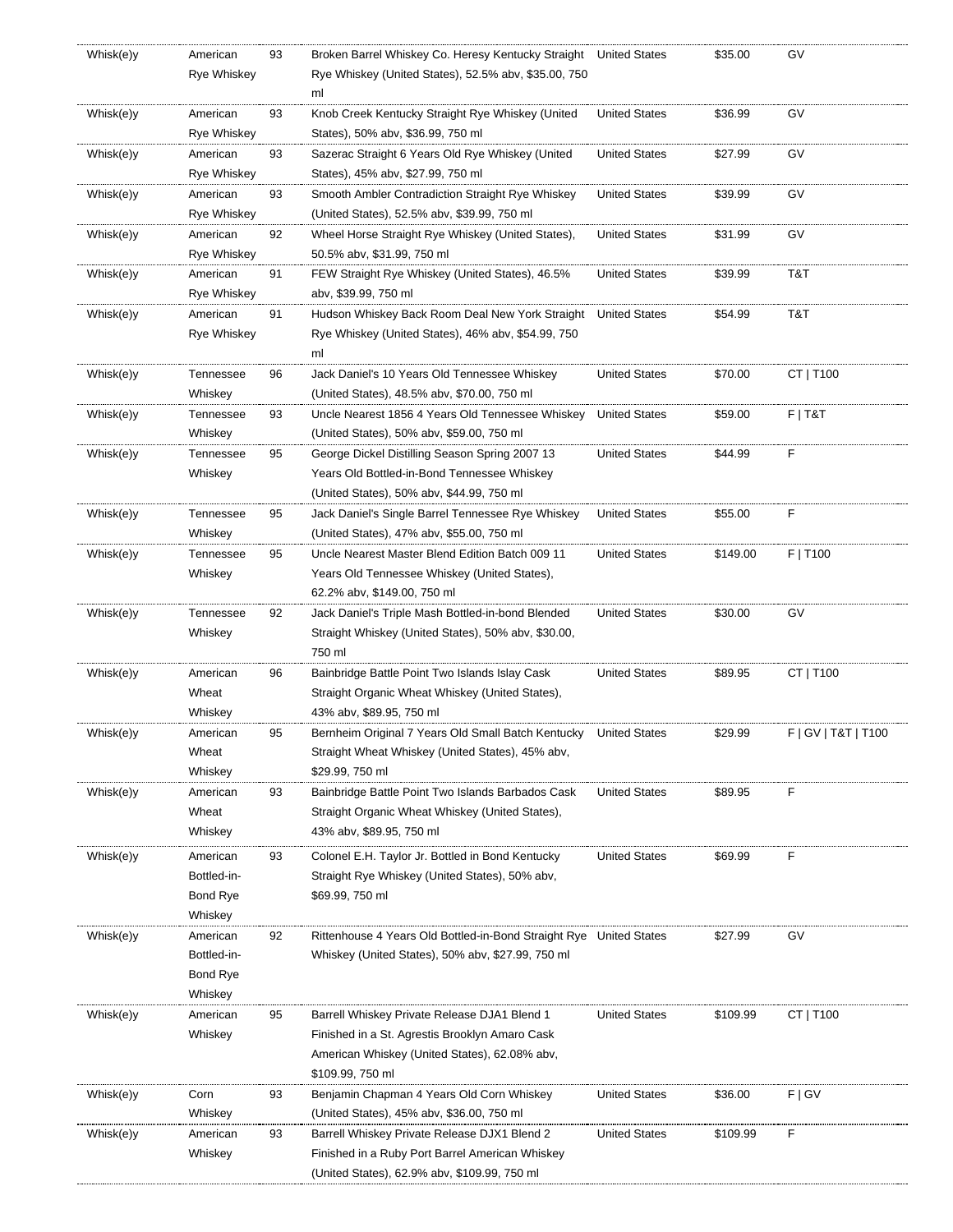| Whisk(e)y | American          | 88 | Early Times Kentucky Whisky (United States), 40%                    | <b>United States</b> | \$11.99  | GV        |
|-----------|-------------------|----|---------------------------------------------------------------------|----------------------|----------|-----------|
|           | Multi-Grain       |    | abv, \$11.99, 750 ml                                                |                      |          |           |
|           | Whiskey           |    |                                                                     |                      |          |           |
| Whisk(e)y | American          | 89 | Glyph 85H Spirit Whiskey with Natural Flavors (United United States |                      | \$24.99  | GV        |
|           | Whiskey           |    | States), 43% abv, \$24.99, 750 ml                                   |                      |          |           |
| Whisk(e)y | American          | 90 | Glyph Spice Spirit Whiskey with Natural Flavors                     | <b>United States</b> | \$24.99  | GV        |
|           | Whiskey           |    | (United States), 43% abv, \$24.99, 750 ml                           |                      |          |           |
| Whisk(e)y | American          | 90 | FEW American Straight Whiskey (United States),                      | <b>United States</b> | \$39.99  | T&T       |
|           | Whiskey           |    | 46.5% abv, \$39.99, 750 ml                                          |                      |          |           |
| Whisk(e)y | American          | 98 | Courage & Conviction Cuvee Single Cask, Cask No.                    | <b>United States</b> | \$149.99 | CT   T100 |
|           | Single Malt       |    | 1266, American Single Malt Whiskey (United States),                 |                      |          |           |
|           | Whiskey           |    | 59.2% abv, \$149.99, 750 ml                                         |                      |          |           |
| Whisk(e)y | American          | 95 | Balcones Mirador Texas Single Malt Whiskey (United                  | <b>United States</b> | \$79.99  | F   T100  |
|           | Single Malt       |    | States), 53% abv, \$79.99, 750 ml                                   |                      |          |           |
|           | Whiskey           |    |                                                                     |                      |          |           |
|           |                   |    |                                                                     | <b>United States</b> | \$99.95  | F         |
| Whisk(e)y | American          | 94 | McCarthy's 6 Years Old Oregon Single Malt Whiskey                   |                      |          |           |
|           | Single Malt       |    | (United States), 50% abv, \$99.95, 750 ml                           |                      |          |           |
|           | Whiskey           |    |                                                                     |                      |          |           |
| Whisk(e)y | American          | 94 | Stranahan's Original Colorado Single Malt Whiskey                   | <b>United States</b> | \$60.00  | F         |
|           | Single Malt       |    | (United States), 47% abv, \$60.00, 750 ml                           |                      |          |           |
|           | Whiskey           |    |                                                                     |                      |          |           |
| Whisk(e)y | American          | 96 | Stranahan's Sherry Cask Colorado Single Malt                        | <b>United States</b> | \$89.00  | F   T100  |
|           | Single Malt       |    | Whiskey (United States), 47% abv, \$89.00, 750 ml                   |                      |          |           |
|           | Whiskey           |    |                                                                     |                      |          |           |
| Whisk(e)y | American          | 94 | Westland Colere Edition 2 American Single Malt                      | <b>United States</b> | \$149.99 | F         |
|           | Single Malt       |    | Whiskey (United States), 50% abv, \$149.99, 700 ml                  |                      |          |           |
|           | Whiskey           |    |                                                                     |                      |          |           |
| Whisk(e)y | American          | 93 | Balcones Lineage Texas Single Malt Whiskey (United                  | <b>United States</b> | \$39.99  | GV        |
|           | Single Malt       |    | States), 47% abv, \$39.99, 750 ml                                   |                      |          |           |
|           | Whiskey           |    |                                                                     |                      |          |           |
| Whisk(e)y | American          | 92 | Courage & Conviction American Single Malt Whiskey                   | <b>United States</b> | \$74.99  | T&T       |
|           | Single Malt       |    | (United States), 46% abv, \$74.99, 750 ml                           |                      |          |           |
|           | Whiskey           |    |                                                                     |                      |          |           |
| Whisk(e)y | Canadian          | 96 | WhistlePig The Boss Hog VIII LapuLapu's Pacific                     | Canada               | \$499.99 | CT   T100 |
|           | Rye Whisky        |    | Straight Rye Whisky (Canada), 52.4% abv, \$499.99,                  |                      |          |           |
|           |                   |    | 750 ml                                                              |                      |          |           |
| Whisk(e)y | Canadian          | 93 | Crown Royal Black Canadian Blended Whisky                           | Canada               | \$30.00  | F   G V   |
|           | Blended           |    | (Canada), 45% abv, \$30.00, 750 ml                                  |                      |          |           |
|           | Whisky            |    |                                                                     |                      |          |           |
| Whisk(e)y | Canadian          | 94 | Crown Royal Northern Harvest Rye Canadian                           | Canada               | \$29.99  | F   G V   |
|           | Blended           |    | Blended Whisky (Canada), 45% abv, \$29.99, 750 ml                   |                      |          |           |
|           | Whisky            |    |                                                                     |                      |          |           |
| Whisk(e)y | Canadian          | 93 | Alberta Premium Cask Strength Limited Edition                       | Canada               | \$74.99  | $F$   T&T |
|           | <b>Rye Whisky</b> |    | Canadian Rye Whisky (Canada), 63.7% aby, \$74.99,                   |                      |          |           |
|           |                   |    |                                                                     |                      |          |           |
|           |                   |    | 750 ml                                                              |                      |          |           |
| Whisk(e)y | Canadian          | 94 | Crown Royal 18 Years Old Canadian Blended Whisky Canada             |                      | \$139.99 | F   T100  |
|           | Blended           |    | (Canada), 40% abv, \$139.99, 750 ml                                 |                      |          |           |
|           | Whisky            |    |                                                                     |                      |          |           |
| Whisk(e)y | Canadian          | 92 | Crown Royal Fine De Luxe Canadian Blended                           | Canada               | \$24.99  | GV        |
|           | Blended           |    | Whisky (Canada), 40% abv, \$24.99, 750 ml                           |                      |          |           |
|           | Whisky            |    |                                                                     |                      |          |           |
| Whisk(e)y | Canadian          | 92 | Seagram's VO Gold 8 Years Old Canadian Blended                      | Canada               | \$18.99  | GV        |
|           | Blended           |    | Whisky (Canada), 40% aby, \$18.99, 750 ml                           |                      |          |           |
|           | Whisky            |    |                                                                     |                      |          |           |
| Whisk(e)y | Irish Blended     | 97 | J.J. Corry The Gael Irish Blended Whiskey (Ireland),                | Ireland              | \$80.00  | CT   T100 |
|           | Whiskey           |    | 46% abv, \$80.00, 750 ml                                            |                      |          |           |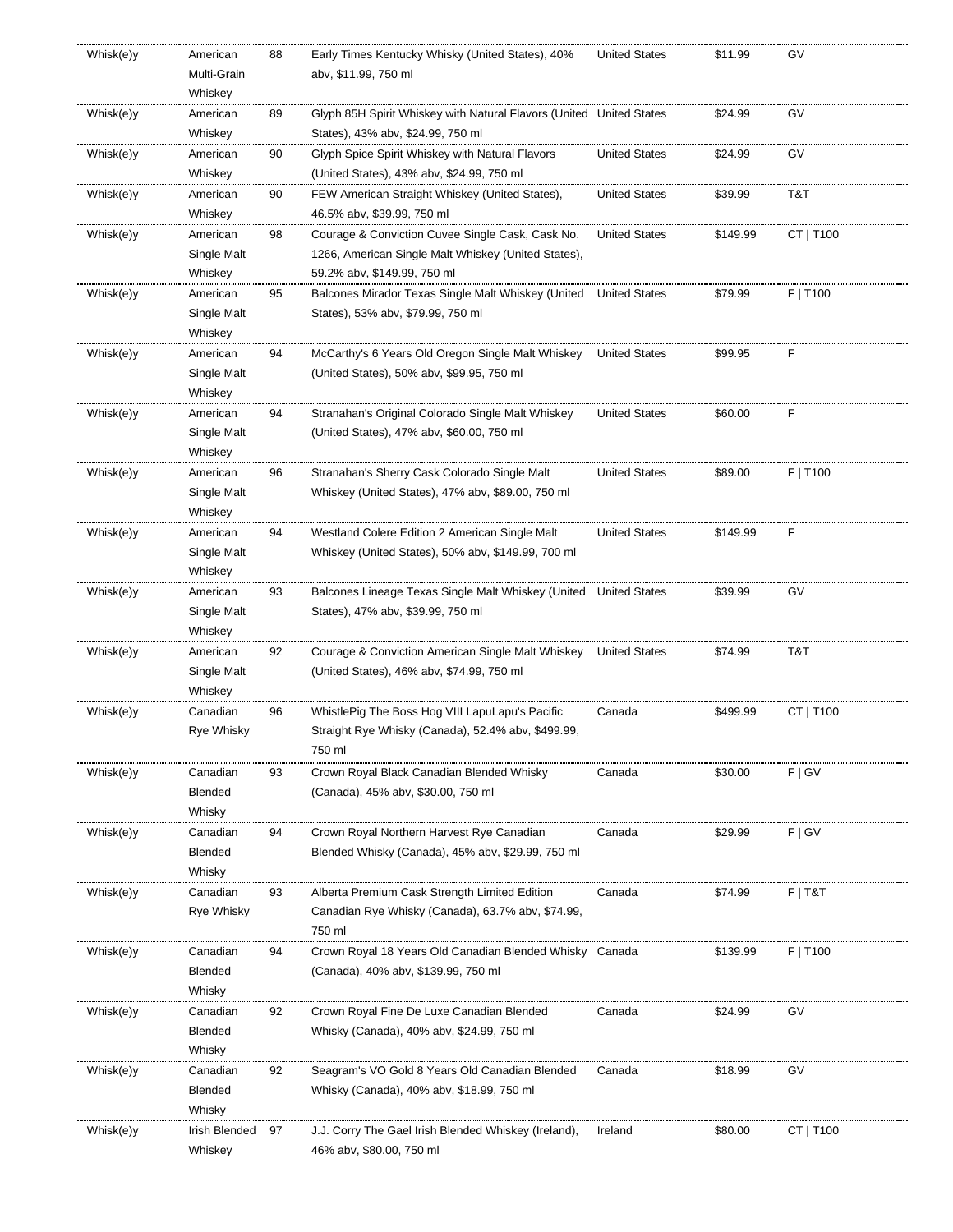| Whisk(e)y | Irish Blended                | 96 | Jameson Black Barrel Irish Blended Whiskey                                                       | Ireland | \$38.00  | F   G V   T & T |
|-----------|------------------------------|----|--------------------------------------------------------------------------------------------------|---------|----------|-----------------|
|           | Whiskey                      |    | (Ireland), 40% abv, \$38.00, 700 ml                                                              |         |          |                 |
| Whisk(e)y | Irish Blended                | 94 | Tullamore D.E.W. Caribbean Rum Cask Finish Irish                                                 | Ireland | \$28.00  | F   G V   T & T |
|           | Whiskey                      |    | Blended Whiskey (Ireland), 43% abv, \$28.00, 750 ml                                              |         |          |                 |
| Whisk(e)y | Irish Blended                | 95 | The Busker Triple Cask Triple Smooth Irish Whiskey                                               | Ireland | \$24.99  | F   G V         |
|           | Whiskey                      |    | (Ireland), 40% abv, \$24.99, 750 ml                                                              |         |          |                 |
| Whisk(e)y | Irish Blended                | 96 | Jameson 18 Years Old Bow Street Cask Strength                                                    | Ireland | \$277.00 | F   T&T   T100  |
|           | Whiskey                      |    | Irish Blended Whiskey (Ireland), 55.1% abv, \$277.00,                                            |         |          |                 |
|           |                              |    | 700 ml                                                                                           |         |          |                 |
| Whisk(e)y | Irish Blended                | 94 | Jameson 18 Years Old Irish Blended Whiskey                                                       | Ireland | \$226.00 | $F$   T&T       |
|           | Whiskey                      |    | (Ireland), 40% abv, \$226.00, 700 ml                                                             |         |          |                 |
| Whisk(e)y | Irish Blended                | 94 | Midleton Very Rare 2022 Irish Blended Whiskey                                                    | Ireland | \$226.00 | F               |
|           | Whiskey                      |    | (Ireland), 40% abv, \$226.00, 700 ml                                                             |         |          |                 |
| Whisk(e)y | Irish Blended                | 94 | Tullamore D.E.W. Special Reserve 12 Years Old Irish                                              | Ireland | \$50.00  | F               |
|           | Whiskey                      |    | Blended Whiskey (Ireland), 40% abv, \$50.00, 750 ml                                              |         |          |                 |
| Whisk(e)y | Irish Blended                | 91 | Paddy's Irish Blended Whiskey (Ireland), 40% abv,                                                | Ireland | \$19.99  | GV   T&T        |
|           | Whiskey                      |    | \$19.99, 750 ml                                                                                  |         |          |                 |
| Whisk(e)y | Irish Blended                | 92 | Slane Triple Casked Irish Blended Whiskey (Ireland),                                             | Ireland | \$30.00  | GV   T&T        |
|           | Whiskey                      |    | 40% abv, \$30.00, 750 ml                                                                         |         |          |                 |
| Whisk(e)y | Irish Blended                | 91 | Jameson Irish Blended Whiskey (Ireland), 40% abv,                                                | Ireland | \$28.00  | GV              |
|           | Whiskey                      |    | \$28.00, 700 ml                                                                                  |         |          |                 |
| Whisk(e)y | Irish Blended                | 91 | Michael Collins The Prediction Irish Whiskey                                                     | Ireland | \$23.99  | GV              |
|           | Whiskey                      |    | (Ireland), 40% abv, \$23.99, 750 ml                                                              |         |          |                 |
| Whisk(e)y | Irish Blended                | 91 | Proper Twelve Irish Blended Whiskey (Ireland), 40%                                               | Ireland | \$25.99  | GV              |
|           | Whiskey                      |    | abv, \$25.99, 750 ml                                                                             |         |          |                 |
| Whisk(e)y | Irish Blended                | 93 | Tullamore D.E.W. Irish Blended Whiskey (Ireland),                                                | Ireland | \$24.00  | GV              |
|           | Whiskey                      |    | 40% abv, \$24.00, 750 ml                                                                         |         |          |                 |
|           | Irish Blended                |    |                                                                                                  |         |          | T&T             |
| Whisk(e)y | Whisky                       | 93 | McConnells 5 Years Old Irish Blended Whisky<br>(Ireland), 42% abv, \$30.99, 750 ml               | Ireland | \$30.99  |                 |
|           | Irish Single                 | 95 |                                                                                                  | Ireland | \$49.00  | GV   T&T   T100 |
| Whisk(e)y | Grain                        |    | Teeling Irish Single Grain Whiskey (Ireland), 46%<br>abv, \$49.00, 750 ml                        |         |          |                 |
|           | Whiskey                      |    |                                                                                                  |         |          |                 |
|           | Irish Single                 | 92 | Egan's Vintage Grain Irish Single Grain Whiskey                                                  | Ireland | \$40.00  | GV              |
| Whisk(e)y | Grain                        |    | (Ireland), 46% abv, \$40.00, 750 ml                                                              |         |          |                 |
|           | Whiskey                      |    |                                                                                                  |         |          |                 |
|           |                              |    |                                                                                                  |         |          |                 |
| Whisk(e)y | Irish Single<br>Malt Whiskey | 97 | Knappogue Castle 21 Years Old Irish Single Malt                                                  | Ireland | \$212.62 | CT   T100       |
| Whisk(e)y | Irish Single                 |    | Whiskey (Ireland), 46% abv, \$212.62, 700 ml<br>Bushmills 16 Years Old Irish Single Malt Whiskey | Ireland | \$149.99 | F   T100        |
|           |                              | 96 |                                                                                                  |         |          |                 |
|           | Malt Whiskey                 |    | (Ireland), 40% abv, \$149.99, 750 ml                                                             |         |          |                 |
| Whisk(e)y | Irish Single                 | 93 | Knappoque Castle 14 Years Old Irish Single Malt                                                  | Ireland | \$96.67  | F               |
|           | Malt Whiskey                 |    | Whiskey (Ireland), 46% abv, \$96.67, 700 ml                                                      |         |          |                 |
| Whisk(e)y | Irish Single                 | 95 | Knappoque Castle 16 Years Old Irish Single Malt                                                  | Ireland | \$115.78 | F               |
|           | Malt Whiskey                 |    | Whiskey (Ireland), 43% abv, \$115.78, 700 ml                                                     |         |          |                 |
| Whisk(e)y | Irish Single                 | 93 | Limavady Irish Single Malt Whiskey (Ireland), 46%                                                | Ireland | \$44.99  | F               |
|           | Malt Whiskey                 |    | abv, \$44.99, 700 ml                                                                             |         |          |                 |
| Whisk(e)y | Irish Single                 | 94 | Teeling Blackpitts Peated Irish Single Malt Whiskey                                              | Ireland | \$86.00  | F               |
|           | Malt Whiskey                 |    | (Ireland), 46% abv, \$86.00, 750 ml                                                              |         |          |                 |
| Whisk(e)y | Irish Single                 | 93 | Waterford Biodynamic Luna 1.1 Irish Single Malt                                                  | Ireland | \$122.00 | F               |
|           | Malt Whiskey                 |    | Whiskey (Ireland), 50% abv, \$122.00, 750 ml                                                     |         |          |                 |
| Whisk(e)y | Irish Single                 | 94 | Waterford Organic Gaia 2.1 Irish Single Malt Whiskey                                             | Ireland | \$122.00 | F               |
|           | Malt Whiskey                 |    | (Ireland), 50% abv, \$122.00, 750 ml                                                             |         |          |                 |
| Whisk(e)y | Irish Single                 | 89 | The Sexton 4 Years Old Irish Single Malt Whiskey                                                 | Ireland | \$29.99  | GV              |
|           | Malt Whiskey                 |    | (Ireland), 40% abv, \$29.99, 750 ml                                                              |         |          |                 |
| Whisk(e)y | Irish Single                 | 91 | Method and Madness Irish Single Malt Whiskey                                                     | Ireland | \$97.00  | T&T             |
|           | Malt Whiskey                 |    | (Ireland), 46% abv, \$97.00, 700 ml                                                              |         |          |                 |
| Whisk(e)y | Irish Single                 | 92 | Teeling Irish Single Malt Whiskey (Ireland), 46% abv,                                            | Ireland | \$59.00  | T&T             |
|           | Malt Whiskey                 |    | \$59.00, 750 ml                                                                                  |         |          |                 |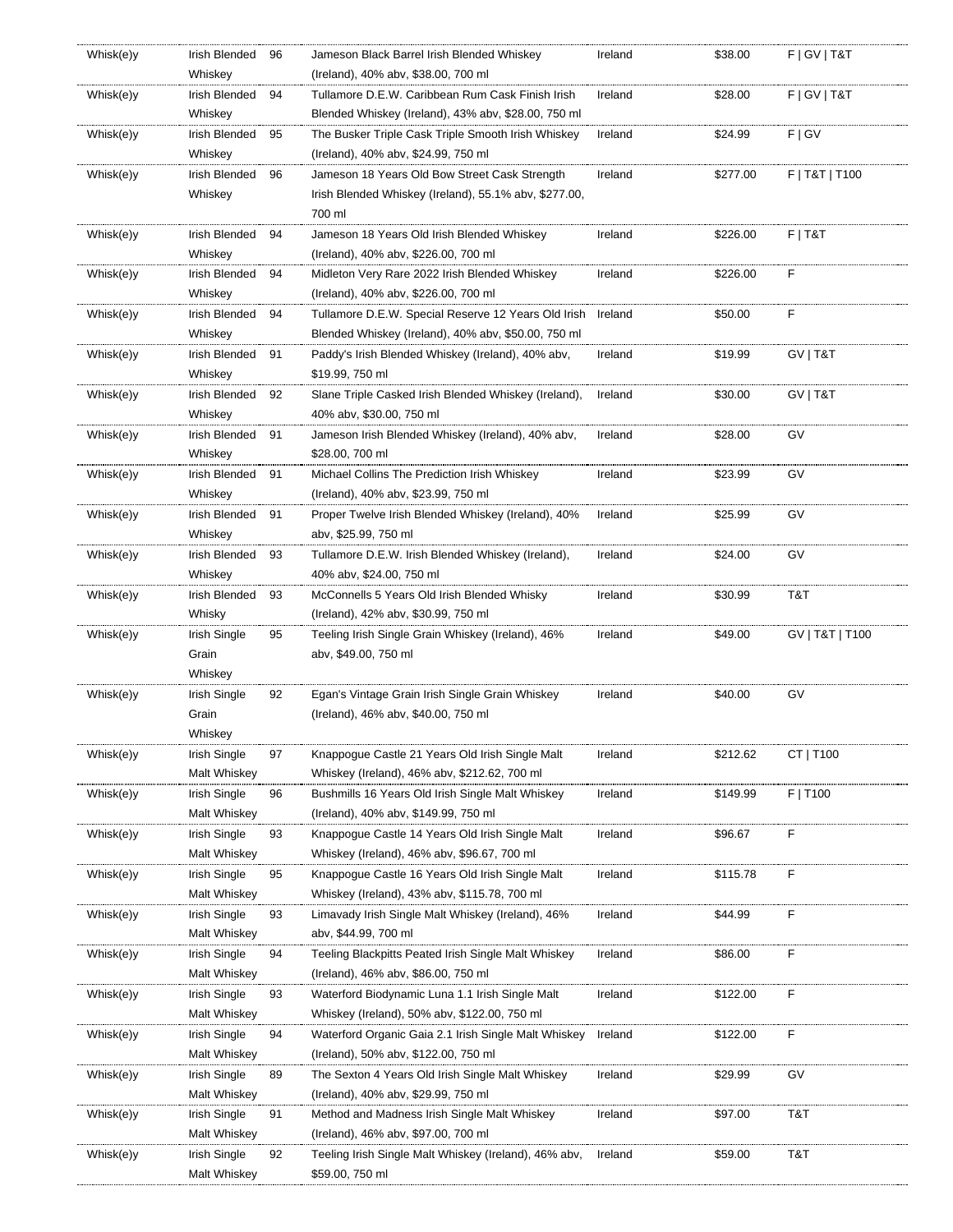| Whisk(e)y | Irish Single              | 98 | Redbreast 21 Years Old Irish Single Pot Still Whiskey                                                      | Ireland | \$230.47 | CT   T&T   T100 |
|-----------|---------------------------|----|------------------------------------------------------------------------------------------------------------|---------|----------|-----------------|
|           | Pot Still                 |    | (Ireland), 46% abv, \$230.47, 700 ml                                                                       |         |          |                 |
|           | Whiskey                   |    |                                                                                                            |         |          |                 |
| Whisk(e)y | Irish Single              | 96 | Red Spot 15 Years Old Irish Single Pot Still Whiskey                                                       | Ireland | \$150.91 | F   T&T   T100  |
|           | Pot Still<br>Whiskey      |    | (Ireland), 46% abv, \$150.91, 700 ml                                                                       |         |          |                 |
| Whisk(e)y | Irish Single              | 95 | Redbreast 15 Years Old Irish Single Pot Still Whiskey                                                      | Ireland | \$115.91 | $F$   T&T       |
|           | Pot Still                 |    | (Ireland), 46% abv, \$115.91, 700 ml                                                                       |         |          |                 |
|           | Whiskey                   |    |                                                                                                            |         |          |                 |
| Whisk(e)y | Irish Single              | 96 | Redbreast Lustau Edition Irish Single Pot Still                                                            | Ireland | \$87.59  | $F$   T&T       |
|           | Pot Still                 |    | Whiskey (Ireland), 46% abv, \$87.59, 700 ml                                                                |         |          |                 |
|           | Whiskey                   |    |                                                                                                            |         |          |                 |
| Whisk(e)y | Irish Single              | 95 | Green Spot Chateau Montelena Irish Single Pot Still                                                        | Ireland | \$80.85  | F               |
|           | Pot Still                 |    | Whiskey (Ireland), 46% abv, \$80.85, 700 ml                                                                |         |          |                 |
|           | Whiskey                   |    |                                                                                                            |         |          |                 |
| Whisk(e)y | Irish Single              | 95 | Green Spot Irish Single Pot Still Whiskey (Ireland),                                                       | Ireland | \$70.00  | F               |
|           | Pot Still                 |    | 40% abv, \$70.00, 700 ml                                                                                   |         |          |                 |
|           | Whiskey                   |    |                                                                                                            |         |          |                 |
| Whisk(e)y | Irish Single              | 94 | Midleton Dair Ghaelach Kylebeg Wood Irish Single                                                           | Ireland | \$350.19 | F               |
|           | Pot Still                 |    | Pot Still Whiskey (Ireland), 55.4% abv, \$350.19, 700                                                      |         |          |                 |
|           | Whiskey                   |    | ml                                                                                                         |         |          |                 |
| Whisk(e)y | Irish Single              | 95 | Redbreast PX Edition Irish Single Pot Still Whiskey                                                        | Ireland | \$86.00  | F               |
|           | Pot Still                 |    | (Ireland), 46% abv, \$86.00, 700 ml                                                                        |         |          |                 |
|           | Whiskey                   |    |                                                                                                            |         |          |                 |
| Whisk(e)y | Irish Single              | 91 | The Busker Irish Single Pot Still Whiskey (Ireland),                                                       | Ireland | \$29.99  | GV              |
|           | Pot Still                 |    | 44.3% abv, \$29.99, 750 ml                                                                                 |         |          |                 |
|           | Whiskey                   |    |                                                                                                            |         |          |                 |
| Whisk(e)y | Irish Single              | 92 | Powers John's Lane 12 Years Old Irish Single Pot                                                           | Ireland | \$76.83  | T&T             |
|           | Pot Still                 |    | Still Whiskey (Ireland), 46% abv, \$76.83, 700 ml                                                          |         |          |                 |
| Whisk(e)y | Whiskey<br>Irish Single   | 91 | Powers Three Swallow Release Irish Single Pot Still                                                        | Ireland | \$53.91  | T&T             |
|           | Pot Still                 |    | Whiskey (Ireland), 40% abv, \$53.91, 700 ml                                                                |         |          |                 |
|           | Whiskey                   |    |                                                                                                            |         |          |                 |
|           |                           |    |                                                                                                            |         |          |                 |
| Whisk(e)y | Irish Single              | 92 | Redbreast 12 Years Old Irish Single Pot Still Whiskey                                                      | Ireland | \$70.00  | T&T             |
|           | Pot Still                 |    | (Ireland), 40% abv, \$70.00, 700 ml                                                                        |         |          |                 |
|           | Whiskey                   |    |                                                                                                            |         |          |                 |
| Whisk(e)y | Irish Single<br>Pot Still | 92 | Redbreast Cask Strength 12 Years Old Irish Single<br>Pot Still Whiskey (Ireland), 57.6% abv, \$107.81, 700 | Ireland | \$107.81 | T&T             |
|           | Whiskey                   |    | ml                                                                                                         |         |          |                 |
| Whisk(e)y | Irish Single              | 91 | Teeling Irish Single Pot Still Whiskey (Ireland), 46%                                                      | Ireland | \$65.00  | T&T             |
|           | Pot Still                 |    | abv, \$65.00, 750 ml                                                                                       |         |          |                 |
|           | Whiskey                   |    |                                                                                                            |         |          |                 |
| Whisk(e)y | Irish Single              | 93 | Yellow Spot 12 Years Old Irish Single Pot Still                                                            | Ireland | \$92.97  | T&T             |
|           | Pot Still                 |    | Whiskey (Ireland), 46% abv, \$92.97, 700 ml                                                                |         |          |                 |
|           | Whiskey                   |    |                                                                                                            |         |          |                 |
| Whisk(e)y | Japanese                  | 97 | Matsui The Kurayoshi Sakura Cask Japanese Single                                                           | Japan   | \$99.99  | CT   T&T   T100 |
|           | Single Malt               |    | Malt Whisky (Japan), 48% abv, \$99.99, 750 ml                                                              |         |          |                 |
|           | Whisky                    |    |                                                                                                            |         |          |                 |
| Whisk(e)y | Japanese                  | 95 | Hatozaki Small Batch Japanese Whisky (Japan), 46% Japan                                                    |         | \$59.99  | F   G V         |
|           | Blended                   |    | abv, \$59.99, 750 ml                                                                                       |         |          |                 |
|           | Whisky                    |    |                                                                                                            |         |          |                 |
| Whisk(e)y | Japanese                  | 95 | Matsui The Kurayoshi Mizunara Cask Japanese                                                                | Japan   | \$99.99  | $F$   T&T       |
|           | Single Malt               |    | Single Malt Whisky (Japan), 48% abv, \$99.99, 750 ml                                                       |         |          |                 |
|           | Whisky                    |    |                                                                                                            |         |          |                 |
| Whisk(e)y | Japanese                  | 95 | Kurayoshi 18 Years Old Japanese Pure Malt Whisky                                                           | Japan   | \$250.00 | F               |
|           | Blended                   |    | (Japan), 50% abv, \$250.00, 750 ml                                                                         |         |          |                 |
|           | Whisky                    |    |                                                                                                            |         |          |                 |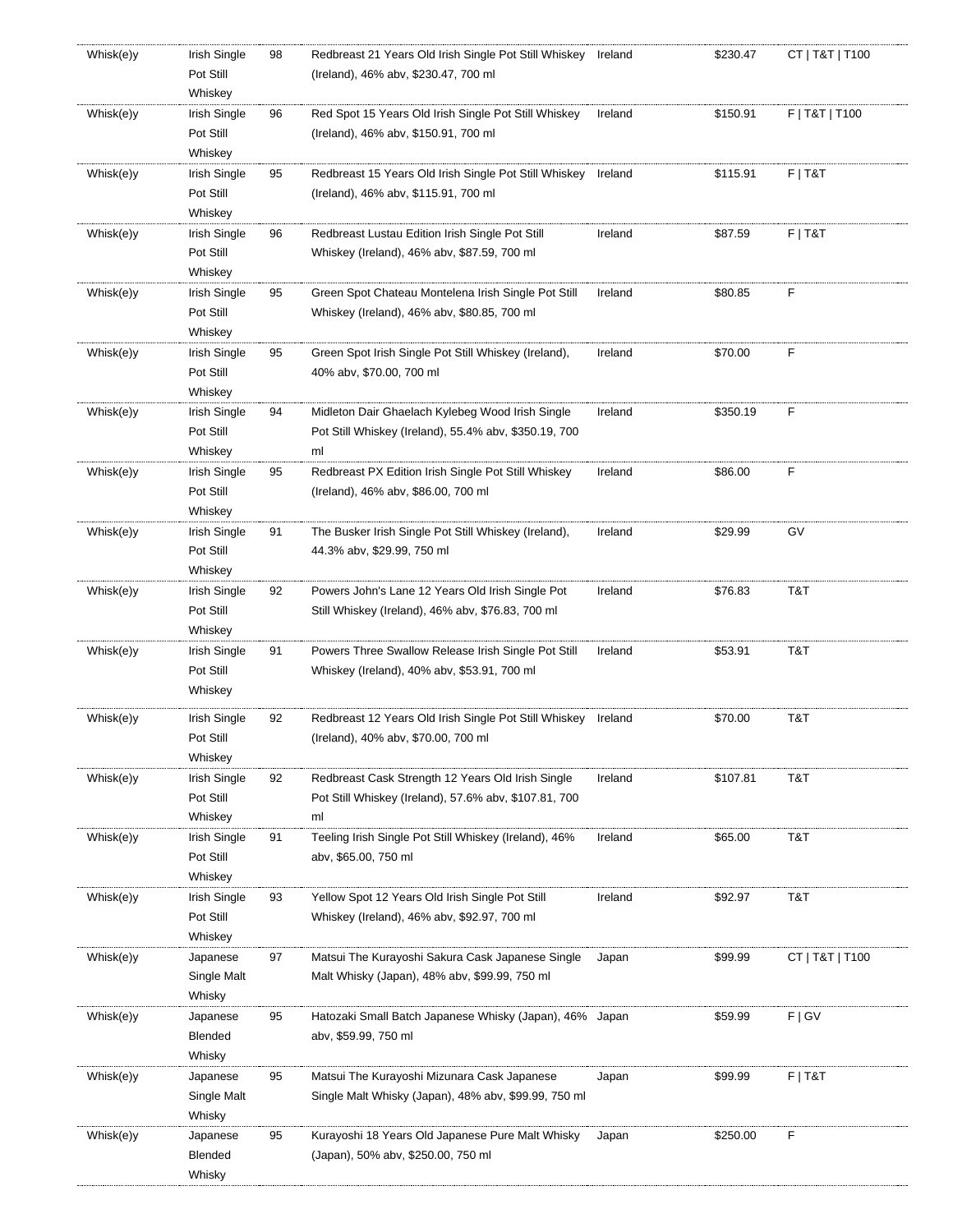| Whisk(e)y | Japanese       | 96 | Matsui The Kurayoshi Japanese Malt Whisky (Japan), Japan    |          | \$59.99   | F   T100        |
|-----------|----------------|----|-------------------------------------------------------------|----------|-----------|-----------------|
|           | Blended        |    | 46% abv, \$59.99, 750 ml                                    |          |           |                 |
|           | Whisky         |    |                                                             |          |           |                 |
| Whisk(e)y | Japanese       | 94 | Matusi The Kurayoshi Sherry Cask Japanese Malt              | Japan    | \$69.99   | F               |
|           | Blended        |    | Whisky (Japan), 46% abv, \$69.99, 750 ml                    |          |           |                 |
|           |                |    |                                                             |          |           |                 |
|           | Whisky         |    |                                                             |          |           |                 |
| Whisk(e)y | Japanese       | 92 | Kaigan Japanese Blended Whisky (Japan), 43% abv,            | Japan    | \$30.00   | GV              |
|           | Blended        |    | \$30.00, 750 ml                                             |          |           |                 |
|           | Whisky         |    |                                                             |          |           |                 |
| Whisk(e)y | Japanese       | 92 | Matsui Tottori Japanese Blended Whisky (Japan),             | Japan    | \$35.00   | GV              |
|           | Blended        |    | 43% abv, \$35.00, 750 ml                                    |          |           |                 |
|           | Whisky         |    |                                                             |          |           |                 |
| Whisk(e)y | Japanese       | 93 | Umiki Japanese Blended Whisky (Japan), 46% abv,             | Japan    | \$49.95   | GV              |
|           | Blended        |    | \$49.95, 750 ml                                             |          |           |                 |
|           | Whisky         |    |                                                             |          |           |                 |
|           |                |    |                                                             |          |           |                 |
| Whisk(e)y | Blended        | 98 | Dewar's Double Double 32 Years Old Blended Scotch Scotland  |          | \$159.99  | CT   T&T   T100 |
|           | Scotch         |    | Whisky (Scotland), 46% abv, \$159.99, 375 ml                |          |           |                 |
|           | Whisky         |    |                                                             |          |           |                 |
| Whisk(e)y | Blended        | 95 | Dewar's Japanese Smooth Mizunara Oak Cask Finish   Scotland |          | \$27.00   | F   G V         |
|           | Scotch         |    | 8 Years Old Blended Scotch Whisky (Scotland), 40%           |          |           |                 |
|           | Whisky         |    | aby, \$27.00, 750 ml                                        |          |           |                 |
| Whisk(e)y | Blended        | 96 | Grand Old Parr 12 Years Old Blended Scotch Whisky           | Scotland | \$29.99   | F   G V         |
|           | Scotch         |    | (Scotland), 40% abv, \$29.99, 750 ml                        |          |           |                 |
|           | Whisky         |    |                                                             |          |           |                 |
| Whisk(e)y | Blended        | 95 | The Woodsman Blended Scotch Whisky (Scotland),              | Scotland | \$34.99   | F   G V         |
|           | Scotch         |    | 40% abv, \$34.99, 750 ml                                    |          |           |                 |
|           |                |    |                                                             |          |           |                 |
|           | Whisky         |    |                                                             |          |           |                 |
| Whisk(e)y | Blended        | 96 | Dewar's Double Double 27 Years Old Blended Scotch Scotland  |          | \$109.99  | $F$   T&T       |
|           | Scotch         |    | Whisky (Scotland), 46% abv, \$109.99, 375 ml                |          |           |                 |
|           | Whisky         |    |                                                             |          |           |                 |
| Whisk(e)y | Blended        | 95 | Dewar's Champion's Edition 19 Years Old Blended             | Scotland | \$79.99   | F               |
|           | Scotch         |    | Scotch Whisky (Scotland), 43% abv, \$79.99, 750 ml          |          |           |                 |
|           | Whisky         |    |                                                             |          |           |                 |
| Whisk(e)y | Blended        | 97 | Dewar's Double Double 21 Years Old Blended Scotch           | Scotland | \$70.00   | F               |
|           |                |    |                                                             |          |           |                 |
|           | Scotch         |    | Whisky (Scotland), 46% abv, \$70.00, 375 ml                 |          |           |                 |
|           | Whisky         |    |                                                             |          |           |                 |
| Whisk(e)y | Blended        | 97 | Dewar's Double Double 36 Years Old Blended Scotch Scotland  |          | \$2000.00 | F   T100        |
|           | Scotch         |    | Whisky (Scotland), 46% aby, \$2000.00, 500 ml               |          |           |                 |
|           | Whisky         |    |                                                             |          |           |                 |
| Whisk(e)y | <b>Blended</b> | 95 | Johnnie Walker Blue Label Blended Scotch Whisky             | Scotland | \$140.00  | F               |
|           | Scotch         |    | (Scotland), 40% abv, \$140.00, 700 ml                       |          |           |                 |
|           | Whisky         |    |                                                             |          |           |                 |
| Whisk(e)y | Blended        | 92 | Darrow Blended Scotch Whisky (Scotland), 40% abv,           | Scotland | \$15.99   | GV              |
|           | Scotch         |    | \$15.99, 750 ml                                             |          |           |                 |
|           | Whisky         |    |                                                             |          |           |                 |
|           |                |    |                                                             |          |           |                 |
| Whisk(e)y | Blended        | 92 | Dewar's 12 Years Old Blended Scotch Whisky                  | Scotland | \$30.00   | GV              |
|           | Scotch         |    | (Scotland), 40% abv, \$30.00, 750 ml                        |          |           |                 |
|           | Whisky         |    |                                                             |          |           |                 |
| Whisk(e)y | <b>Blended</b> | 93 | Dewar's Caribbean Smooth Rum Cask Finish 8 Years            | Scotland | \$25.00   | GV              |
|           | Scotch         |    | Old Blended Scotch Whisky (Scotland), 40% abv,              |          |           |                 |
|           | Whisky         |    | \$25.00, 750 ml                                             |          |           |                 |
| Whisk(e)y | Blended        | 93 | Dewar's French Smooth Apple Spirit Cask Finish 8            | Scotland | \$25.00   | GV              |
|           | Scotch         |    | Years Old Blended Scotch Whisky (Scotland), 40%             |          |           |                 |
|           | Whisky         |    | aby, \$25.00, 750 ml                                        |          |           |                 |
| Whisk(e)y | Blended        | 91 | Dewar's Ilegal Smooth Mezcal Cask Finish 8 Years            | Scotland | \$25.00   | GV              |
|           |                |    |                                                             |          |           |                 |
|           | Scotch         |    | Old Blended Scotch Whisky (Scotland), 40% abv,              |          |           |                 |
|           | Whisky         |    | \$25.00, 750 ml                                             |          |           |                 |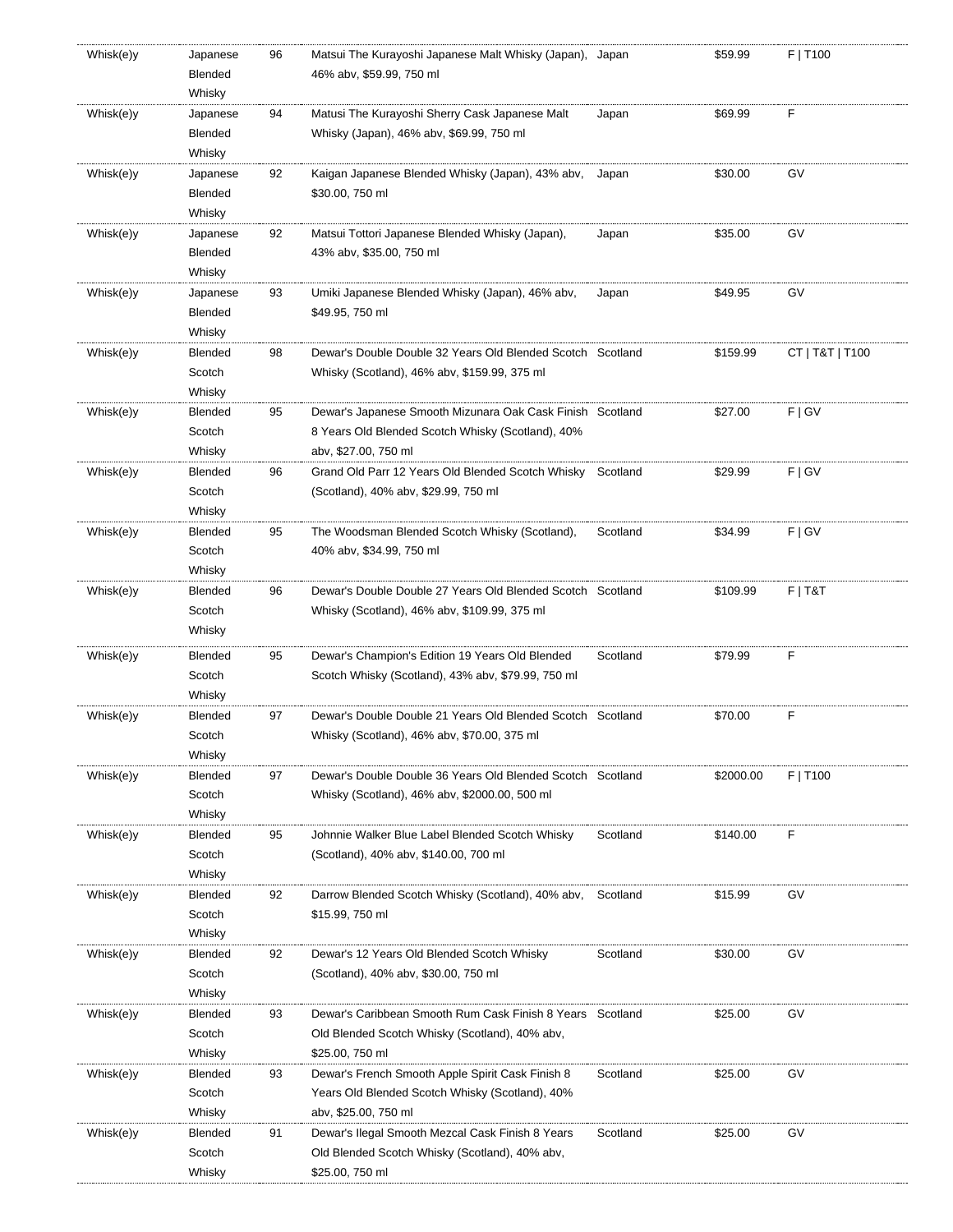| Whisk(e)y | Blended             | 92 | Dewar's Portuguese Smooth Port Cask Finish 8               | Scotland | \$25.00   | G٧             |
|-----------|---------------------|----|------------------------------------------------------------|----------|-----------|----------------|
|           | Scotch              |    | Years Old Blended Scotch Whisky (Scotland), 40%            |          |           |                |
|           | Whisky              |    | abv, \$25.00, 750 ml                                       |          |           |                |
| Whisk(e)y | Blended             | 92 | Dewar's White Label Blended Scotch Whisky                  | Scotland | \$20.00   | GV             |
|           | Scotch              |    | (Scotland), 40% abv, \$20.00, 700 ml                       |          |           |                |
|           | Whisky              |    |                                                            |          |           |                |
| Whisk(e)y | Blended             | 94 | Imperial 12 Years Old Blended Scotch Whisky                | Scotland | \$19.99   | GV             |
|           | Scotch              |    | (Scotland), 40% abv, \$19.99, 750 ml                       |          |           |                |
|           | Whisky              |    |                                                            |          |           |                |
| Whisk(e)y | Blended             | 92 | Johnnie Walker Black Label 12 Years Old Blended            | Scotland | \$35.00   | GV             |
|           | Scotch              |    | Scotch Whisky (Scotland), 40% abv, \$35.00, 700 ml         |          |           |                |
|           | Whisky              |    |                                                            |          |           |                |
| Whisk(e)y | Blended             | 92 | Johnnie Walker High Rye Blended Scotch Whisky              | Scotland | \$34.99   | GV             |
|           | Scotch              |    | (Scotland), 45% abv, \$34.99, 750 ml                       |          |           |                |
|           | Whisky              |    |                                                            |          |           |                |
| Whisk(e)y | <b>Blended Malt</b> | 96 | The Scotch Malt Whisky Society Batch #13 Tabanco           | Scotland | \$115.00  | CT   T100      |
|           | Scotch              |    | Time 11 Years Old Blended Malt Scotch Whisky               |          |           |                |
|           | Whisky              |    | (Scotland), 50% abv, \$115.00, 750 ml                      |          |           |                |
| Whisk(e)y | Blended Malt 94     |    | Naked Malt Blended Malt Scotch Whisky (Scotland),          | Scotland | \$34.99   | F   G V        |
|           | Scotch              |    | 43% abv, \$34.99, 750 ml                                   |          |           |                |
|           | Whisky              |    |                                                            |          |           |                |
| Whisk(e)y | Blended Malt 94     |    | Wemyss Malts Peat Chimney Blended Malt Scotch              | Scotland | \$49.99   | F   G V        |
|           | Scotch              |    | Whisky (Scotland), 46% abv, \$49.99, 750 ml                |          |           |                |
|           | Whisky              |    |                                                            |          |           |                |
| Whisk(e)y | <b>Blended Malt</b> | 95 | Wemyss Malts Spice King Blended Malt Scotch                | Scotland | \$49.99   | F   GV   T100  |
|           | Scotch              |    | Whisky (Scotland), 46% abv, \$49.99, 750 ml                |          |           |                |
|           | Whisky              |    |                                                            |          |           |                |
| Whisk(e)y | Blended Malt 94     |    | Waterproof Blended Malt Scotch Whisky (Scotland),          | Scotland | \$45.00   | F              |
|           | Scotch              |    | 45.8% abv, \$45.00, 750 ml                                 |          |           |                |
|           | Whisky              |    |                                                            |          |           |                |
| Whisk(e)y | Blended Malt 92     |    | Copper Dog Speyside Blended Malt Scotch Whisky             | Scotland | \$29.99   | GV             |
|           | Scotch              |    | (Scotland), 40% abv, \$29.99, 750 ml                       |          |           |                |
|           | Whisky              |    |                                                            |          |           |                |
| Whisk(e)y | Blended Malt 92     |    | Wemyss Malts The Hive Blended Malt Scotch Whisky           | Scotland | \$49.99   | GV             |
|           | Scotch              |    | (Scotland), 46% abv, \$49.99, 750 ml                       |          |           |                |
|           | Whisky              |    |                                                            |          |           |                |
| Whisk(e)y | Highland            | 98 | Glenmorangie Truffle Oak Reserve 26 Years Old              | Scotland | \$3400.00 | CT   T100      |
|           | Single Malt         |    | Highland Single Malt Scotch Whisky (Scotland),             |          |           |                |
|           | Scotch              |    | 55.7% abv, \$3400.00, 750 ml                               |          |           |                |
|           | Whisky              |    |                                                            |          |           |                |
| Whisk(e)y | Highland            | 96 | GlenDronach Original 12 Years Old Highland Single          | Scotland | \$64.00   | F   T&T   T100 |
|           | Single Malt         |    | Malt Scotch Whisky (Scotland), 43% abv, \$64.00, 750       |          |           |                |
|           | Scotch              |    | ml                                                         |          |           |                |
|           | Whisky              |    |                                                            |          |           |                |
| Whisk(e)y | Highland            | 96 | GlenDronach Port Wood Highland Single Malt Scotch          | Scotland | \$90.00   | $F$   T&T      |
|           | Single Malt         |    | Whisky (Scotland), 46% abv, \$90.00, 750 ml                |          |           |                |
|           | Scotch              |    |                                                            |          |           |                |
|           | Whisky              |    |                                                            |          |           |                |
| Whisk(e)y | Highland            | 95 | Glenmorangie Extremely Rare 18 Years Old Highland Scotland |          | \$150.00  | $F$   T&T      |
|           | Single Malt         |    | Single Malt Scotch Whisky (Scotland), 43% abv,             |          |           |                |
|           | Scotch              |    | \$150.00, 750 ml                                           |          |           |                |
|           | Whisky              |    |                                                            |          |           |                |
| Whisk(e)y | Highland            | 96 | Glenmorangie Nectar d'Or Sauternes Cask Finish             | Scotland | \$83.00   | $F$   T&T      |
|           | Single Malt         |    | Highland Single Malt Scotch Whisky (Scotland), 46%         |          |           |                |
|           | Scotch              |    | abv, \$83.00, 750 ml                                       |          |           |                |
|           | Whisky              |    |                                                            |          |           |                |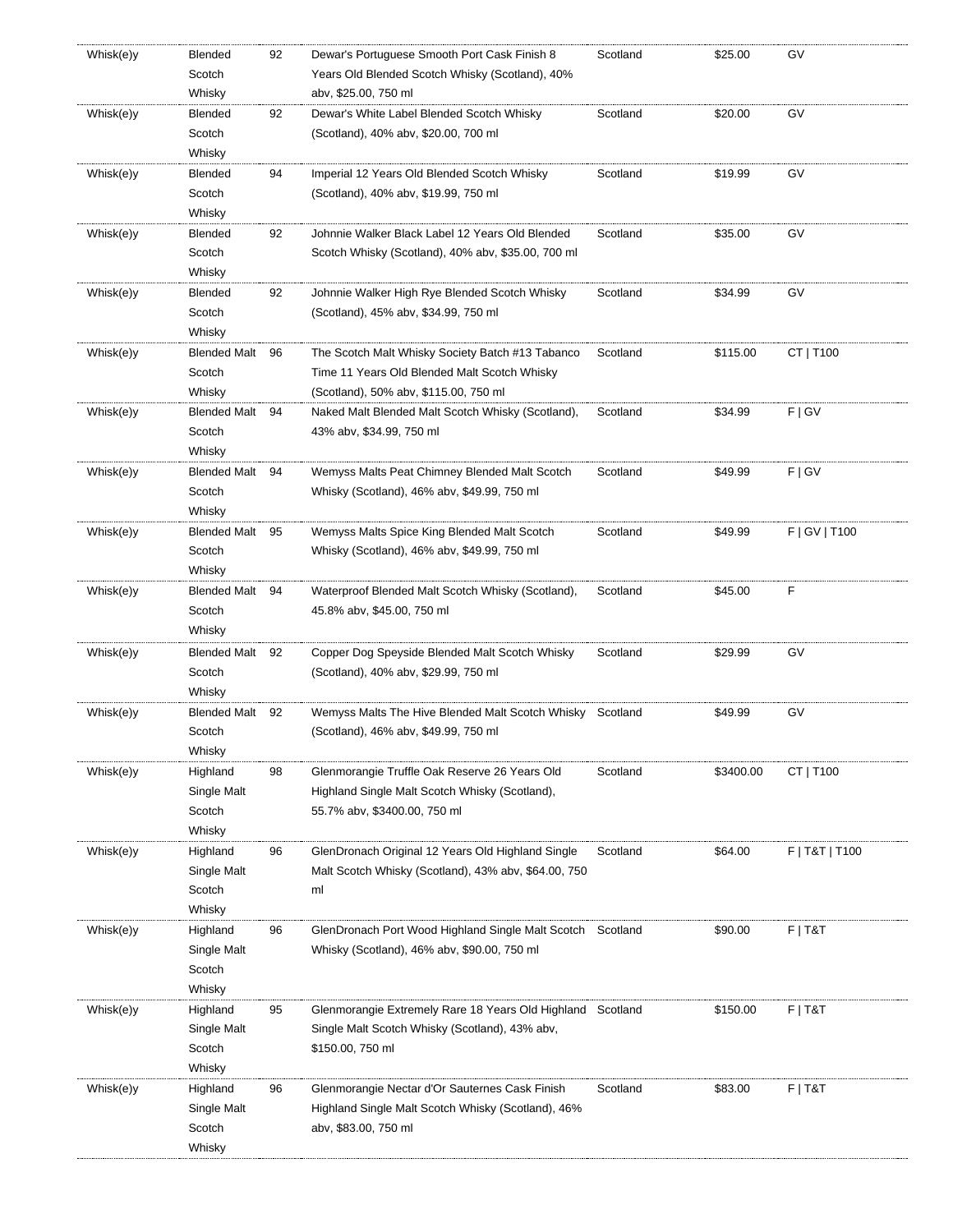| Whisk(e)y | Highland<br>Single Malt<br>Scotch<br>Whisky | 96 | Glenturret 10 Years Old Peat Smoked 2021 Release<br>Highland Single Malt Scotch Whisky (United<br>Kingdom), 50% abv, \$60.00, 700 ml  | United Kingdom | \$60.00  | F   |
|-----------|---------------------------------------------|----|---------------------------------------------------------------------------------------------------------------------------------------|----------------|----------|-----|
| Whisk(e)y | Highland<br>Single Malt<br>Scotch<br>Whisky | 95 | Royal Brackla 21 Years Old Sherry Cask Finish<br>Highland Single Malt Scotch Whisky (Scotland), 46%<br>abv, \$600.00, 700 ml          | Scotland       | \$600.00 | F   |
| Whisk(e)y | Highland<br>Single Malt<br>Scotch<br>Whisky | 91 | Aberfeldy 12 Years Old Highland Single Malt Scotch<br>Whisky (Scotland), 40% abv, \$40.00, 750 ml                                     | Scotland       | \$40.00  | GV  |
| Whisk(e)y | Highland<br>Single Malt<br>Scotch<br>Whisky | 93 | Deanston Virgin Oak Highland Single Malt Scotch<br>Whisky (Scotland), 46.3% abv, \$46.99, 750 ml                                      | Scotland       | \$46.99  | GV  |
| Whisk(e)y | Highland<br>Single Malt<br>Scotch<br>Whisky | 93 | Glenmorangie Original 10 Years Old Highland Single<br>Malt Scotch Whisky (Scotland), 43% abv, \$46.00, 750<br>ml                      | Scotland       | \$46.00  | GV  |
| Whisk(e)y | Highland<br>Single Malt<br>Scotch<br>Whisky | 92 | Glenturret Triple Wood 2021 Highland Single Malt<br>Scotch Whisky (United Kingdom), 44% abv, \$52.00,<br>700 ml                       | United Kingdom | \$52.00  | GV  |
| Whisk(e)y | Highland<br>Single Malt<br>Scotch<br>Whisky | 93 | X by Glenmorangie Highland Single Malt Scotch<br>Whisky (Scotland), 40% abv, \$43.00, 750 ml                                          | Scotland       | \$43.00  | GV  |
| Whisk(e)y | Highland<br>Single Malt<br>Scotch<br>Whisky | 94 | Aberfeldy 16 Years Old Highland Single Malt Scotch<br>Whisky (Scotland), 40% abv, \$90.00, 750 ml                                     | Scotland       | \$90.00  | T&T |
| Whisk(e)y | Highland<br>Single Malt<br>Scotch<br>Whisky | 94 | Aberfeldy 21 Years Old Highland Single Malt Scotch<br>Whisky (Scotland), 40% abv, \$190.00, 750 ml                                    | Scotland       | \$190.00 | T&T |
| Whisk(e)y | Highland<br>Single Malt<br>Scotch<br>Whisky | 92 | GlenDronach Revival 15 Years Old Highland Single<br>Malt Scotch Whisky (Scotland), 46% abv, \$100.00,<br>750 ml                       | Scotland       | \$100.00 | T&T |
| Whisk(e)y | Highland<br>Single Malt<br>Scotch<br>Whisky | 92 | Glenmorangie Lasanta 12 Years Old Sherry Cask<br>Finish Highland Single Malt Scotch Whisky<br>(Scotland), 43% abv, \$64.00, 750 ml    | Scotland       | \$64.00  | T&T |
| Whisk(e)y | Highland<br>Single Malt<br>Scotch<br>Whisky | 92 | Glenmorangie Quinta Ruban Port Cask Finish 14<br>Years Old Highland Single Malt Scotch Whisky<br>(Scotland), 46% abv, \$72.00, 750 ml | Scotland       | \$72.00  | T&T |
| Whisk(e)y | Highland<br>Single Malt<br>Scotch<br>Whisky | 94 | Oban 14 Years Old Highland Single Malt Scotch<br>Whisky (Scotland), 43% abv, \$79.99, 750 ml                                          | Scotland       | \$79.99  | T&T |
| Whisk(e)y | Highland<br>Single Malt<br>Scotch<br>Whisky | 93 | Oban 18 Years Old Highland Single Malt Scotch<br>Whisky (Scotland), 43% abv, \$139.99, 750 ml                                         | Scotland       | \$139.99 | T&T |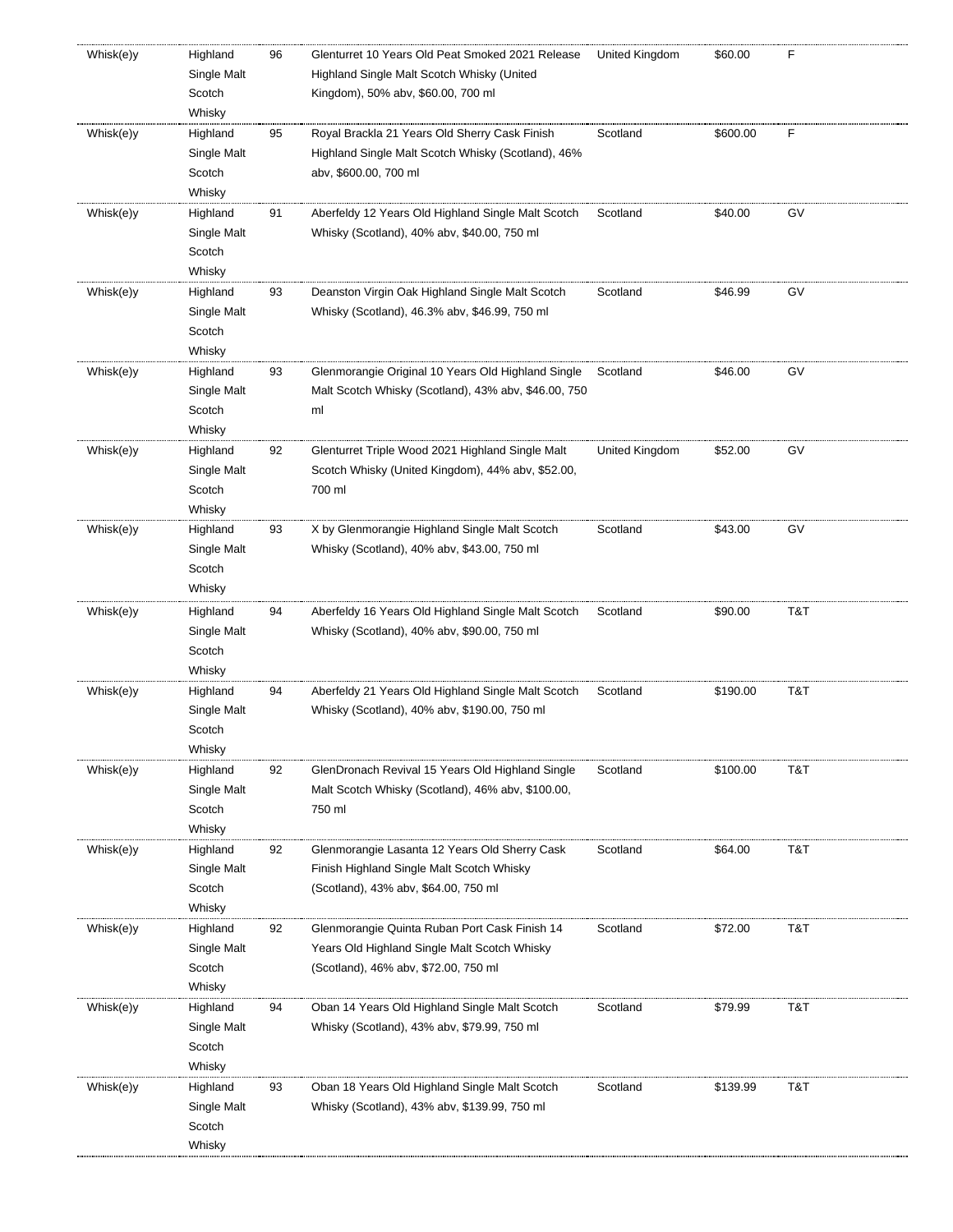| Whisk(e)y | Highland<br>Single Malt<br>Scotch<br>Whisky  | 94 | Oban Little Bay Highland Single Malt Scotch Whisky<br>(Scotland), 43% abv, \$64.99, 750 ml                             | Scotland       | \$64.99  | T&T             |
|-----------|----------------------------------------------|----|------------------------------------------------------------------------------------------------------------------------|----------------|----------|-----------------|
| Whisk(e)y | Orkney<br>Single Malt<br>Scotch<br>Whisky    | 96 | Highland Park Viking Honour 12 Years Old Orkney<br>Single Malt Scotch Whisky (Scotland), 43% abv,<br>\$55.00, 750 ml   | Scotland       | \$55.00  | CT   T100       |
| Whisk(e)y | Skye Single<br>Malt Scotch<br>Whisky         | 93 | Talisker Storm Skye Single Malt Scotch Whisky<br>(Scotland), 45.8% abv, \$54.99, 750 ml                                | Scotland       | \$54.99  | F   GV   T&T    |
| Whisk(e)y | Orkney<br>Single Malt<br>Scotch<br>Whisky    | 93 | Highland Park 21 Years Old Orkney Single Malt<br>Scotch Whisky (Scotland), 46% abv, \$350.00, 750 ml                   | Scotland       | \$350.00 | $F$   T&T       |
| Whisk(e)y | Skye Single<br>Malt Scotch<br>Whisky         | 93 | Talisker 10 Years Old Skye Single Malt Scotch<br>Whisky (Scotland), 45.8% abv, \$69.99, 750 ml                         | Scotland       | \$69.99  | F T&T           |
| Whisk(e)y | Skye Single<br>Malt Scotch<br>Whisky         | 95 | Talisker 18 Years Old Skye Single Malt Scotch<br>Whisky (Scotland), 45.8% abv, \$189.99, 750 ml                        | Scotland       | \$189.99 | F   T&T   T100  |
| Whisk(e)y | Orkney<br>Single Malt<br>Scotch<br>Whisky    | 94 | Highland Park Viking Heart 15 Years Old Orkney<br>Single Malt Scotch Whisky (Scotland), 44% abv,<br>\$110.00, 750 ml   | Scotland       | \$110.00 | F               |
| Whisk(e)y | Orkney<br>Single Malt<br>Scotch<br>Whisky    | 93 | Highland Park Viking Pride 18 Years Old Orkney<br>Single Malt Scotch Whisky (Scotland), 43% abv,<br>\$150.00, 750 ml   | Scotland       | \$150.00 | F               |
| Whisk(e)y | Jura Single<br>Malt Scotch<br>Whisky         | 94 | Jura American Rye Cask 14 Years Old Jura Single<br>Malt Scotch Whisky (Scotland), 40% abv, GBP42.00,<br>700 ml         | Scotland       | GBP42.00 | F               |
| Whisk(e)y | <b>Islay Single</b><br>Malt Scotch<br>Whisky | 98 | Ardbeg Uigedail Islay Single Malt Scotch Whisky<br>(Scotland), 54.2% abv, \$92.00, 750 ml                              | Scotland       | \$92.00  | CT   T&T   T100 |
| Whisk(e)y | <b>Islay Single</b><br>Malt Scotch<br>Whisky | 96 | Ardbeg Wee Beastie 5 Years Old Islay Single Malt<br>Scotch Whisky (Scotland), 47.4% abv, \$52.00, 750 ml               | Scotland       | \$52.00  | F   G V         |
| Whisk(e)y | <b>Islay Single</b><br>Malt Scotch<br>Whisky | 95 | Ardbeg 10 Years Old Islay Single Malt Scotch Whisky<br>(Scotland), 46% abv, \$62.00, 750 ml                            | Scotland       | \$62.00  | $F$   T&T       |
| Whisk(e)y | <b>Islay Single</b><br>Malt Scotch<br>Whisky | 95 | Kilchoman Sanaig Islay Single Malt Scotch Whisky<br>(Scotland), 46% abv, \$75.00, 750 ml                               | United Kingdom | \$75.00  | $F$   T&T       |
| Whisk(e)y | <b>Islay Single</b><br>Malt Scotch<br>Whisky | 95 | Lagavulin 16 Years Old Islay Single Malt Scotch<br>Whisky (Scotland), 43% abv, \$89.99, 750 ml                         | Scotland       | \$89.99  | $F$   T&T       |
| Whisk(e)y | <b>Islay Single</b><br>Malt Scotch<br>Whisky | 95 | Port Charlotte Heavily Peated 10 Years Old Islay<br>Single Malt Scotch Whisky (Scotland), 50% abv,<br>\$69.99, 750 ml  | Scotland       | \$69.99  | $F$   T&T       |
| Whisk(e)y | <b>Islay Single</b><br>Malt Scotch<br>Whisky | 95 | Ardbeg Fermutation 13 Years Old Islay Single Malt<br>Scotch Whisky (Scotland), 49.4% abv, \$200.00, 750<br>ml          | Scotland       | \$200.00 | F               |
| Whisk(e)y | <b>Islay Single</b><br>Malt Scotch<br>Whisky | 95 | Ardbeg Traigh Bhan Batch #3 19 Years Old Islay<br>Single Malt Scotch Whisky (Scotland), 46.2% abv,<br>\$360.00, 750 ml | Scotland       | \$360.00 | F               |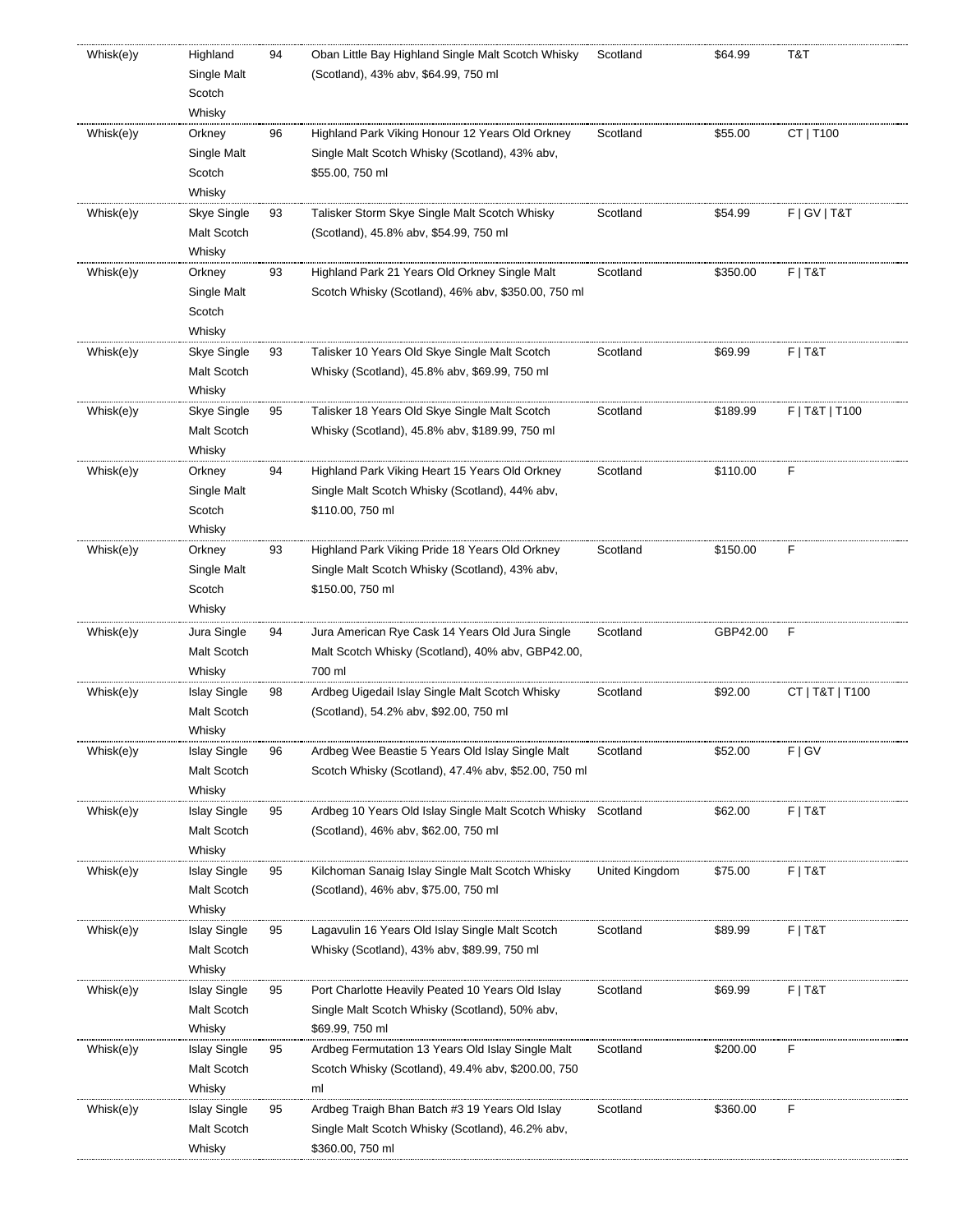| Whisk(e)y | <b>Islay Single</b> | 97 | Bunnahabhain 12 Years Old Islay Single Malt Scotch   | Scotland       | \$79.99  | F   T100        |
|-----------|---------------------|----|------------------------------------------------------|----------------|----------|-----------------|
|           | Malt Scotch         |    | Whisky (Scotland), 46.3% abv, \$79.99, 750 ml        |                |          |                 |
|           | Whisky              |    |                                                      |                |          |                 |
| Whisk(e)y | <b>Islay Single</b> | 95 | Port Askaig 25 Years Old Islay Single Malt Scotch    | Scotland       | \$428.98 | F               |
|           | Malt Scotch         |    | Whisky (Scotland), 45.8% abv, \$428.98, 750 ml       |                |          |                 |
|           | Whisky              |    |                                                      |                |          |                 |
| Whisk(e)y | <b>Islay Single</b> | 95 | Port Charlotte Islay Barley 2013 8 Years Old Islay   | Scotland       | \$79.99  | F               |
|           | Malt Scotch         |    | Single Malt Scotch Whisky (Scotland), 50% abv,       |                |          |                 |
|           | Whisky              |    | \$79.99, 750 ml                                      |                |          |                 |
| Whisk(e)y | <b>Islay Single</b> | 94 | Ardbeg An Oa Islay Single Malt Scotch Whisky         | Scotland       | \$70.00  | T&T             |
|           | Malt Scotch         |    | (Scotland), 46.6% abv, \$70.00, 750 ml               |                |          |                 |
|           | Whisky              |    |                                                      |                |          |                 |
| Whisk(e)y | <b>Islay Single</b> | 94 | Ardbeg Corryvreckan Islay Single Malt Scotch Whisky  | Scotland       | \$100.00 | T&T             |
|           |                     |    |                                                      |                |          |                 |
|           | Malt Scotch         |    | (Scotland), 57.1% abv, \$100.00, 750 ml              |                |          |                 |
|           | Whisky              |    |                                                      |                |          |                 |
| Whisk(e)y | <b>Islay Single</b> | 94 | Kilchoman Machir Bay Islay Single Malt Scotch        | United Kingdom | \$65.00  | T&T             |
|           | Malt Scotch         |    | Whisky (Scotland), 46% abv, \$65.00, 750 ml          |                |          |                 |
|           | Whisky              |    |                                                      |                |          |                 |
| Whisk(e)y | <b>Islay Single</b> | 93 | Lagavulin 8 Years Old Islay Single Malt Scotch       | Scotland       | \$69.99  | T&T             |
|           | Malt Scotch         |    | Whisky (Scotland), 48% abv, \$69.99, 750 ml          |                |          |                 |
|           | Whisky              |    |                                                      |                |          |                 |
| Whisk(e)y | Speyside            | 98 | Mortlach Cowie's Blue Seal 20 Years Old Speyside     | Scotland       | \$219.99 | CT   T&T   T100 |
|           | Single Malt         |    | Single Malt Scotch Whisky (Scotland), 43.4% abv,     |                |          |                 |
|           | Scotch              |    | \$219.99, 750 ml                                     |                |          |                 |
|           | Whisky              |    |                                                      |                |          |                 |
| Whisk(e)y | Speyside            | 95 | Craigellachie 13 Years Old Speyside Single Malt      | Scotland       | \$60.00  | $F$   T&T       |
|           | Single Malt         |    | Scotch Whisky (Scotland), 46% abv, \$60.00, 750 ml   |                |          |                 |
|           | Scotch              |    |                                                      |                |          |                 |
|           | Whisky              |    |                                                      |                |          |                 |
| Whisk(e)y | Speyside            | 96 | Glenrothes 18 Years Old Speyside Single Malt         | Scotland       | \$160.00 | F   T&T   T100  |
|           | Single Malt         |    | Scotch Whisky (Scotland), 43% abv, \$160.00, 750 ml  |                |          |                 |
|           | Scotch              |    |                                                      |                |          |                 |
|           | Whisky              |    |                                                      |                |          |                 |
| Whisk(e)y | Speyside            | 94 | Glenrothes Whisky Maker's Cut Speyside Single Malt   | Scotland       | \$80.00  | $F$   T&T       |
|           | Single Malt         |    | Scotch Whisky (Scotland), 48.8% abv, \$80.00, 750 ml |                |          |                 |
|           | Scotch              |    |                                                      |                |          |                 |
|           | Whisky              |    |                                                      |                |          |                 |
| Whisk(e)y | Speyside            | 94 | Mortlach Distiller's Dram 16 Years Old Speyside      | Scotland       | \$114.99 | $F$   T&T       |
|           | Single Malt         |    | Single Malt Scotch Whisky (Scotland), 43.4% abv,     |                |          |                 |
|           | Scotch              |    | \$114.99, 750 ml                                     |                |          |                 |
|           | Whisky              |    |                                                      |                |          |                 |
|           |                     |    |                                                      |                |          | F               |
| Whisk(e)y | Speyside            | 95 | Benriach Smoke Season Speyside Single Malt           | Scotland       | \$72.00  |                 |
|           | Single Malt         |    | Scotch Whisky (Scotland), 52.8% abv, \$72.00, 750 ml |                |          |                 |
|           | Scotch              |    |                                                      |                |          |                 |
|           | Whisky              |    |                                                      |                |          |                 |
| Whisk(e)y | Speyside            | 95 | Benriach The Smoky Ten 10 Years Old Speyside         | Scotland       | \$60.00  | F               |
|           | Single Malt         |    | Single Malt Scotch Whisky (Scotland), 46% abv,       |                |          |                 |
|           | Scotch              |    | \$60.00, 750 ml                                      |                |          |                 |
|           | Whisky              |    |                                                      |                |          |                 |
| Whisk(e)y | Speyside            | 94 | Benriach The Smoky Twelve 12 Years Old Speyside      | Scotland       | \$65.00  | F               |
|           | Single Malt         |    | Single Malt Scotch Whisky (Scotland), 40% abv,       |                |          |                 |
|           | Scotch              |    | \$65.00, 750 ml                                      |                |          |                 |
|           | Whisky              |    |                                                      |                |          |                 |
| Whisk(e)y | Speyside            | 96 | Benriach The Twelve 12 Years Old Speyside Single     | Scotland       | \$60.00  | $F$   T100      |
|           | Single Malt         |    | Malt Scotch Whisky (Scotland), 46% aby, \$60.00, 750 |                |          |                 |
|           | Scotch              |    | ml                                                   |                |          |                 |
|           | Whisky              |    |                                                      |                |          |                 |
|           |                     |    |                                                      |                |          |                 |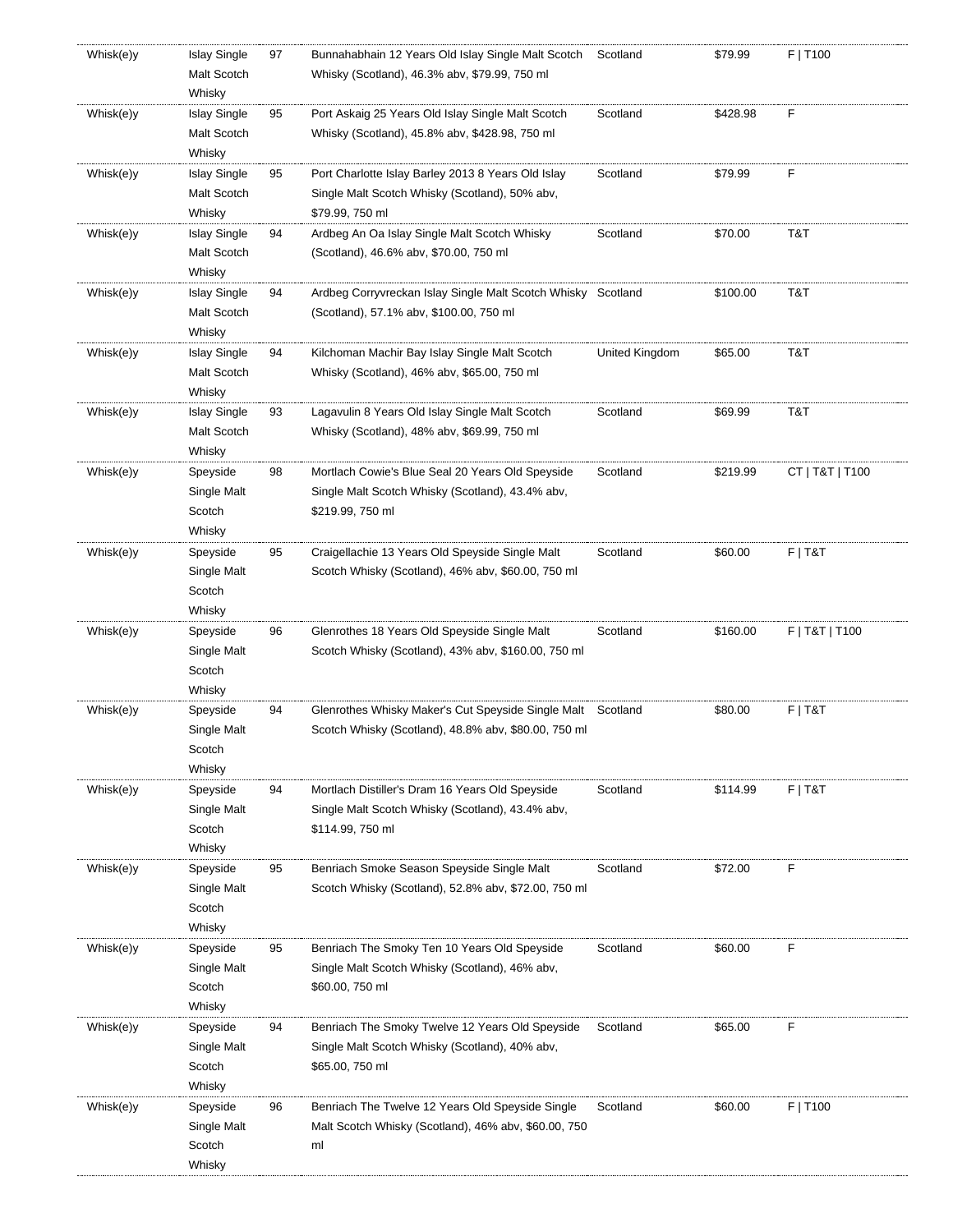| Whisk(e)y | Speyside<br>Single Malt<br>Scotch<br>Whisky | 94 | Benriach The Twenty Five 25 Years Old Speyside<br>Single Malt Scotch Whisky (Scotland), 46% abv,<br>\$360.00, 750 ml                                                    | Scotland             | \$360.00 | F         |
|-----------|---------------------------------------------|----|-------------------------------------------------------------------------------------------------------------------------------------------------------------------------|----------------------|----------|-----------|
| Whisk(e)y | Speyside<br>Single Malt<br>Scotch<br>Whisky | 95 | Benriach The Twenty One 21 Years Old Speyside<br>Single Malt Scotch Whisky (Scotland), 46% abv,<br>\$200.00, 750 ml                                                     | Scotland             | \$200.00 | F         |
| Whisk(e)y | Speyside<br>Single Malt<br>Scotch<br>Whisky | 94 | Singleton of Glendullan 15 Years Old Speyside<br>Single Malt Scotch Whisky (Scotland), 40% abv,<br>\$69.99, 750 ml                                                      | Scotland             | \$69.99  | F         |
| Whisk(e)y | Speyside<br>Single Malt<br>Scotch<br>Whisky | 94 | The Scotch Malt Whisky Society Cask No. 41.145 A<br>Pilgrimage of Flavour 11 Years Old Speyside Single<br>Malt Scotch Whisky (Scotland), 57.5% abv, \$125.00,<br>750 ml | Scotland             | \$125.00 | F         |
| Whisk(e)y | Speyside<br>Single Malt<br>Scotch<br>Whisky | 94 | The Scotch Malt Whisky Society Cask No. 95.53<br>Boozy Basket 15 Years Old Speyside Single Malt<br>Scotch Whisky (Scotland), 57% abv, \$155.00, 750 ml                  | Scotland             | \$155.00 | F         |
| Whisk(e)y | Speyside<br>Single Malt<br>Scotch<br>Whisky | 93 | Benriach The Original Ten 10 Years Old Speyside<br>Single Malt Scotch Whisky (Scotland), 43% abv,<br>\$54.00, 750 ml                                                    | Scotland             | \$54.00  | GV   T&T  |
| Whisk(e)y | Speyside<br>Single Malt<br>Scotch<br>Whisky | 93 | Singleton of Glendullan 12 Years Old Speyside<br>Single Malt Scotch Whisky (Scotland), 40% abv,<br>\$39.99, 750 ml                                                      | Scotland             | \$39.99  | GV        |
| Whisk(e)y | Speyside<br>Single Malt<br>Scotch<br>Whisky | 93 | Glenrothes 12 Years Old Speyside Single Malt<br>Scotch Whisky (Scotland), 40% abv, \$60.00, 750 ml                                                                      | Scotland             | \$60.00  | T&T       |
| Whisk(e)y | Speyside<br>Single Malt<br>Scotch<br>Whisky | 93 | Mortlach The Wee Witchie 12 Years Old Speyside<br>Single Malt Scotch Whisky (Scotland), 43.4% abv,<br>\$69.99, 750 ml                                                   | Scotland             | \$69.99  | T&T       |
| Whisk(e)y | Swiss Single<br>Malt Whisky                 | 96 | Seven Seals The Age of Pisces Oloroso Sherry<br>Wood Finish Single Malt Whisky (Switzerland), 49.7%<br>abv, €52.90, 500 ml                                              | Switzerland          | €52.90   | CT   T100 |
| Whisk(e)y | World Rye<br>Whiskey                        | 94 | Jefferson's Ocean Aged at Sea Double Barrel Rye<br>Whiskey (Canada/International), 48% abv, \$79.99,<br>750 ml                                                          | Canada/International | \$79.99  | F         |
| Whisk(e)y | Irish +<br>American<br>Whiskey              | 94 | Keeper's Heart Irish + American Whiskey<br>(Ireland/USA), 43% abv, \$29.99, 700 ml                                                                                      | Ireland/USA          | \$29.99  | F         |
| Whisk(e)y | Single Malt<br>Whiskey                      | 93 | M&H Apex - Dead Sea Single Malt Whiskey (Israel),<br>56.5% abv, \$120.00, 750 ml                                                                                        | Israel               | \$120.00 | F         |
| Whisk(e)y | Single Malt<br>Whiskey                      | 93 | M&H Classic Single Malt Whisky (Israel), 46% abv,<br>\$55.00, 750 ml                                                                                                    | Israel               | \$55.00  | F         |
| Whisk(e)y | Single Malt<br>Whiskey                      | 93 | M&H Elements - Sherry Cask Single Malt Whisky<br>(Israel), 46% abv, \$65.00, 750 ml                                                                                     | Israel               | \$65.00  | F         |
| Whisk(e)y | Australian<br>Single Malt<br>Whisky         | 93 | Morris Australian Single Malt Whisky (Australia), 40%<br>abv, AUD95.00, 700 ml                                                                                          | Australia            | AUD95.00 | F         |
| Whisk(e)y | Australian<br>Single Malt<br>Whisky         | 95 | Morris Australian Single Malt Whisky (Australia), 44%<br>aby, \$60.00, 700 ml                                                                                           | Australia            | \$60.00  | F   T100  |